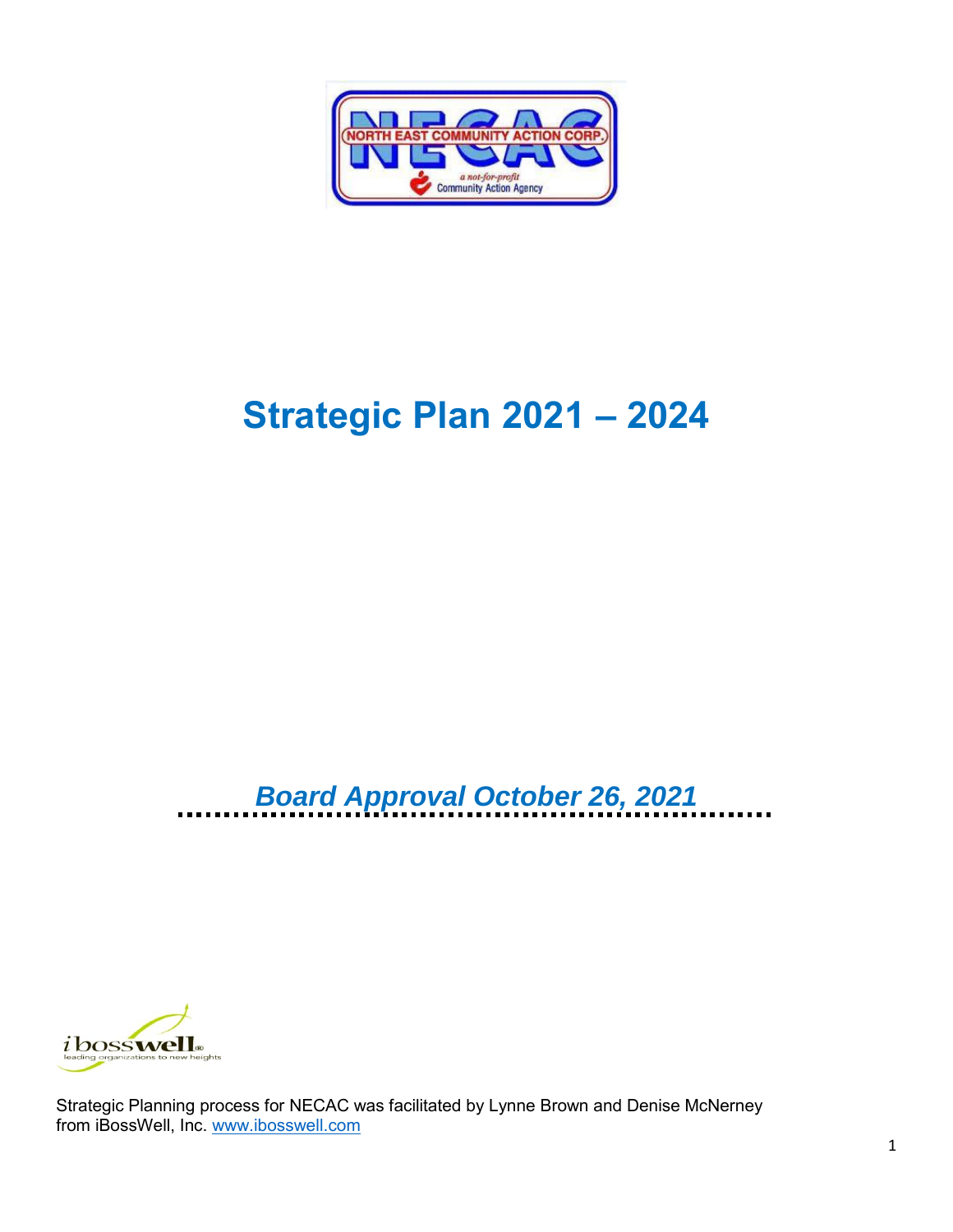# **NECAC Strategic Plan 2021-2024 September 21, 2021** Board Approved October 26, 2021

Strategic Plan Overview

*This report reflects the highest-level elements of the plan including our Mission, and the five Strategic Initiatives under which the full plan is organized.*

### **Mission**

NECAC strives to make a difference by empowering people, improving lives and building communities.

## **Strategic Initiatives**

**1. Program Delivery-Operations & Evaluation:** Develop, implement and continuously improve organization-wide initiatives, practices and systems to strengthen the delivery and impact of our programs.

**2. Prioritizing & Meeting Community Needs:** Deliver high-quality, client-directed services and support that are innovative and responsive to changing community needs, while promoting individual dignity, choice and an enhanced quality of life.

**3. Financial Sustainability:** Maintain long-term financial sustainability by continuing to build a viable, diversified financial position to support and expand program impact.

**4. Visibility & Community Outreach:** Elevate awareness and appreciation of NECAC as the go-to resource for providing locally focused solutions to meet community needs.

**5. Organizational Development:** Create and maintain a culture of excellence by supporting and inspiring highly qualified and diverse staff and board and ensure quality systems to support their success.

## **Executive Summary**

The pandemic year revealed both challenges and opportunities for NECAC. As the organization began looking to the post-Covid future, one that includes planned transitions in key leadership positions in the organization, the board and executive leadership recognized this is an important moment for NECAC to develop focused initiatives built around its strengths and opportunities and a chance to fully define and align resource development needs with those initiatives. Further, they understood it as an opportunity to take lessons learned during 2020 and use them to inform plans for strengthening existing programs, and building consensus about opportunities for growth, especially in the areas housing development and community services programs. Finally, the 2020 Program Review Report from NeighborWorks America inspired discussions about ways to grow the governance capacity of NECAC's board of directors. With this as background, NECAC launched a strategic planning initiative to take a clear-eyed look at the market, define what is most important to the organization, examine how to meet the needs of current and potential consumers, consider NECAC's position and role in the community, and explore ways to diversity and expand revenue development most effectively.

NECAC retained iBossWell, Inc. to facilitate and advise on the creation of a 3-year strategic plan. The planning process is intended to capture the voices and needs of the community, unveil key issues and opportunities to advance the NECAC mission, and lead to the creation of a focused roadmap that explicitly considers the resources needed to execute the strategies defined.

As a first step in the process, members of a Strategic Planning Committee, comprised of key members of NECAC's executive leadership and program departments and representatives from the NECAC board of directors, participated in a strategic planning retreat held on May 13, 2021. The retreat presented the Planning Committee the opportunity to have deep, rich conversation about the organization's strategic direction. During the retreat, participants: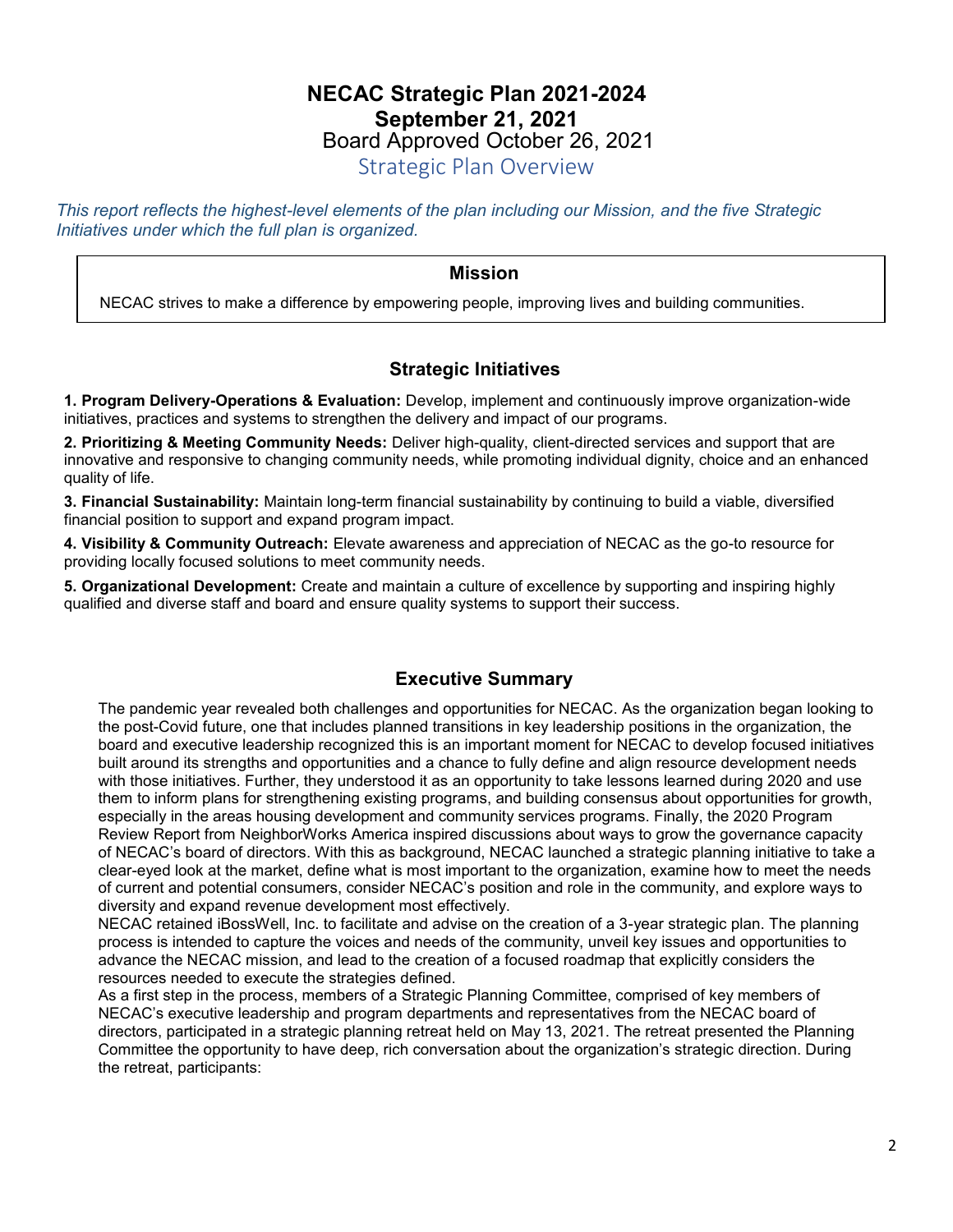- Conducted an Environmental Assessment crosscheck to ensure the issues/opportunities raised by the Community Needs Assessment were identified for planning discussion
- Considered NECAC's current & Future State through SWOT and PESTL analysis
- Defined the key issues/priorities that need to be on NECAC's radar as we develop the 2021-2024 strategic plan.
- Established the calendar and process for developing the content of the strategic plan.

Note: A full report, summarizing retreat discussions and agreements was provided to all participants and used to inform strategic discussion.

Plan development meetings were held weekly between June and September to build out plan content. During the first round of these discussions, the Strategic Planning Committee worked to write the Strategic Initiative statements, outline the Goals to be embedded under each Initiative, began defining the Key Performance Indicators that will be used to assess plan progress/performance. During the second round of planning, the Committee turned its attention to fleshing out the Tactics and Actions that will be undertaken to drive fulfillment of plan Goals and to achieve the outcomes/impact defined by the Key Performance Indicators. Accountabilities, including Responsible Parties, Timeframes, and where needed, identification of new, unbudgeted resources (dollars, staff) needed to implement those efforts, were also identified. One of these planning sessions was devoted explicitly to the creation of a Board Goal to define an action plan for the board to regularly assess its performance, determine ways to increase its effectiveness, and enhance its positive impact on NECAC. All tactical planning discussions were intentionally focused on the work to be initiated/completed during the next 12- 18 months to ensure highest level priorities were addressed first.

The final steps in plan development involved the drafting a Strategic Plan Oversight Policy and Process to guide plan oversight, including a calendar and process for ongoing plan assessment and reporting, and a policy guiding how changes to the plan can be made.

iBossWell consultant Lynne Brown presented an overview of the strategic plan to the NECAC board of directors on September 28, 2021. Following the meeting, board committees met independently to review those portions of the plan assigned to them for oversight. Suggestions for changes/edits were vetted with the Strategic Planning Committee, and then entered into the plan. The board met in special session on October 26 for a formal vote to approve the strategic plan and the plan oversight policy.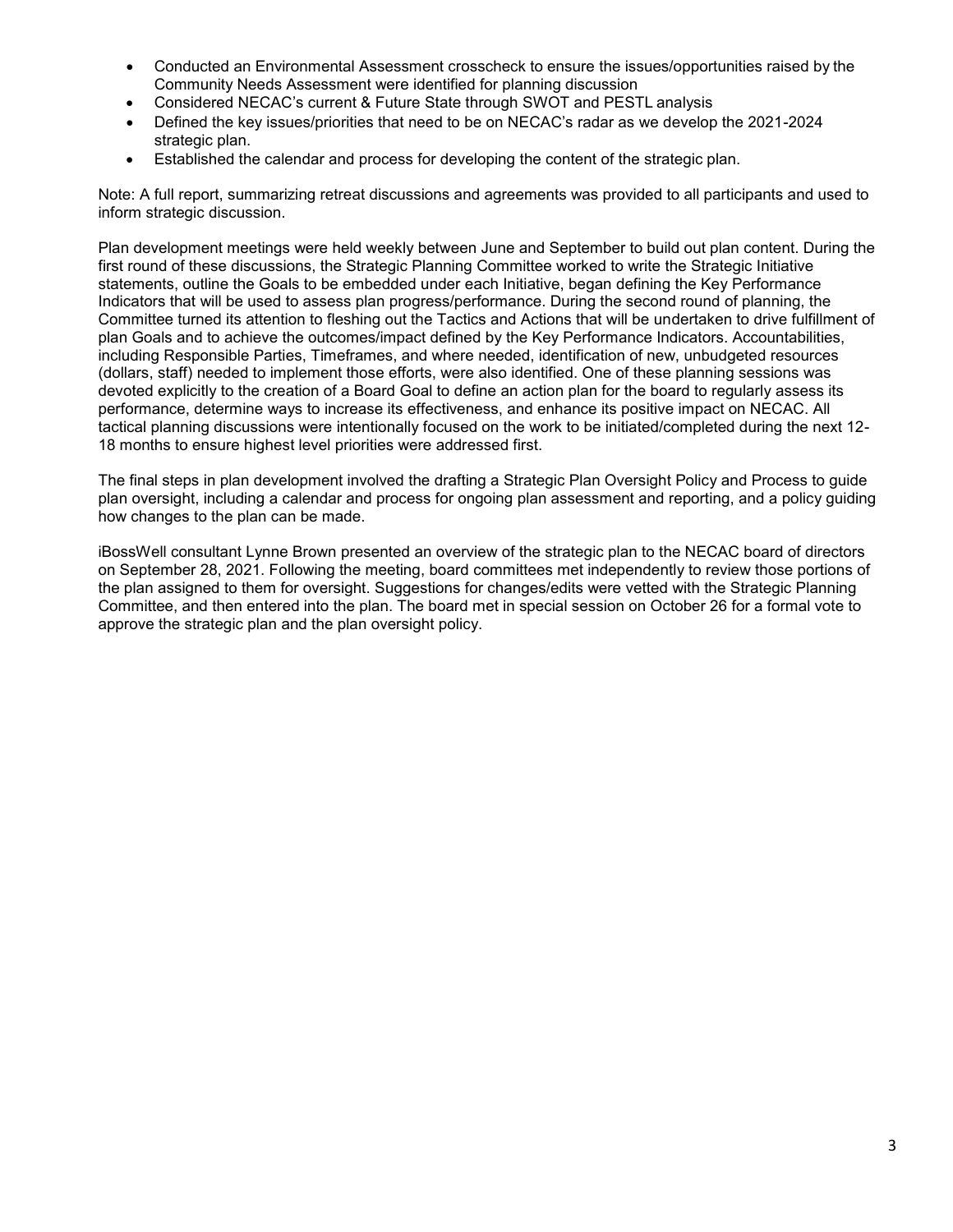# **NECAC Strategic Plan 2021-2024**

# Strategic Plan Summary

# **September 21, 2021**

*This report reflects the "strategic" portion of the plan, including the Goals and Key Performance Indicators that demonstrate outcomes and/or progress towards achieving the goal.*

#### *Plan Overarching Key Performance Indicators:*

• X% of people who can afford to live and work in the same county increases

## *Mission Driven*

| <b>Strategic Initiative</b>                                                                                                                                                                             |                                                                                                                                                                                                                                                                                            |  |  |  |
|---------------------------------------------------------------------------------------------------------------------------------------------------------------------------------------------------------|--------------------------------------------------------------------------------------------------------------------------------------------------------------------------------------------------------------------------------------------------------------------------------------------|--|--|--|
| 1 Program Delivery-Operations & Evaluation: Develop, implement and continuously improve organization-<br>wide initiatives, practices and systems to strengthen the delivery and impact of our programs. |                                                                                                                                                                                                                                                                                            |  |  |  |
| Goal<br>1.1 Program Delivery Improvement:<br>Evaluate, update and implement program<br>practices/approaches to maximize efficiency of<br>delivery and impact.                                           | <b>Key Performance Indicators</b><br>• # of internal referrals increase<br>• # of clients utilizing multiple NECAC programs<br>increases<br>• % of clients who report the program they were<br>enrolled in helped them to achieve their goals<br>increase (Baseline FY 2021 then set goal) |  |  |  |
| Goal<br>1.2 Impact Measurement:<br>Establish a quality improvement process to ensure<br>and track the delivery of successful for those we<br>serve annually (and recorded in MIS).                      | Key Performance Indicators<br>• 20% of clients show improvement in at least one<br>MIS assessment category annually (Baseline=total<br>annual client pop)<br>• 75% of NECAC clients complete an intake<br>assessment annually (and recorded in MIS)                                        |  |  |  |
| Goal<br>1.3 Expand Capacity to Meet Growth: Expand<br>organizational and program capacity to meet the<br>demand created by anticipated growth in government<br>funding for NECA programs.               | <b>Key Performance Indicators</b><br>• Meet 100% of grant requirements                                                                                                                                                                                                                     |  |  |  |

| <b>Strategic Initiative</b>                                                                                                                                                                                                                            |                                                                                                                                                                                                                                                                                                                                                                                                                                                                                                                                                                                                                                     |  |  |  |
|--------------------------------------------------------------------------------------------------------------------------------------------------------------------------------------------------------------------------------------------------------|-------------------------------------------------------------------------------------------------------------------------------------------------------------------------------------------------------------------------------------------------------------------------------------------------------------------------------------------------------------------------------------------------------------------------------------------------------------------------------------------------------------------------------------------------------------------------------------------------------------------------------------|--|--|--|
| 2 Prioritizing & Meeting Community Needs: Deliver high-quality, client-directed services and support that<br>are innovative and responsive to changing community needs, while promoting individual dignity, choice<br>and an enhanced quality of life. |                                                                                                                                                                                                                                                                                                                                                                                                                                                                                                                                                                                                                                     |  |  |  |
| Goal<br>2.1 Housing:<br>Address the community's need for affordable,<br>accessible, safe, healthy and energy-efficient<br>homes.                                                                                                                       | Key Performance Indicators<br>• 70% of Housing Stability Program participants<br>achieve a stable home environment as<br>demonstrated by decreased evictions, number of<br>homeless individuals who secure, stable housing,<br>credit scores improve, individuals achieve<br>homeownership.<br>• 100% of new homeowners maintain ownership for<br>a least the first year<br>• Maintain 90% Occupancy of Rental Units for a<br>minimum of 3 consecutive quarters<br>• Host a community convening to mobilize local,<br>state and federal officials around affordable housing<br>in collaboration with Tri-State Housing Committee in |  |  |  |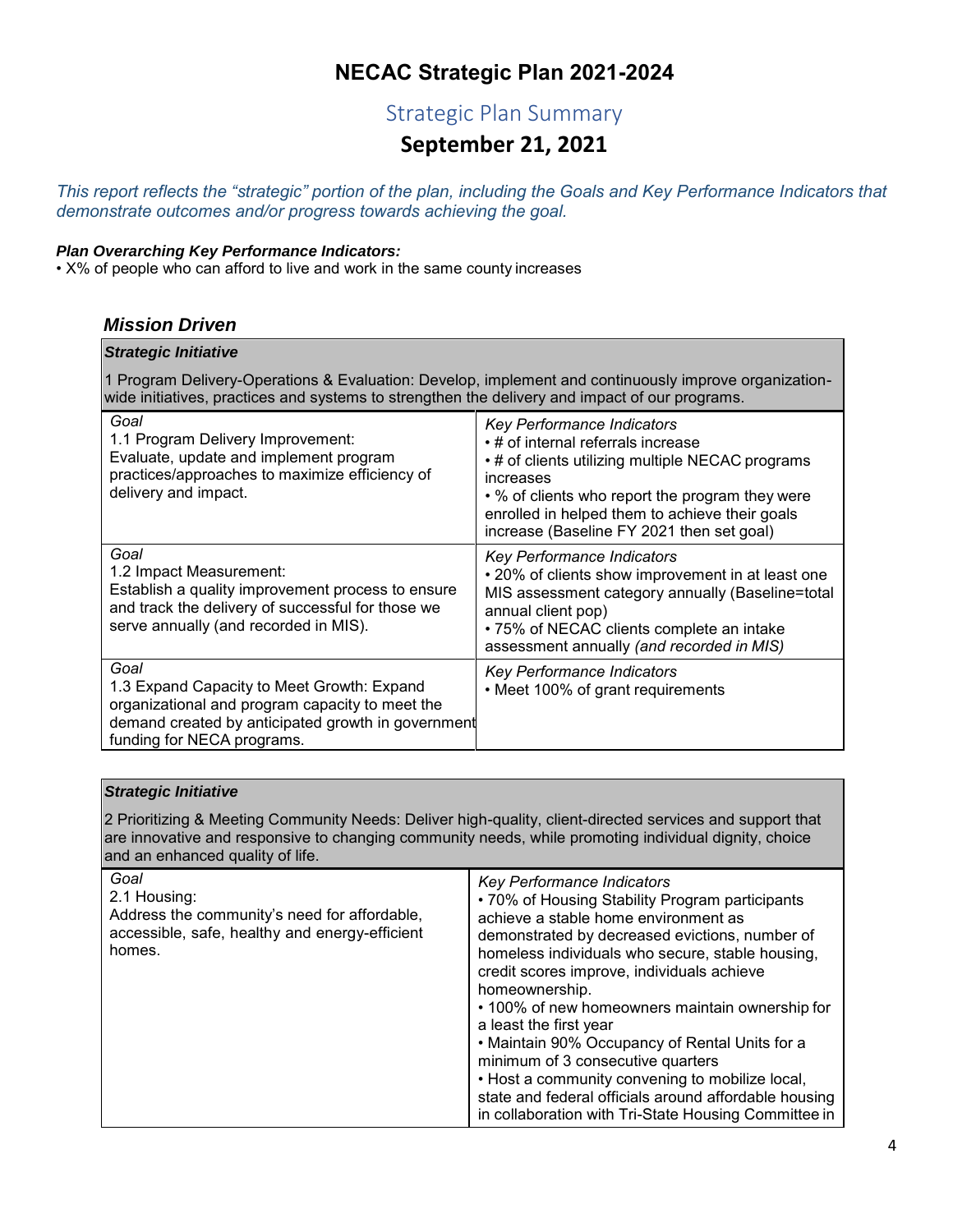|                                                                                                                                                                                    | 2022<br>• 100% of homeowner education program<br>participants agree that the information gained will<br>help them be successful homeowners<br>• 80% of budgeting counseling participants show<br>improved credit scores<br>• 90% of budgeting counseling participants report<br>reduction in debt and/or are now saving money<br>• Maintain HUD voucher utilization percentages to<br>insure full funding and special program participation<br>ie Mainstream - 75%; VASH - 75%; HCV - 98%;<br>$FYI - 80%$ |
|------------------------------------------------------------------------------------------------------------------------------------------------------------------------------------|-----------------------------------------------------------------------------------------------------------------------------------------------------------------------------------------------------------------------------------------------------------------------------------------------------------------------------------------------------------------------------------------------------------------------------------------------------------------------------------------------------------|
| Goal<br>2.2 Employment & Education:<br>Increase the community's access to resources to<br>improve their employability, job opportunities, and<br>occupational growth.              | Key Performance Indicators<br>• # of new clients enrolled in employment programs<br>increases 10% annually (FY 2020 Baseline=188)<br>• 75% of clients maintain employment for 90 days by<br>the end of the plan (FY 2020 Baseline=50%)<br>• 35% of clients increase their income or benefits by<br>the end of the plan (FY2020 Baseline=27%)                                                                                                                                                              |
| Goal<br>2.3 Life Skills Training:<br>Improve the knowledge and life skills of community<br>members to position them for greater self-<br>sufficiency and improved quality of life. | Key Performance Indicators<br>• X% of clients attending life skills classes show<br>increase in their knowledge as demonstrated by<br>improved post-test scores by end of 2022<br>• 80% of clients report they agree/strongly agree<br>they will use the information they learned in their<br>everyday life (Baseline in 2021)<br>• Add 2 new simulation partnerships annually                                                                                                                            |
| Goal<br>2.4 Health & Nutrition:<br>Connect vulnerable populations to resources<br>providing health care, health education, and healthy<br>food.                                    | Key Performance Indicators<br>• Meet 100% of WIC participation goals annually (FY<br>2021 goal=15,334)<br>• Increase participation in Title 10 programs among<br>women ages 15-39 (FY2020 baseline=X)<br>• Increase the number of controllable delivered units<br>of in-home service annually (FY 2020 baseline=X)<br>• % of clients who report they ae satisfied with in-<br>home services Increases/maintain TBD based on<br>FY 2020 baseline=X                                                         |

| <b>Strategic Initiative</b>                                                                                                                                                      |                                                                                                                                                                                                                                                                    |  |  |
|----------------------------------------------------------------------------------------------------------------------------------------------------------------------------------|--------------------------------------------------------------------------------------------------------------------------------------------------------------------------------------------------------------------------------------------------------------------|--|--|
| 3 Financial Sustainability: Maintain long-term financial sustainability by continuing to build a viable,<br>diversified financial position to support and expand program impact. |                                                                                                                                                                                                                                                                    |  |  |
| Goal<br>3.1 Social Enterprise:<br>Expand our social enterprise efforts to increase<br>unrestricted/earned income.                                                                | Key Performance Indicators<br>• Unrestricted/earned income averages \$100,000<br>annually<br>• One new home development project added<br>annually<br>. Build 10 homes annually through the Aspire<br>program<br>• Reality After Release generates \$5,000 annually |  |  |
| Goal<br>3.2 Philanthropy:<br>Continue to raise and diversify sources of<br>funds/donations/in-kind goods and services to<br>support fulfillment of NECAC's mission and goals.    | Key Performance Indicators<br>• Dollars raised through corporate gifts/grants<br>increase (2021 baseline =X)<br>• Dollars raised through foundation grants increase<br>(2021 baseline=X)                                                                           |  |  |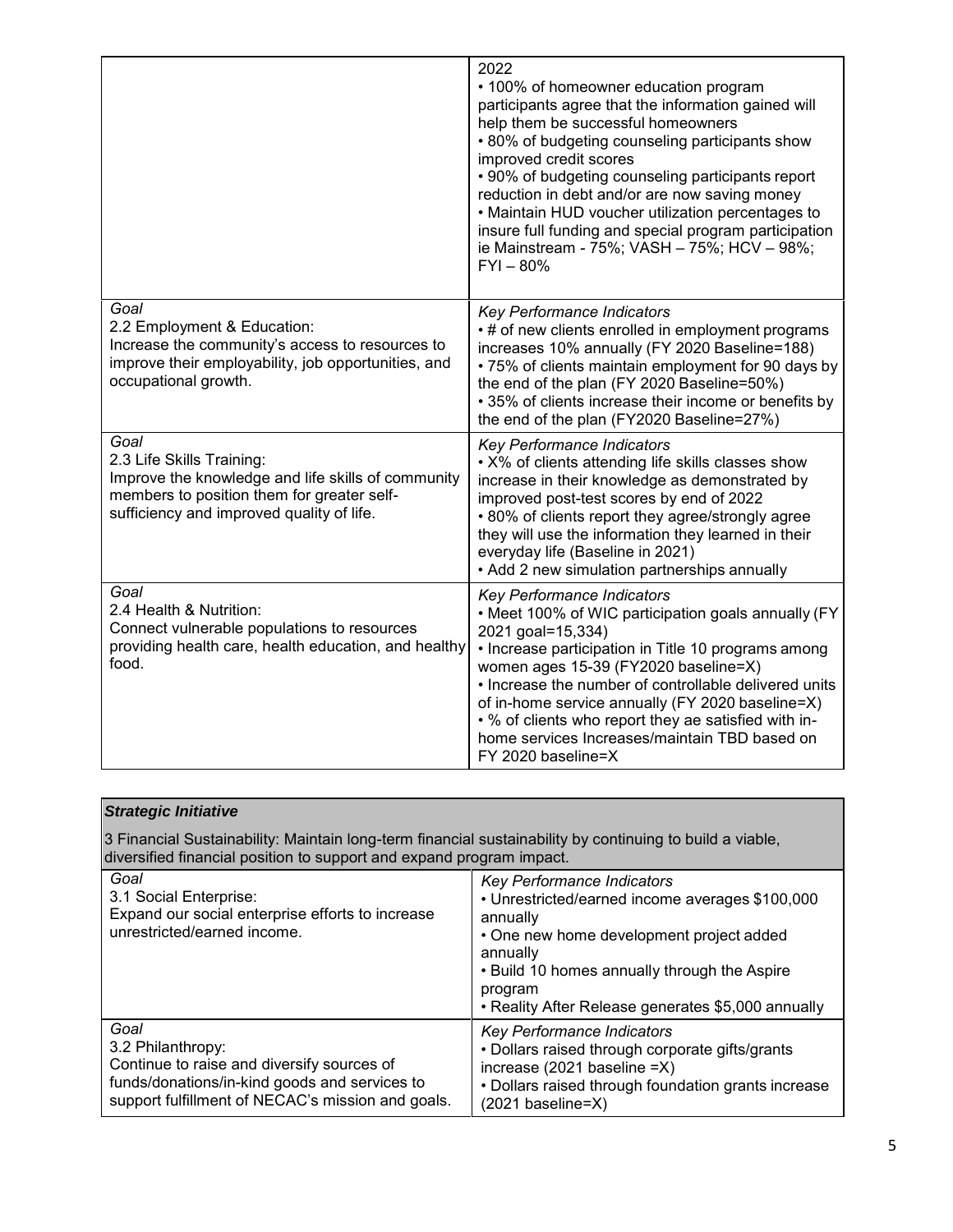|                                                                                                                                                                                                                                                            | • Dollars raised through individual donations<br>increases (2021 baseline=X)<br>• In-kind donations/services increase (2021<br>baseline=X)                                                                                                                                                         |
|------------------------------------------------------------------------------------------------------------------------------------------------------------------------------------------------------------------------------------------------------------|----------------------------------------------------------------------------------------------------------------------------------------------------------------------------------------------------------------------------------------------------------------------------------------------------|
| Goal<br>3.3 Fiscal/Fiduciary Responsibility:<br>As good stewards of the funds entrusted to us,<br>continue to assess our resources, ensuring we meet<br>our mission most effectively, while continuing to use<br>prudent financial practices and controls. | <b>Key Performance Indicators</b><br>• Maintain a minimum of 30 days of cash on hand<br>for lines of business in the NECAC audit<br>• Achieve "Outstanding" rating with NWA<br>• Current ratio exceeds 1 for lines of business in the<br><b>NECAC</b> audit<br>• Revenues exceed expenses annually |

| <b>Strategic Initiative</b>                                                                                                                                                                                                |                                                                                                                                                                                                                                                                                                                                                                                                                                     |  |  |
|----------------------------------------------------------------------------------------------------------------------------------------------------------------------------------------------------------------------------|-------------------------------------------------------------------------------------------------------------------------------------------------------------------------------------------------------------------------------------------------------------------------------------------------------------------------------------------------------------------------------------------------------------------------------------|--|--|
| 4 Visibility & Community Outreach: Elevate awareness and appreciation of NECAC as the go-to resource<br>for providing locally focused solutions to meet community needs.                                                   |                                                                                                                                                                                                                                                                                                                                                                                                                                     |  |  |
| Goal<br>4.1 Marketing/Branding: Demonstrate the dignity,<br>diversity, and value of NECAC programs to clients<br>and the community by establishing a clear voice,<br>message strategy, and visual brand for NECAC.         | Key Performance Indicators<br>• Clients report increased comfort with seeking<br>services (relative to stigma/destigmatizing)<br>• Engagement in stories posted to Facebook<br>increases (FY2020 baseline=X)<br>• Website visits increase<br>• Website page views increase<br>• Net promoter score (would you recommend<br>NECAC to your friends) Baseline in FY2022                                                                |  |  |
| Goal<br>4.2 Community Presence/Outreach:<br>Conduct education and outreach to expand<br>engagement in NECAC programs/services and to<br>increase understanding and support of our mission.                                 | Key Performance Indicators<br>• At least 40 presentations are made to<br>community/business groups annually.<br>• At least 3 new business or program<br>partnerships/grants, or significant philanthropic<br>donations/grants results from community outreach<br>efforts annually                                                                                                                                                   |  |  |
| Goal<br>4.3 Advocacy:<br>Advocate for issues impacting the people and<br>communities we serve through direct action and in<br>collaboration with local, regional, and national<br>partners who share our views and values. | Key Performance Indicators<br>• Participate in Missouri Community Action Network<br>Legislative Day<br>• X local officials (mayor, commissioners, etc.)<br>attend a NECAC Community Action Day<br>annually/before the end of the plan<br>• X state legislators or staff visit a NECAC office<br>annually/before the end of the plan<br>• X federal legislators or staff visit a NECAC<br>office/property before the end of the plan |  |  |

| <b>Strategic Initiative</b>                                                                                                                                                                                |                                                                                                                                                                                                                                                                                                                                               |  |  |  |
|------------------------------------------------------------------------------------------------------------------------------------------------------------------------------------------------------------|-----------------------------------------------------------------------------------------------------------------------------------------------------------------------------------------------------------------------------------------------------------------------------------------------------------------------------------------------|--|--|--|
| 5 Organizational Development: Create and maintain a culture of excellence by supporting and inspiring<br>highly qualified and diverse staff and board and ensure quality systems to support their success. |                                                                                                                                                                                                                                                                                                                                               |  |  |  |
| Goal<br>5.1 Staff:<br>Recruit, develop and retain diverse, skilled staff who (Baseline in 2023 then set measure)<br>are committed to NECAC's mission.                                                      | Key Performance Indicators<br>• # of employees who fulfill annual work goals<br>• Improve employee turnover rate to 22% by the end<br>of 2022 (Baseline FYI21=26%)<br>• At least 75% of weatherization apprentices achieve<br>and maintain full employment annually<br>• Time to hire remains at 4 weeks or less (FY2021<br>Baseline=3 weeks) |  |  |  |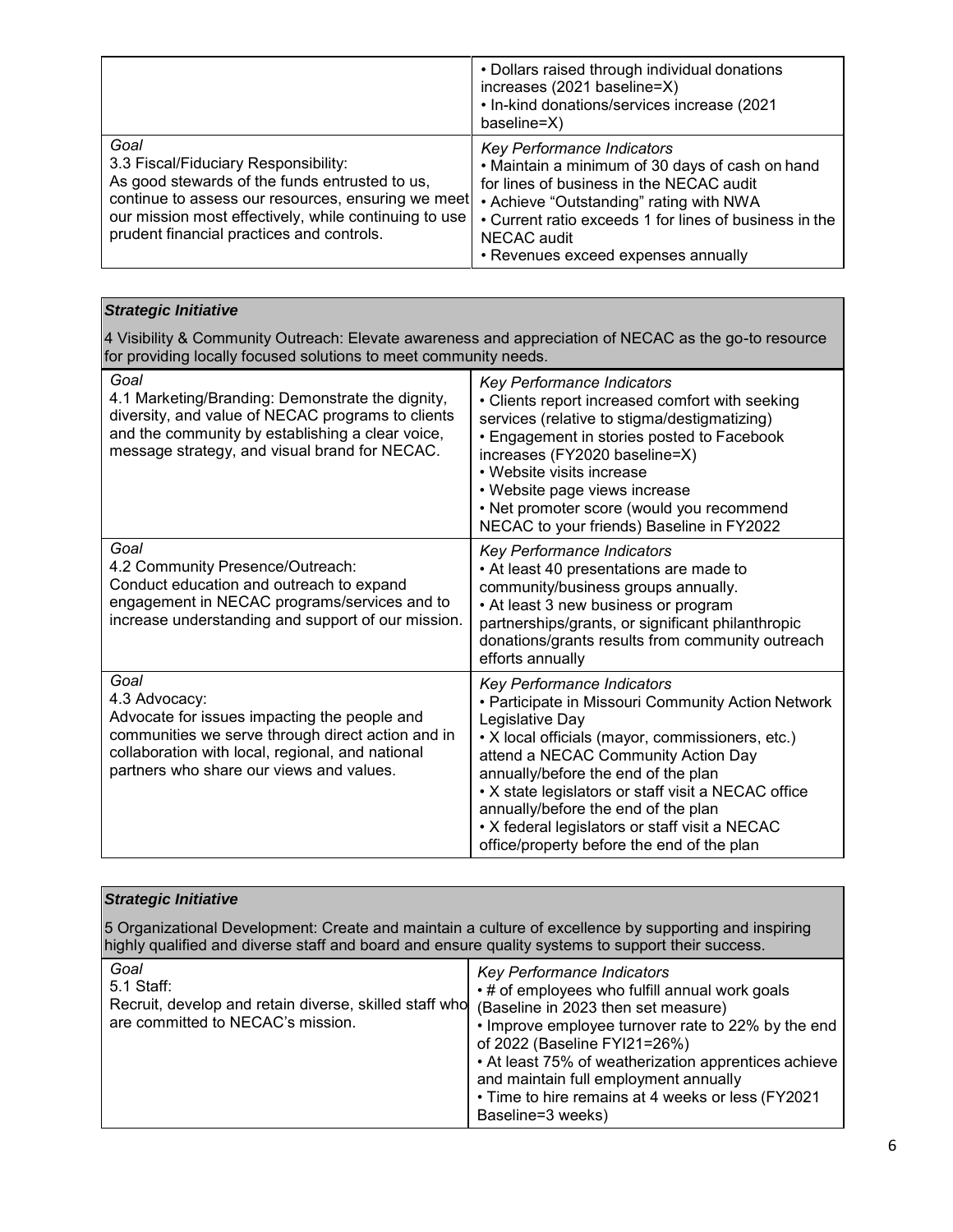|                                                                                                                                                                                             | • NECAC Salary/comp/benefits meet Compensation<br>Study benchmarks<br>• High-level of employee satisfaction ratings<br>reflected in annual/bi-annual survey (specific metrics<br>tbd when instrument selected)                         |
|---------------------------------------------------------------------------------------------------------------------------------------------------------------------------------------------|----------------------------------------------------------------------------------------------------------------------------------------------------------------------------------------------------------------------------------------|
| Goal<br>5.2 Board:<br>Recruit, develop and retain a high impact board to<br>provide strategic direction, governance and ensure<br>NECAC has the resources needed to support the<br>mission. | <b>Key Performance Indicators</b><br>• 95% member participation in 3 annual Board<br>training activities<br>• 100% of board members make annual pledge of<br>time, talent and treasure that support NECAC                              |
| Goal<br>5.3 Organizational Culture: Identify and implement<br>ongoing actions to engage our staff and all<br>stakeholders in a culture of equity, inclusion and<br>excellence.              | Key Performance Indicators<br>• Establish a staff culture committee in alignment<br>with goals defined by Personnel Committee                                                                                                          |
| Goal<br>5.4 Operations & Infrastructure:<br>Support efficiency and effectiveness through<br>innovative operations and infrastructure.                                                       | Key Performance Indicators<br>• All software is updated to newest version<br>• Technology Security Manual is updated annually<br>• Employees report moderate or above satisfaction<br>with the technology used to complete their jobs. |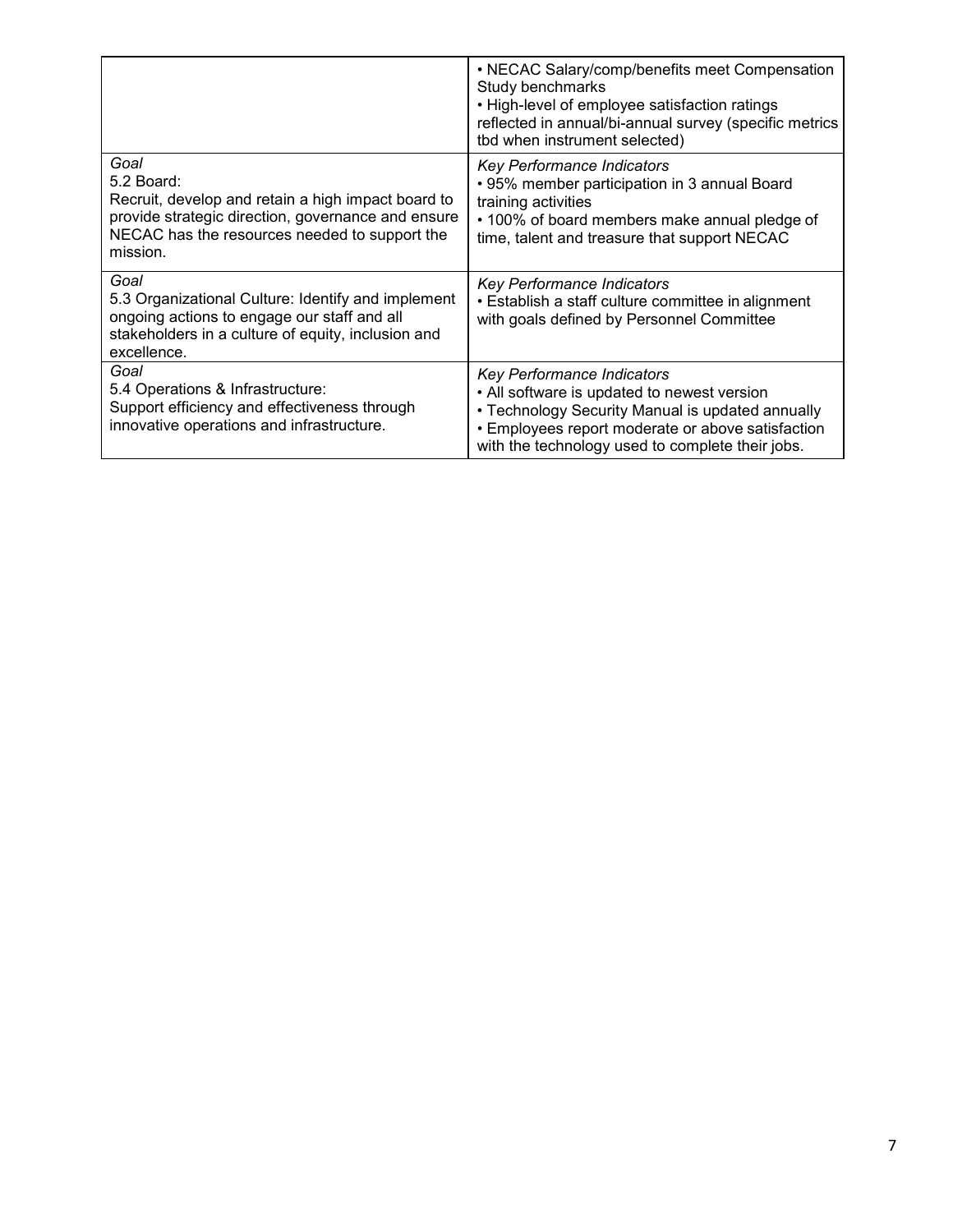# **NECAC Strategic Plan 2021-2024**

# Strategic Plan - Implementation Worksheets **October 15, 2021**

*This report reflects the detailed implementation tactics and actions required to achieve the Goals and KPIs of the plan. It also includes accountabilities: responsible parties, date ranges and additional resources required for implementation – beyond current budget.*

### **NECAC Strategic Plan 2021-2024**

### **Implementation Worksheets**

#### *Plan Overarching Key Performance Indicators:*

• % of people who can afford to live and work in the same county increases

#### *Mission Driven*

#### *Strategic Initiative*

1 Program Delivery-Operations & Evaluation: Develop, implement and continuously improve organization-wide initiatives, practices and systems to strengthen the delivery and impact of our programs.

| Goal<br>1.1 Program Delivery Improvement:<br>Evaluate, update and implement program practices/approaches to maximize<br>efficiency of delivery and impact. |                                                                                                                                                                                                                                                                                                                                   | <b>Key Performance Indicators</b><br>$\left  \cdot \right.$ # of internal referrals increase<br>$\cdot$ # of clients utilizing multiple NECAC programs increases<br>$\cdot$ % of clients who report the program they were enrolled in helped<br>them to achieve their goals increase (Baseline FY 2021 then set goal) |                                                                                                                                          |                                              |
|------------------------------------------------------------------------------------------------------------------------------------------------------------|-----------------------------------------------------------------------------------------------------------------------------------------------------------------------------------------------------------------------------------------------------------------------------------------------------------------------------------|-----------------------------------------------------------------------------------------------------------------------------------------------------------------------------------------------------------------------------------------------------------------------------------------------------------------------|------------------------------------------------------------------------------------------------------------------------------------------|----------------------------------------------|
| <b>Tactic</b><br>1.1.1 Online Learning:<br>Explore methods to train and share<br>with clients using virtual platforms.                                     | Action<br>1.1.1.1 Mobile Platform Compatibility:<br>Review and as needed update all<br>virtual programming to ensure it is<br>compatible with a mobile platform.<br>1.1.1.2 Update Life Skills Training<br>Format for Digital Posting:<br>Translate all Life Skills training<br>programs into a format for posting to<br>You Tube | Responsible Party<br>Tactic<br>ICSBG Dir<br>l+CSBG Asst<br>l+Sec 8 Dir<br><b>Actions</b><br>1. CSBG Dir<br>+CSBG Asst<br>+Sec 8 Dir                                                                                                                                                                                   | Date Range<br>Tactic<br>10/01/21 - 12/31/24<br><b>Actions</b><br>1.10/01/21 - 12/31/24<br>2.10/01/21 - 12/31/24<br>3.10/01/21 - 12/31/24 | <b>Resources</b><br>Tactic<br><b>Actions</b> |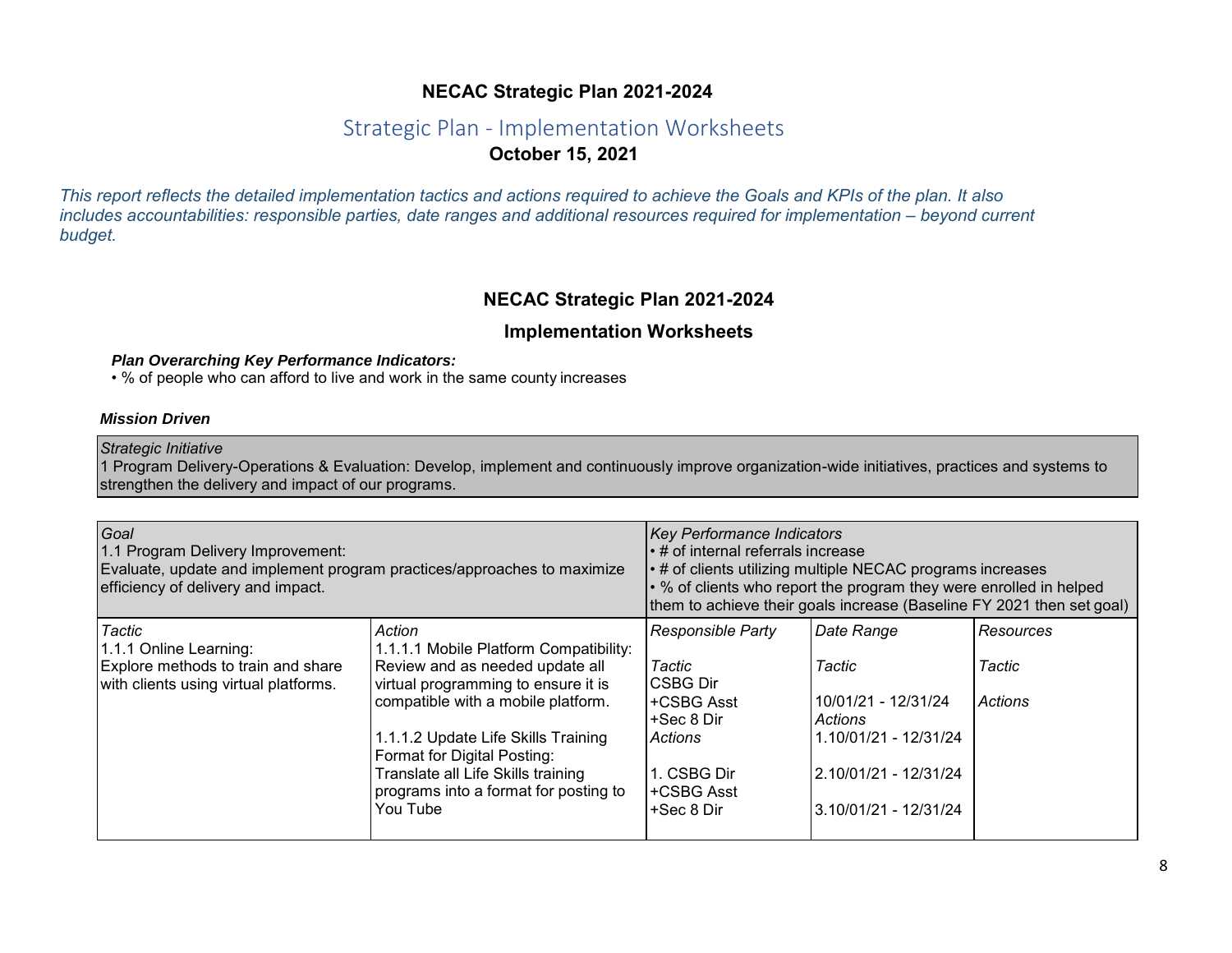|                                                                                                                                                                                                                                                                                                                                          | 1.1.1.3 Pre/Post Testing:<br>Establish process for pre/post testing<br>documentation for Life Skills training to<br>align with presentation on a digital<br>platform.<br>1.1.1.4 Online Curriculum for HUD<br>Clients:<br>Develop and implement online learning + CSBG Asst<br>curriculum for HUD clients<br>1.1.1.5 Technology<br>Training/Skillbuilding for Staff:<br>Increase the tech skills and knowledge<br>or NECAC staff to support the<br>successful delivery of online<br>programming. | 2. CSBG Dir<br>+CSBG Staff<br>+Sec 8 Dir<br>3. CSBG Dir<br>+CSBG Staff<br>+Sec 8 Dir<br>4. CSBG Dir<br>+Sec 8 Dir<br>5. CSBG Dir<br>+CSBG Staff<br>+Sec 8 Dir | 4.10/01/21 - 12/31/24<br>5.10/01/21 - 12/31/24                                                                              |                                                  |
|------------------------------------------------------------------------------------------------------------------------------------------------------------------------------------------------------------------------------------------------------------------------------------------------------------------------------------------|--------------------------------------------------------------------------------------------------------------------------------------------------------------------------------------------------------------------------------------------------------------------------------------------------------------------------------------------------------------------------------------------------------------------------------------------------------------------------------------------------|---------------------------------------------------------------------------------------------------------------------------------------------------------------|-----------------------------------------------------------------------------------------------------------------------------|--------------------------------------------------|
| <b>Tactic</b><br>1.1.2 In-Office Technology for Clients:<br>Add computers and easy-to-follow<br>instructions for completing program<br>applications/assessment intake to all<br>NECAC offices. Use this<br>technology/process as the first step<br>walk-in clients must complete before<br>getting an appointment with a<br>coordinator. | Action                                                                                                                                                                                                                                                                                                                                                                                                                                                                                           | Responsible Party<br><b>Tactic</b><br><b>CSBG Dir</b><br>+IT Dir<br>+MIS Admin<br><b>Actions</b>                                                              | Date Range<br>Tactic<br>10/01/21 - 12/31/24<br><b>Actions</b>                                                               | Resources<br>Tactic<br>\$7,200<br><b>Actions</b> |
| <b>Tactic</b><br>1.1.3 Client Portal: Increase client use<br>of the MIS portal for intake<br>assessment, program applications,<br>and to inform ongoing analysis of<br>NECAC performance and impact.                                                                                                                                     | Action<br>1.1.3.1 NECAC Staff:<br>Ensure all NECAC staff understand<br>and promote the use of the portal to<br>clients. Provide ongoing<br>training/updates on portal function and<br>features<br>1.1.3.2 NECAC Clients:<br>Promote the benefits of using the<br>portal to all clients. Provide ongoing<br>training and support to clients to<br>encourage use of the portal.                                                                                                                    | Responsible Party<br>Tactic<br><b>CSBG Dir</b><br>+MIS Admin<br><b>Actions</b><br>1. MIS Admin<br>2. CO Coords<br>+PR Ofcr                                    | Date Range<br>Tactic<br>10/01/21 - 12/31/24<br>-Ongoing<br><b>Actions</b><br>1.10/01/21 - 12/31/24<br>2.10/01/21 - 12/31/24 | <b>Resources</b><br>Tactic<br>Actions            |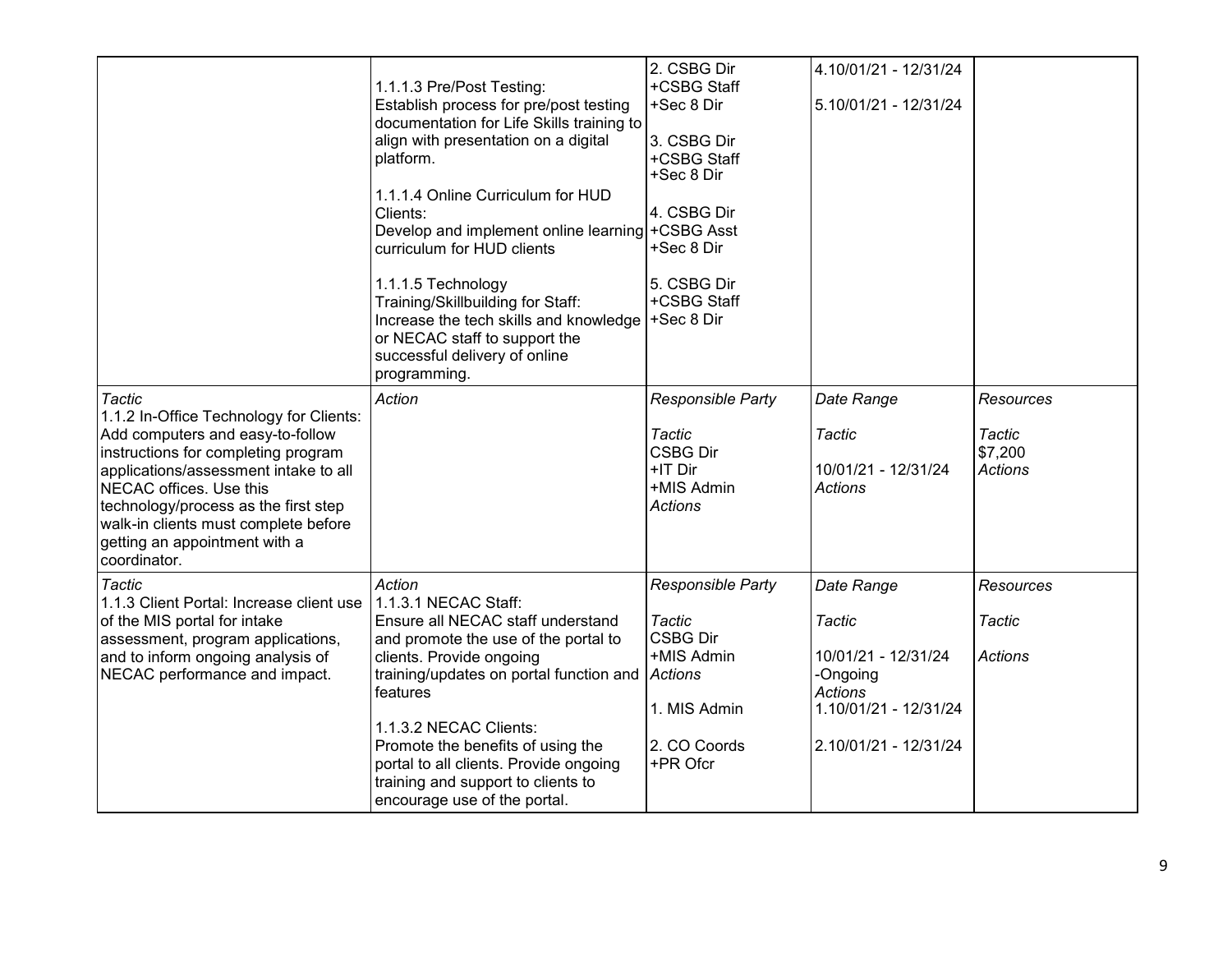| <b>Tactic</b><br>1.1.4 Internal Referral Process:                    | Action<br>1.1.4.1 Update Staff:                                                                                                                              | <b>Responsible Party</b>  | Date Range                              | Resources        |
|----------------------------------------------------------------------|--------------------------------------------------------------------------------------------------------------------------------------------------------------|---------------------------|-----------------------------------------|------------------|
| Evaluate and update<br>practices/processes for making and            | Regularly update NECAC staff on the<br>full spectrum of services available                                                                                   | Tactic<br><b>CSBG Dir</b> | Tactic                                  | Tactic           |
| managing client referrals within<br>NECAC.                           | across the agency.                                                                                                                                           | +IT Dir<br>+MIS Admin     | 10/01/21 - 12/31/24<br>-Ongoing         | Actions          |
|                                                                      | 1.1.4.2 Forward Leads to Program<br>Directors:                                                                                                               | <b>Actions</b>            | <b>Actions</b><br>1.10/01/21 - 12/31/24 |                  |
|                                                                      | Pull a weekly/bi-weekly report of MIS<br>assessments completed on the portal                                                                                 | 1. Program Dirs           | 2.10/01/21 - 12/31/24                   |                  |
|                                                                      | to identify areas of need identified by<br>clients. Explore potential for direct<br>emails from MIS to be forwarded to<br>appropriate program for follow up. | 2. MIS Admin              |                                         |                  |
| <b>Tactic</b><br>1.1.5 Customer Service Focus:                       | Action<br>1.1.5.1 Client Experience Data by                                                                                                                  | Responsible Party         | Date Range                              | <b>Resources</b> |
| Demonstrate the value of NECAC and<br>its programs though an ongoing | Program:<br>Research, develop and implement a                                                                                                                | Tactic<br><b>CSBG Dir</b> | Tactic                                  | Tactic           |
| commitment to delivering outstanding<br>customer service.            | method for efficiently gathering and<br>analyzing meaningful feedback from                                                                                   | +CSBG Asst<br>+Dept Dirs  | 10/01/21 - 12/31/24<br>-Ongoing         | <b>Actions</b>   |
|                                                                      | clients about their experience in<br>individual NECAC programs.                                                                                              | +PR Ofcr<br>Actions       | <b>Actions</b><br>1.10/01/21 - 12/31/24 |                  |
|                                                                      | 1.1.5.2 Update Client Survey:<br>Update the client survey with                                                                                               | 1. CSBG Dir<br>+CSBG Asst | 2.10/01/21 - 12/31/24                   |                  |
|                                                                      | questions to more deeply exploring the +Dept Dirs<br>client experience. Negative comments                                                                    |                           | 3.10/01/21 - 12/31/24<br>-Ongoing       |                  |
|                                                                      | will be investigated and outcome noted 2. CSBG Dir<br>on the original survey.                                                                                | +CSBG Asst<br>+Dept Dirs  |                                         |                  |
|                                                                      | 1.1.5.3 Changed Informed by<br>Feedback: Use client survey feedback 3. CSBG Dir                                                                              |                           |                                         |                  |
|                                                                      | to inform decision-making regarding<br>adjustments/changes to the content<br>and processes of NECAC programs.                                                | +CSBG Asst<br>+Dept Dirs  |                                         |                  |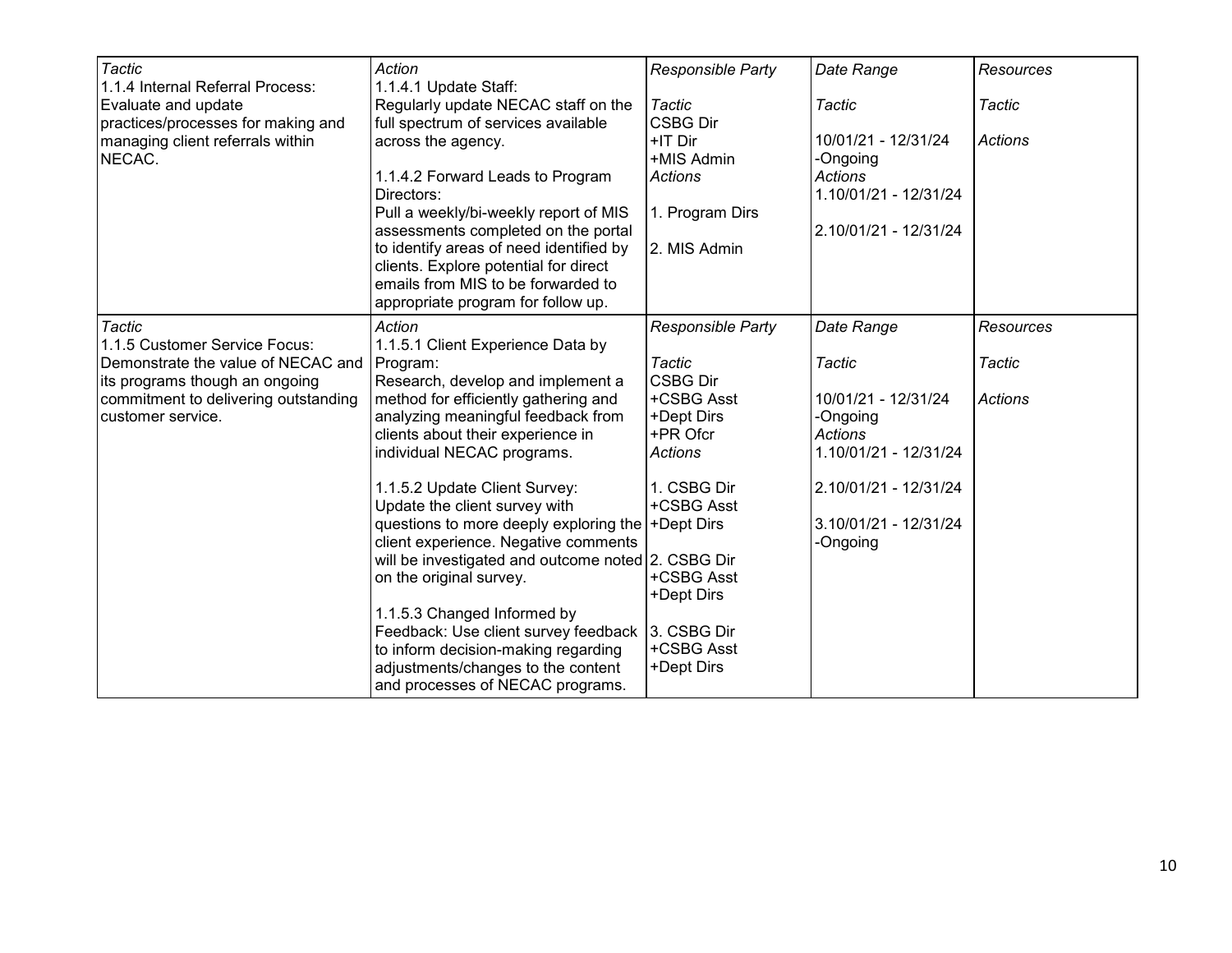| Goal<br>1.2 Impact Measurement:<br>Establish a quality improvement process to ensure and track the delivery of<br>successful for those we serve annually (and recorded in MIS).                              |                                                                                                                                                    | Key Performance Indicators<br>• 20% of clients show improvement in at least one MIS assessment<br>category annually (Baseline=total annual client pop)<br>• 75% of NECAC clients complete an intake assessment annually<br>(and recorded in MIS)          |                                                                                 |                                       |
|--------------------------------------------------------------------------------------------------------------------------------------------------------------------------------------------------------------|----------------------------------------------------------------------------------------------------------------------------------------------------|-----------------------------------------------------------------------------------------------------------------------------------------------------------------------------------------------------------------------------------------------------------|---------------------------------------------------------------------------------|---------------------------------------|
| Tactic<br>1.2.1 Build MIS Assessment Report:<br>Build ad hoc report to pull MIS<br>assessment trend data for the Family<br>Support, Case Management, Family<br>Self-Sufficiency, and employment<br>programs. | Action                                                                                                                                             | Responsible Party<br>Tactic<br><b>MIS Admin</b><br>+CSBG Asst<br>+CSBG Dir<br><b>Actions</b>                                                                                                                                                              | Date Range<br>Tactic<br>10/01/21 - 12/31/24<br>Actions                          | <b>Resources</b><br>Tactic<br>Actions |
| <b>Tactic</b><br>1.2.2 Client Assessments:<br>Establish a policy and practice for<br>ensuring all clients receive an intake<br>lassessment.                                                                  | Action<br>1.2.2.1 Staff Performance<br>Expectations:<br>Establish and begin evaluating staff<br>performance expectations for client<br>assessments | Responsible Party<br>Tactic<br><b>CSBG Dir</b><br>+Chief Dep Dir<br>+CSBG Asst<br>+Dep Dir Health<br>+Dep Dir Housing<br>+MIS Admin<br><b>Actions</b><br>1. CSBG Dir<br>+Chief Dep Dir<br>+CSBG Asst<br>+Dep Dir Health<br>+Dep Dir Housing<br>+MIS Admin | Date Range<br>Tactic<br>10/01/21 - 12/31/24<br>Actions<br>1.10/01/21 - 12/31/24 | <b>Resources</b><br>Tactic<br>Actions |

| Goal<br>1.3 Expand Capacity to Meet Growth: Expand organizational and program<br>capacity to meet the demand created by anticipated growth in government<br>funding for NECA programs. |        | <b>Key Performance Indicators</b><br>• Meet 100% of grant requirements |                                      |                     |
|----------------------------------------------------------------------------------------------------------------------------------------------------------------------------------------|--------|------------------------------------------------------------------------|--------------------------------------|---------------------|
| Tactic<br>I1.3.1 Weatherization:<br>Develop plans for expanding staffing,                                                                                                              | Action | <b>Responsible Party</b><br>Tactic                                     | Date Range<br>Tactic                 | Resources<br>Tactic |
| equipment and facilities to meet the<br>demands of anticipated growth in the<br>weatherization program.                                                                                |        | Weatherization Dir<br>+Chief Dep Dir<br>+Dep Dir Housing               | 10/01/21 - 2/28/22<br><b>Actions</b> | Actions             |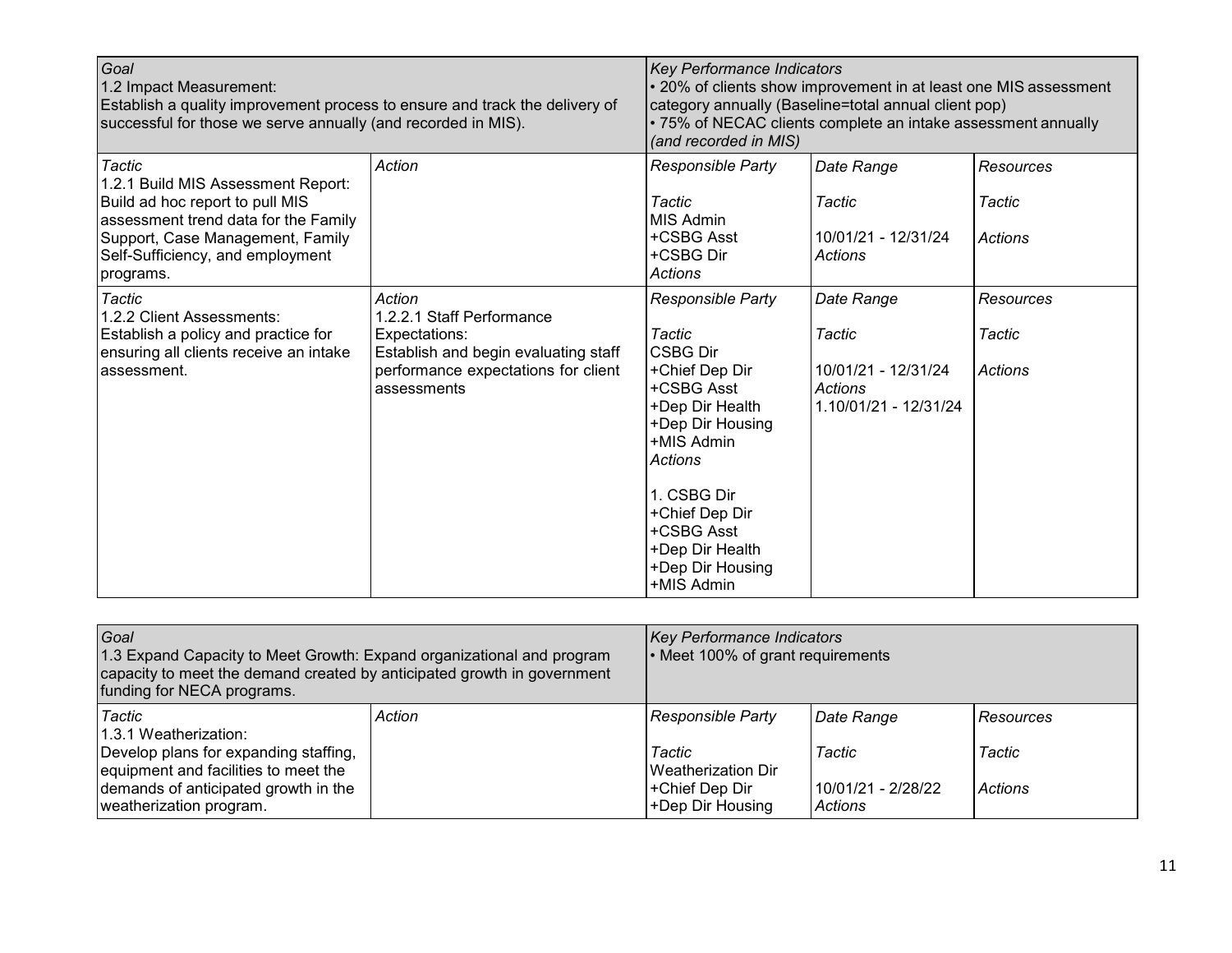|                                                                                                                     |                                                                                | +Finance Dir<br>+HR Dir<br>Actions |                                  |                |
|---------------------------------------------------------------------------------------------------------------------|--------------------------------------------------------------------------------|------------------------------------|----------------------------------|----------------|
| Tactic<br>1.3.2 Monitor Federal Funding:                                                                            | Action<br>1.3.2.1 County Commissions:                                          | <b>Responsible Party</b>           | Date Range                       | Resources      |
| Monitor federal funding related to the<br>reconciliation bill for human                                             | Present to county commissions list of<br>projects that could be funded through | Tactic                             | Tactic                           | Tactic         |
| infrastructure to determine/prepare for   the American Rescue Poverty Act<br>opportunities for additional expansion | funds that have been received by the                                           | Actions                            | 10/01/21 - 12/31/24<br>-Ongoing  | <b>Actions</b> |
| to NECAC programs.                                                                                                  | counties.                                                                      | 1. CEO                             | Actions<br>1.10/01/21 - 12/31/24 |                |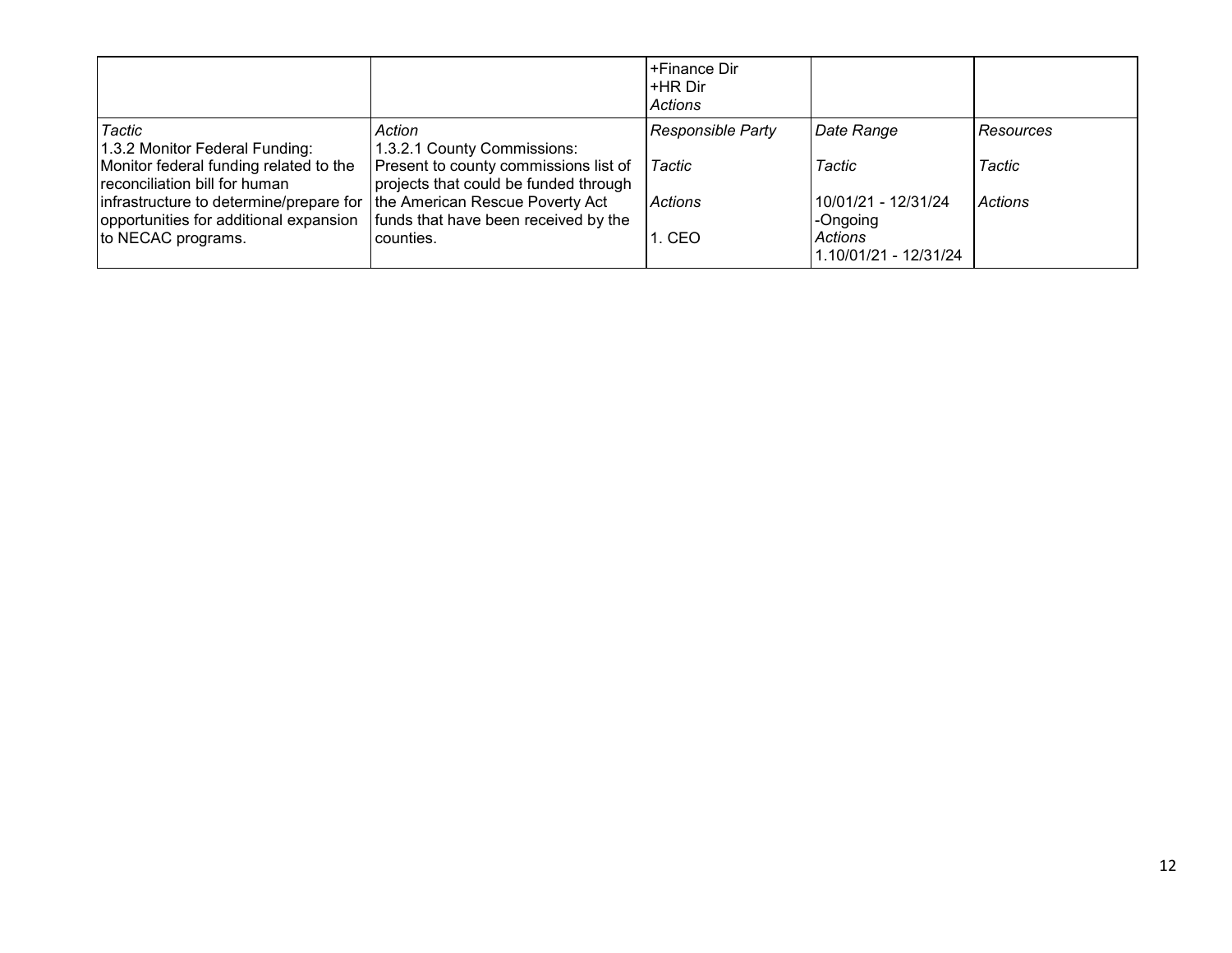2 Prioritizing & Meeting Community Needs: Deliver high-quality, client-directed services and support that are innovative and responsive to changing community needs, while promoting individual dignity, choice and an enhanced quality of life.

| Goal<br>2.1 Housing:<br>Address the community's need for affordable, accessible, safe, healthy and<br>energy-efficient homes.                                                                                                                                                                   |                                                                                                                                                                                                                                                                                                                                                                                                                                                                                    | <b>Key Performance Indicators</b><br>• 70% of Housing Stability Program participants achieve a stable<br>home environment as demonstrated by decreased evictions, number<br>of homeless individuals who secure, stable housing, credit scores<br>improve, individuals achieve homeownership.<br>• 100% of new homeowners maintain ownership for a least the first<br>year<br>• Maintain 90% Occupancy of Rental Units for a minimum of 3<br>consecutive quarters<br>• Host a community convening to mobilize local, state and federal<br>officials around affordable housing in collaboration with Tri-State<br>Housing Committee in 2022<br>• 100% of homeowner education program participants agree that the<br>information gained will help them be successful homeowners<br>.80% of budgeting counseling participants show improved credit<br>scores<br>• 90% of budgeting counseling participants report reduction in debt<br>and/or are now saving money<br>• Maintain HUD voucher utilization percentages to insure full funding<br>and special program participation ie Mainstream - 75%; VASH - 75%; |                                                                                                                                                                   |                                              |
|-------------------------------------------------------------------------------------------------------------------------------------------------------------------------------------------------------------------------------------------------------------------------------------------------|------------------------------------------------------------------------------------------------------------------------------------------------------------------------------------------------------------------------------------------------------------------------------------------------------------------------------------------------------------------------------------------------------------------------------------------------------------------------------------|---------------------------------------------------------------------------------------------------------------------------------------------------------------------------------------------------------------------------------------------------------------------------------------------------------------------------------------------------------------------------------------------------------------------------------------------------------------------------------------------------------------------------------------------------------------------------------------------------------------------------------------------------------------------------------------------------------------------------------------------------------------------------------------------------------------------------------------------------------------------------------------------------------------------------------------------------------------------------------------------------------------------------------------------------------------------------------------------------------------|-------------------------------------------------------------------------------------------------------------------------------------------------------------------|----------------------------------------------|
| <b>Tactic</b><br>2.1.1 Community Convening on<br>Housing:<br>Organize and host a community<br>convening to mobilize local, state and<br>federal officials/policy makers in the<br>creation of a collaboration/coalition to<br>advocate for expanding the availability<br>of affordable housing. | Action<br>2.1.1.1 Initiate Discussion:<br>Initiate discussion with all responsible<br>parties to gauge interest and leverage<br>contacts for engagement.<br>2.1.1.2 Budget & Logistics:<br>Develop budget, agenda and meeting<br>processes and logistics.<br>2.1.1.3 Host & Secure Ongoing<br>Commitment: Host convening and<br>secure commitment from participating<br>partners to establish an affordable<br>housing coalition, including<br>development of a purpose statement, | Responsible Party<br>Tactic<br>Dep Dir Housing<br>+HO Programs Dir<br>+PM Dirs<br>+PR Ofcr<br>+Sec 8 Dir<br><b>Actions</b><br>1. Dep Dir Housing<br>+HO Programs Dir<br>+PM Dirs<br>+Sec 8 Dir<br>3. Dep Dir Housing<br>+Chief Dep Dir                                                                                                                                                                                                                                                                                                                                                                                                                                                                                                                                                                                                                                                                                                                                                                                                                                                                        | Date Range<br>Tactic<br>10/01/21 - 9/30/22<br>Actions<br>1.10/01/21 - 12/31/21<br>2.10/01/21 - 3/30/22<br>3.3/30/22 - 9/30/22<br>-Ongoing<br>4.3/30/22 - 12/31/22 | Resources<br>Tactic<br>\$0<br><b>Actions</b> |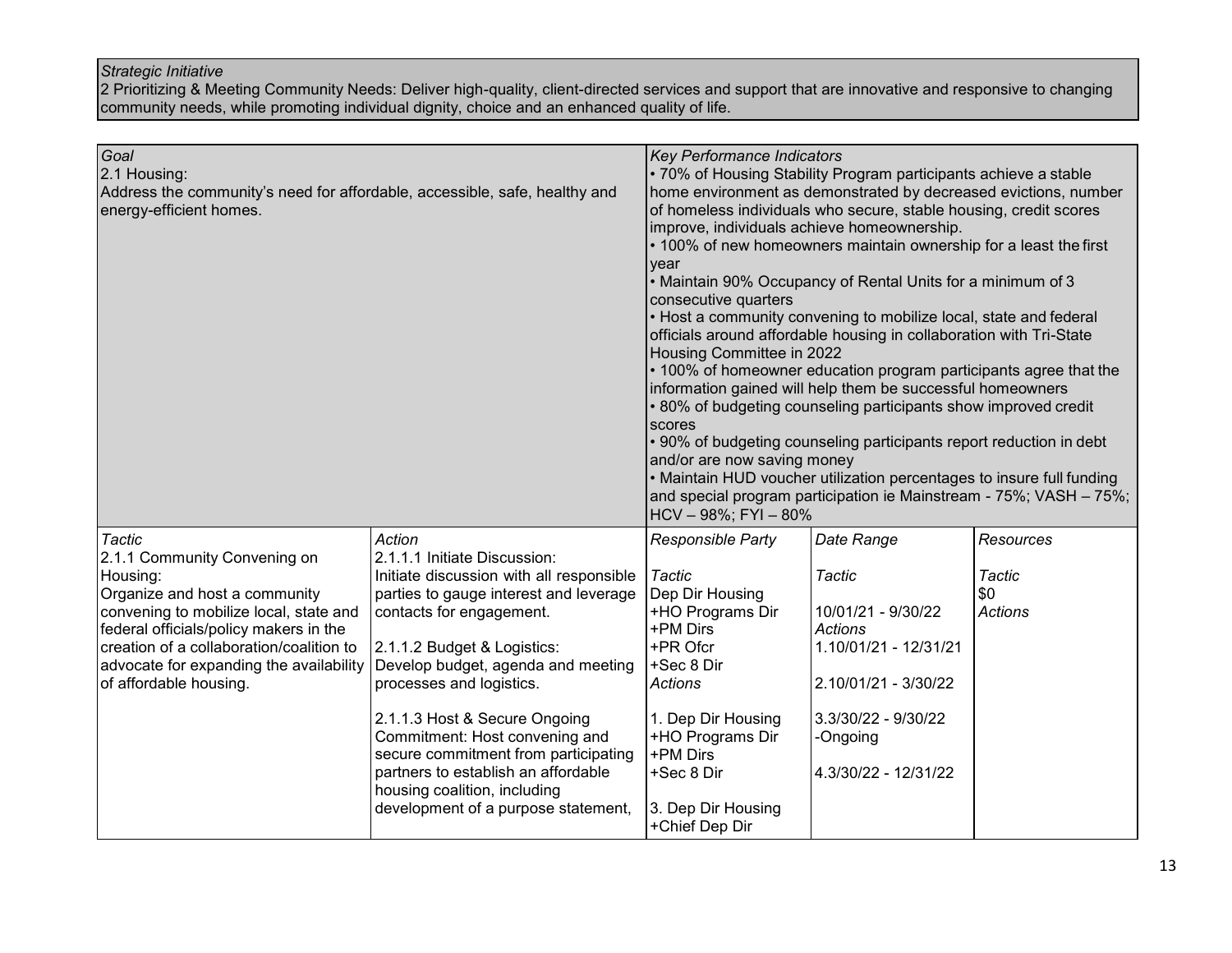|                                                                                                                                                                                                                                                                                                                             | structure and responsibilities of<br>partners.<br>2.1.1.4 Communications Plan:<br>Work with Sri-State to create and<br>implement a communications plan to<br>promote the convening and goals of<br>the housing advocacy coalition                                                                                                                                                                                                                                                                                                 | +HO Programs Dir<br>+PM Dirs<br>+Sec 8 Dir<br>4. PR Ofcr<br>+Dep Dir Housing<br>+HO Programs Dir<br>+PM Dirs                                                                                                                                                  |                                                                                                                                            |                                                   |
|-----------------------------------------------------------------------------------------------------------------------------------------------------------------------------------------------------------------------------------------------------------------------------------------------------------------------------|-----------------------------------------------------------------------------------------------------------------------------------------------------------------------------------------------------------------------------------------------------------------------------------------------------------------------------------------------------------------------------------------------------------------------------------------------------------------------------------------------------------------------------------|---------------------------------------------------------------------------------------------------------------------------------------------------------------------------------------------------------------------------------------------------------------|--------------------------------------------------------------------------------------------------------------------------------------------|---------------------------------------------------|
| <b>Tactic</b><br>2.1.2 Assess Housing Stock & Impact<br>of Home Rehab Program:<br>Assess the quality (decent, safe,<br>sanitary) of the housing stock in<br>NECAC communities and determine<br>the impact NECAC home rehab is<br>making in terms of improve the<br>quality-use this data to report out to<br>the community. | Action<br>2.1.2.1 Value Analysis:<br>Annually analyze the assessed value<br>of homes pre and post rehabilitation.<br>Data to include: Number of homes<br>rehabbed by community; Increase in<br>equity of rehabbed homes by<br>community: Percentage of home by<br>community for safety vs. quality<br>condition;<br>2.1.2.2 Publish Results:<br>Publish analysis results annually at the<br>end of September<br>2.1.2.3 Communications:<br>Develop and implement a<br>communications plan for sharing the<br>value analysis data. | Responsible Party<br><b>Tactic</b><br>Dep Dir Housing<br>+WXN<br><b>Actions</b><br>1. Dep Dir Housing<br>+WXN<br>2. Dep Dir Housing<br>+WXN<br>3. Dep Dir Housing<br>+WXN                                                                                     | Date Range<br>Tactic<br>10/01/21 - 12/31/24<br>Actions<br>1.10/01/21 - 12/31/24<br>2.10/01/21 - 12/31/24<br>3.10/01/21 - 12/31/24          | <b>Resources</b><br>Tactic<br>Actions             |
| <b>Tactic</b><br>2.1.3 Housing Stability Program:<br>Expand Housing Stability program to<br>Section 8 voucher recipients                                                                                                                                                                                                    | Action<br>2.1.3.1 Promote Awareness of<br>Program:<br>Ensure Section 8 counselors promote<br>aware of Housing Stability program to<br>Section 8 voucher recipients<br>2.1.3.2 Cross-Education:<br>Incorporate quarterly cross-education<br>of employees on HO, Section 8,<br>Financial Fitness as part of the<br>Housing Rental Assistance Program<br>review meetings. (Section 8 vs HO)                                                                                                                                          | Responsible Party<br>Tactic<br>Dep Dir Housing<br>+CO Coords<br>+Dep Dir Com Srvcs<br>+HO Programs Dir<br>+HSG Prog Dir<br>+Sec 8 Counselors<br><b>Actions</b><br>1. Dep Dir Housing<br>+CO Coords<br>+Dep Dir Com Srvcs<br>+HO Programs Dir<br>+HSG Prog Dir | Date Range<br>Tactic<br>10/01/21 - 12/31/24<br><b>Actions</b><br>1.10/01/21 - 12/31/24<br>2.10/01/21 - 12/31/24<br>$3.10/01/21 - 12/31/22$ | Resources<br>Tactic<br><b>Actions</b><br>$3.$ \$0 |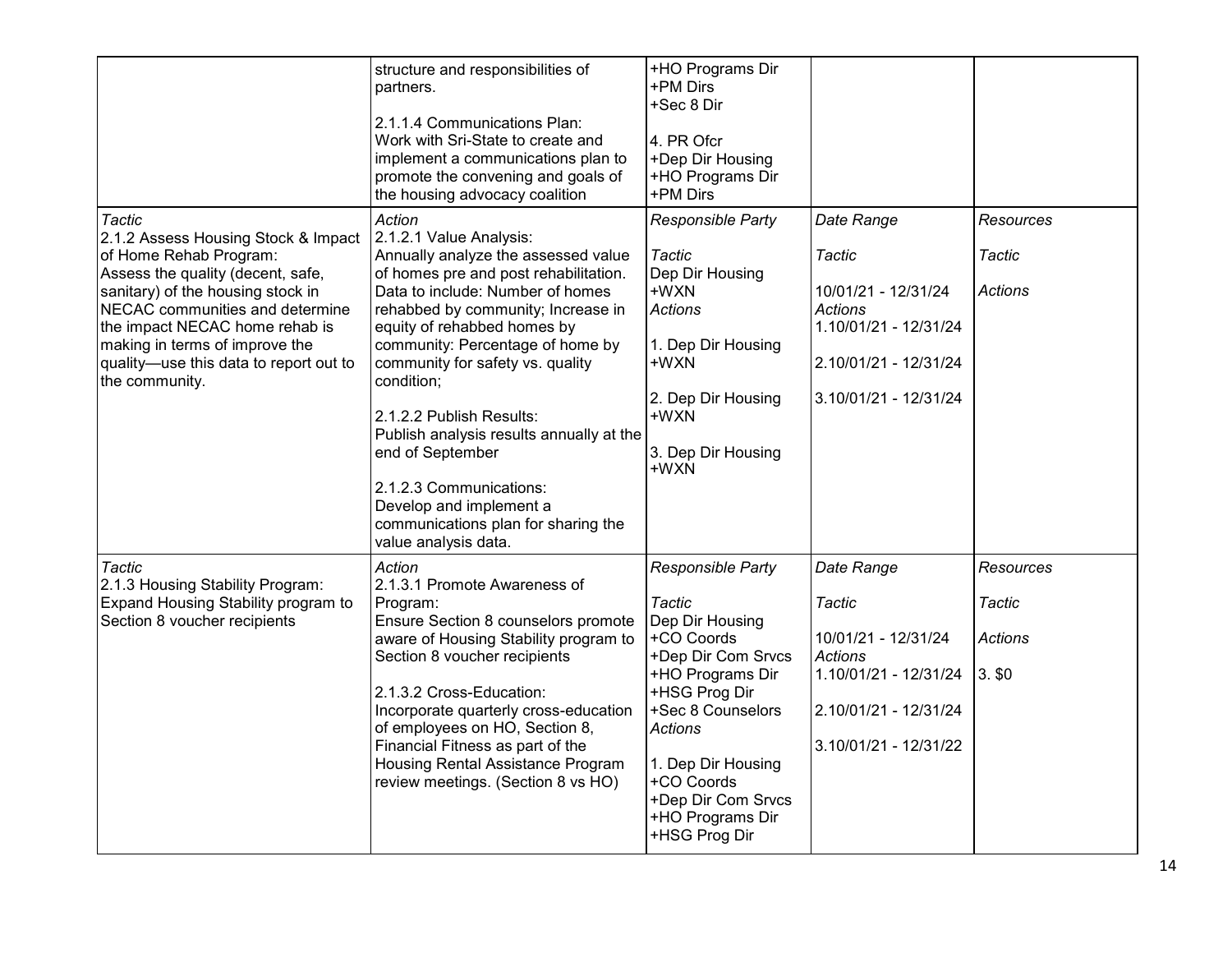|                                                                                                                                                                                                                         | 2.1.3.3 Virtual Curriculum:<br>Develop and post virtual curriculum for 2. Dep Dir Housing<br>teaching clients how to be good<br>neighbors, tenant rights and<br>responsibilities                                                                                                                                                                                                                                                                     | +Sec 8 Counselors<br>+CO Coords<br>+Dep Dir Com Srvcs<br>+HO Programs Dir<br>+HSG Prog Dir<br>+IT Dir<br>+Sec 8 Counselors<br>3. Dep Dir Housing<br>+CO Coords<br>+Dep Dir Com Srvcs<br>+HO Programs Dir<br>+HSG Prog Dir<br>+PR Ofcr<br>+Sec 8 Counselors                                            |                                                                                                                                   |                                       |
|-------------------------------------------------------------------------------------------------------------------------------------------------------------------------------------------------------------------------|------------------------------------------------------------------------------------------------------------------------------------------------------------------------------------------------------------------------------------------------------------------------------------------------------------------------------------------------------------------------------------------------------------------------------------------------------|-------------------------------------------------------------------------------------------------------------------------------------------------------------------------------------------------------------------------------------------------------------------------------------------------------|-----------------------------------------------------------------------------------------------------------------------------------|---------------------------------------|
| Tactic<br>2.1.4 Increase Section 8 Landlord<br>base: Increase Section 8 landlord<br>base to expand availability of<br>safe/affordable housing.                                                                          | Action                                                                                                                                                                                                                                                                                                                                                                                                                                               | Responsible Party<br>Tactic<br>Dep Dir Housing<br>+Dep Dir Com Srvcs<br>+Housing Counsel<br><b>Actions</b>                                                                                                                                                                                            | Date Range<br>Tactic<br>10/01/21 - 12/31/24<br>-Ongoing<br><b>Actions</b>                                                         | Resources<br>Tactic<br><b>Actions</b> |
| <b>Tactic</b><br>2.1.5 Partnerships & Collaborations:<br>Seek opportunities to engage local<br>companies and nonprofit agencies in<br>NECAC Housing programs that offer<br>benefits to their<br>employees/constituents. | Action<br>2.1.5.1 Program/Partnership Package:<br>Develop package of<br>programs/partnership opportunities<br>(DPA, Aspire, etc.) targeting large<br>companies and Economic<br>Development Authorities. Define<br>costs/benefits of partnership retraining<br>costs vs. housing stability<br>2.1.5.2 Continuum of Cares:<br>Continue to strengthen/expand<br>collaboration with Continuum of Cares<br>on funding for affordable housing<br>projects. | Responsible Party<br><b>Tactic</b><br>Dep Dir Housing<br>+CO Coords<br>+Dep Dir Com Srvcs<br>+HO Programs Dir<br>+HSG Prog Dir<br>+Sec 8 Counselors<br><b>Actions</b><br>1. Dep Dir Housing<br>+CO Coords<br>+Dep Dir Com Srvcs<br>+HO Programs Dir<br>+HSG Prog Dir<br>+PR Ofcr<br>+Sec 8 Counselors | Date Range<br>Tactic<br>10/01/21 - 12/31/24<br>Actions<br>1.10/01/21 - 12/31/24<br>2.10/01/21 - 12/31/24<br>3.10/01/21 - 12/31/24 | Resources<br>Tactic<br><b>Actions</b> |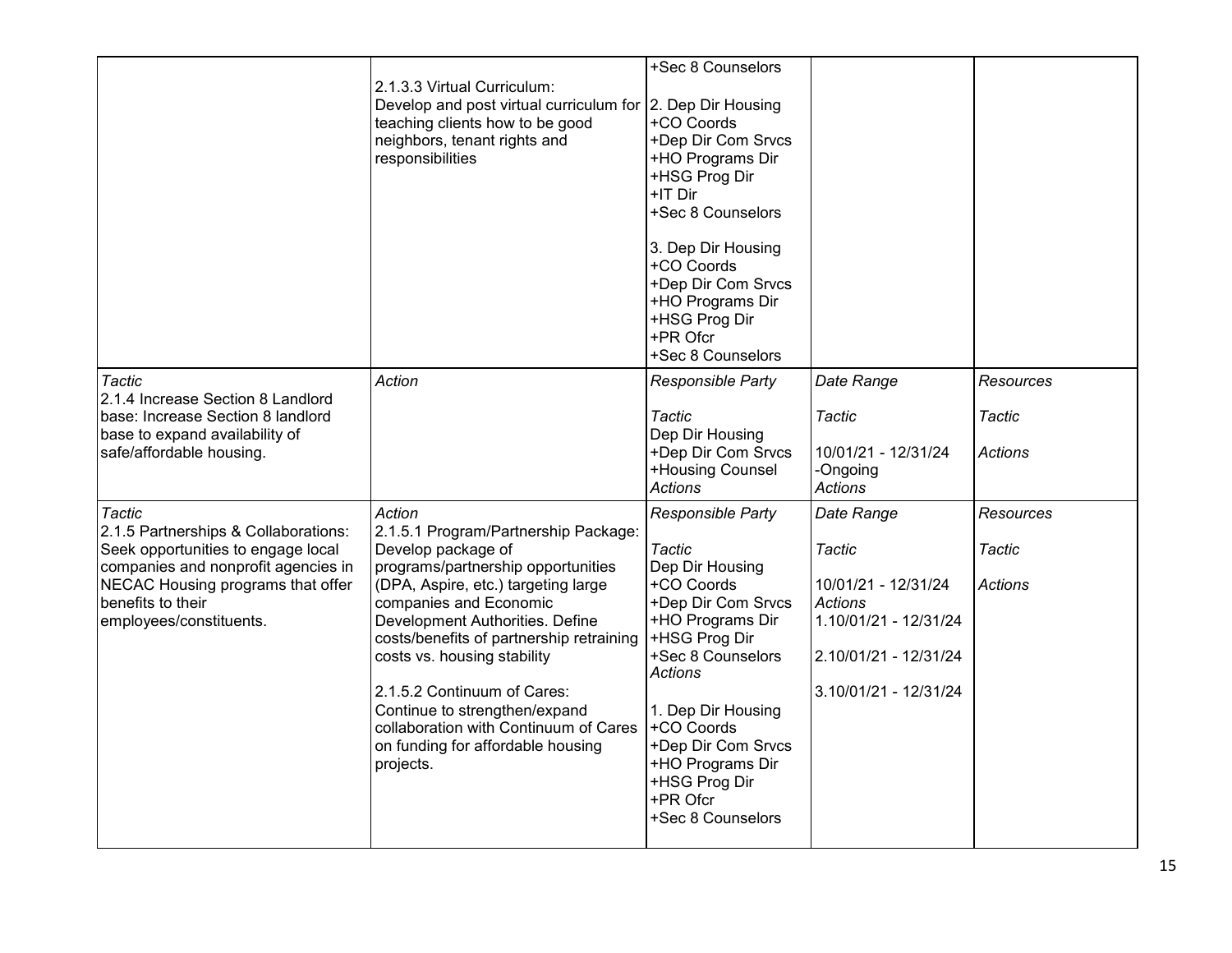| 2.1.5.3 Specialty Voucher Programs:<br>Expand and recruit new relationships                                                               | 2. Dep Dir Housing<br>+Dep Dir Com Srvcs |  |
|-------------------------------------------------------------------------------------------------------------------------------------------|------------------------------------------|--|
| with funders to increase participation in 3. Housing Dir<br>specialty voucher programs i.e. VASH, +Dep Dir Com Srvcs<br>l Mainstream. FYI | +Dep Dir Housing                         |  |

| Goal<br>2.2 Employment & Education:<br>Increase the community's access to resources to improve their employability,<br>job opportunities, and occupational growth.                                                                                       |                                                                                                                                                                               | <b>Key Performance Indicators</b><br>$\cdot$ # of new clients enrolled in employment programs increases 10%<br>annually (FY 2020 Baseline=188)<br>• 75% of clients maintain employment for 90 days by the end of the<br>plan (FY 2020 Baseline=50%)<br>$\cdot$ 35% of clients increase their income or benefits by the end of the<br>plan (FY2020 Baseline=27%) |                                                                                 |                                |
|----------------------------------------------------------------------------------------------------------------------------------------------------------------------------------------------------------------------------------------------------------|-------------------------------------------------------------------------------------------------------------------------------------------------------------------------------|-----------------------------------------------------------------------------------------------------------------------------------------------------------------------------------------------------------------------------------------------------------------------------------------------------------------------------------------------------------------|---------------------------------------------------------------------------------|--------------------------------|
| Tactic<br>2.2.1 Partnerships & Collaborations:<br>Enhance existing, pursue new<br>relationships with education and<br>training institutions to expand<br>employment & education opportunities of Cares for employment and<br>available to NECAC clients. | Action<br>2.2.1.1 Community Resources:<br>Continue to strengthen/expand<br>collaboration with employment and<br>education entities including Continuum<br>education projects. | <b>Responsible Party</b><br>Tactic<br>CSBG Dir<br>+CO Coords<br>+CSBG Asst<br><b>Actions</b><br>. CSBG Dir<br>+CO Coords<br>+CSBG Asst                                                                                                                                                                                                                          | Date Range<br>Tactic<br>10/01/21 - 12/31/24<br>Actions<br>1.10/01/21 - 12/31/24 | Resources<br>Tactic<br>Actions |

| Goal<br>2.3 Life Skills Training:<br>Improve the knowledge and life skills of community members to position them<br>for greater self-sufficiency and improved quality of life. |                               | <b>Key Performance Indicators</b><br>• 10% of clients attending life skills classes show increase in their<br>knowledge as demonstrated by improved post-test scores by end of<br>2022<br>• 80% of clients report they agree/strongly agree they will use the<br>information they learned in their everyday life (Baseline in 2021)<br>• Add 2 new simulation partnerships annually |                     |                |
|--------------------------------------------------------------------------------------------------------------------------------------------------------------------------------|-------------------------------|-------------------------------------------------------------------------------------------------------------------------------------------------------------------------------------------------------------------------------------------------------------------------------------------------------------------------------------------------------------------------------------|---------------------|----------------|
| Tactic                                                                                                                                                                         | Action                        | <b>Responsible Party</b>                                                                                                                                                                                                                                                                                                                                                            | Date Range          | Resources      |
| 2.3.1 Create Report:                                                                                                                                                           | 2.3.1.1 Trend Tracking:       |                                                                                                                                                                                                                                                                                                                                                                                     |                     |                |
| Create process and report for tracking Begin tracking multi-year trends in                                                                                                     |                               | Tactic                                                                                                                                                                                                                                                                                                                                                                              | Tactic              | Tactic         |
| client improvement in knowledge in life client knowledge/skills improvement                                                                                                    |                               | MIS Admin                                                                                                                                                                                                                                                                                                                                                                           |                     |                |
| skills classes.                                                                                                                                                                |                               | +CSBG Dir                                                                                                                                                                                                                                                                                                                                                                           | 10/01/21 - 12/31/24 | <b>Actions</b> |
|                                                                                                                                                                                | 2.3.1.2 Program Improvement:  | Actions                                                                                                                                                                                                                                                                                                                                                                             | Actions             |                |
|                                                                                                                                                                                | Use data to inform changes to |                                                                                                                                                                                                                                                                                                                                                                                     |                     |                |
|                                                                                                                                                                                | program content and delivery. | . MIS Admin                                                                                                                                                                                                                                                                                                                                                                         |                     |                |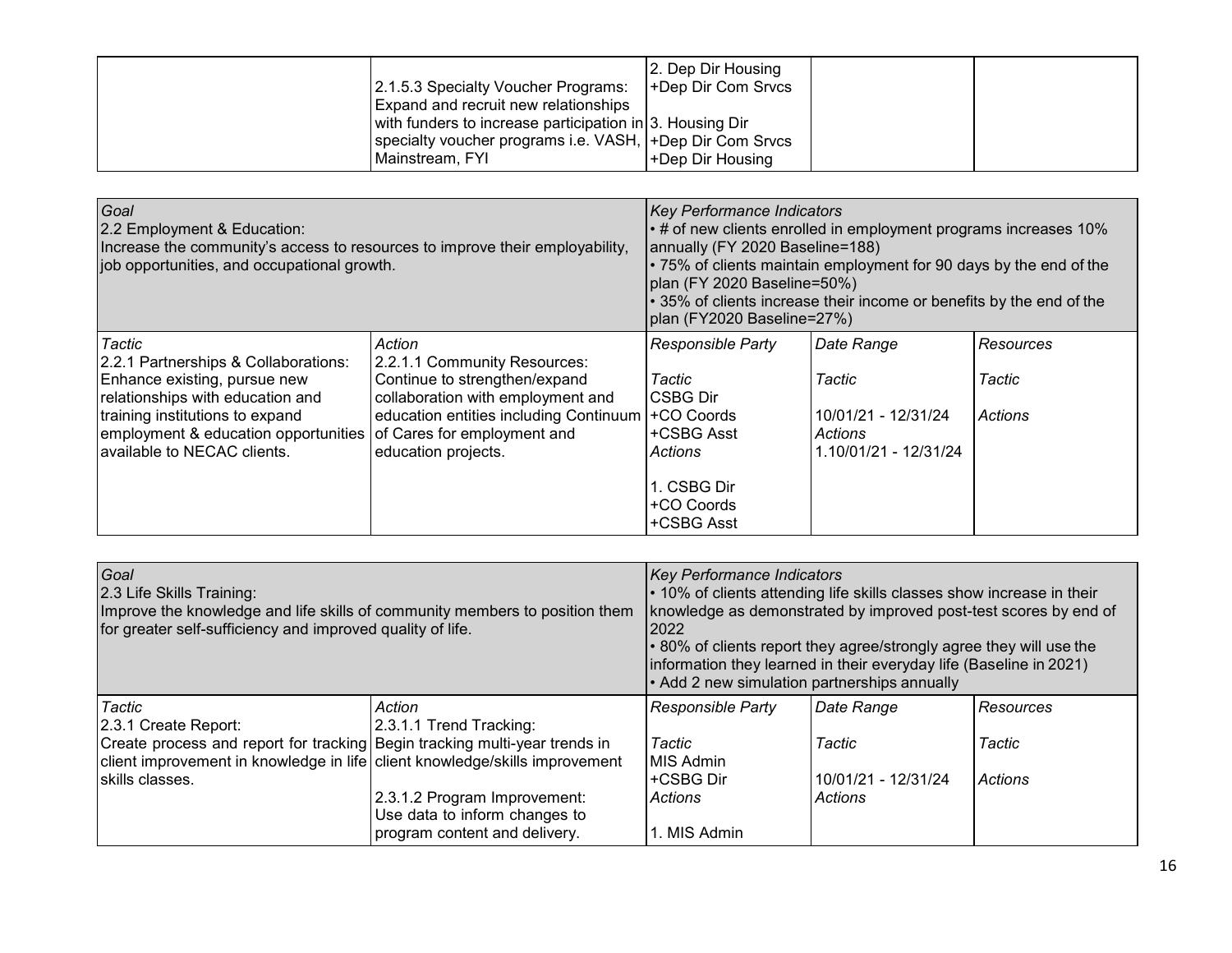|                                                                                                             |                                                             | +CSBG Dir<br>2. CSBG Dir                         | 1.10/01/21 - 12/31/24<br>2.10/01/21 - 12/31/24          |                |
|-------------------------------------------------------------------------------------------------------------|-------------------------------------------------------------|--------------------------------------------------|---------------------------------------------------------|----------------|
|                                                                                                             |                                                             | +CO Coords                                       |                                                         |                |
| Tactic<br>2.3.2 Partnerships & Collaborations:                                                              | Action<br>2.3.2.1 Increase MOUs:                            | <b>Responsible Party</b>                         | Date Range                                              | Resources      |
| Enhance existing, pursue new<br>relationships/ partners for participation partnership agreements or MOUs in | Increase the number of signed                               | Tactic<br>CSBG Dir                               | Tactic                                                  | Tactic         |
| in Poverty, REALL and Re-entry<br>Simulations.                                                              | education, government, business,<br>correctional facilities | +CO Coords<br>+Dep Dir Housing<br><b>Actions</b> | 10/01/21 - 12/31/24<br>Actions<br>1.10/01/21 - 12/31/24 | <b>Actions</b> |
|                                                                                                             |                                                             | 1. CSBG Dir<br>+CO Coords<br>+Dep Dir Housing    |                                                         |                |

| Goal<br>2.4 Health & Nutrition:<br>Connect vulnerable populations to resources providing health care, health<br>education, and healthy food.      |                                                                                                                                                                                                                               | Key Performance Indicators<br>• Meet 100% of WIC participation goals annually (FY 2021<br>$goal=15,334)$<br>• Increase participation in Title 10 programs among women ages 15-<br>39 (FY2020 baseline=X)<br>• Increase the number of controllable delivered units of in-home<br>service annually (FY 2020 baseline=X)<br>• % of clients who report they ae satisfied with in-home services<br>Increases/maintain TBD based on FY 2020 baseline=X |                                                                                                           |                                       |
|---------------------------------------------------------------------------------------------------------------------------------------------------|-------------------------------------------------------------------------------------------------------------------------------------------------------------------------------------------------------------------------------|--------------------------------------------------------------------------------------------------------------------------------------------------------------------------------------------------------------------------------------------------------------------------------------------------------------------------------------------------------------------------------------------------------------------------------------------------|-----------------------------------------------------------------------------------------------------------|---------------------------------------|
| Tactic<br>2.4.1 Partnerships & Collaborations:<br>Identify and update current and<br>possible relationships for partnership<br>and collaboration. | Action<br>$12.4.1.1$ Title X & WIC:<br>Update Current Resource list and add<br>additional referral sources<br>2.4.1.2 MOUs:<br>Assure MOUs are current and send<br>MOU requests to possible<br>collaborators on Resource list | <b>Responsible Party</b><br>Tactic<br>FP/WIC Dir<br>+FP Lab Tech<br>+FP Ofc Mgr<br>+WIC Nutritionist<br>Actions<br>1. FP/WIC Dir<br>+FP Lab Tech<br>+FP Ofc Mgr<br>+WIC Nutritionist                                                                                                                                                                                                                                                             | Date Range<br>Tactic<br>10/01/21 - 12/31/24<br>Actions<br>1.10/01/21 - 12/31/24<br> 2.10/01/21 - 12/31/24 | <b>Resources</b><br>Tactic<br>Actions |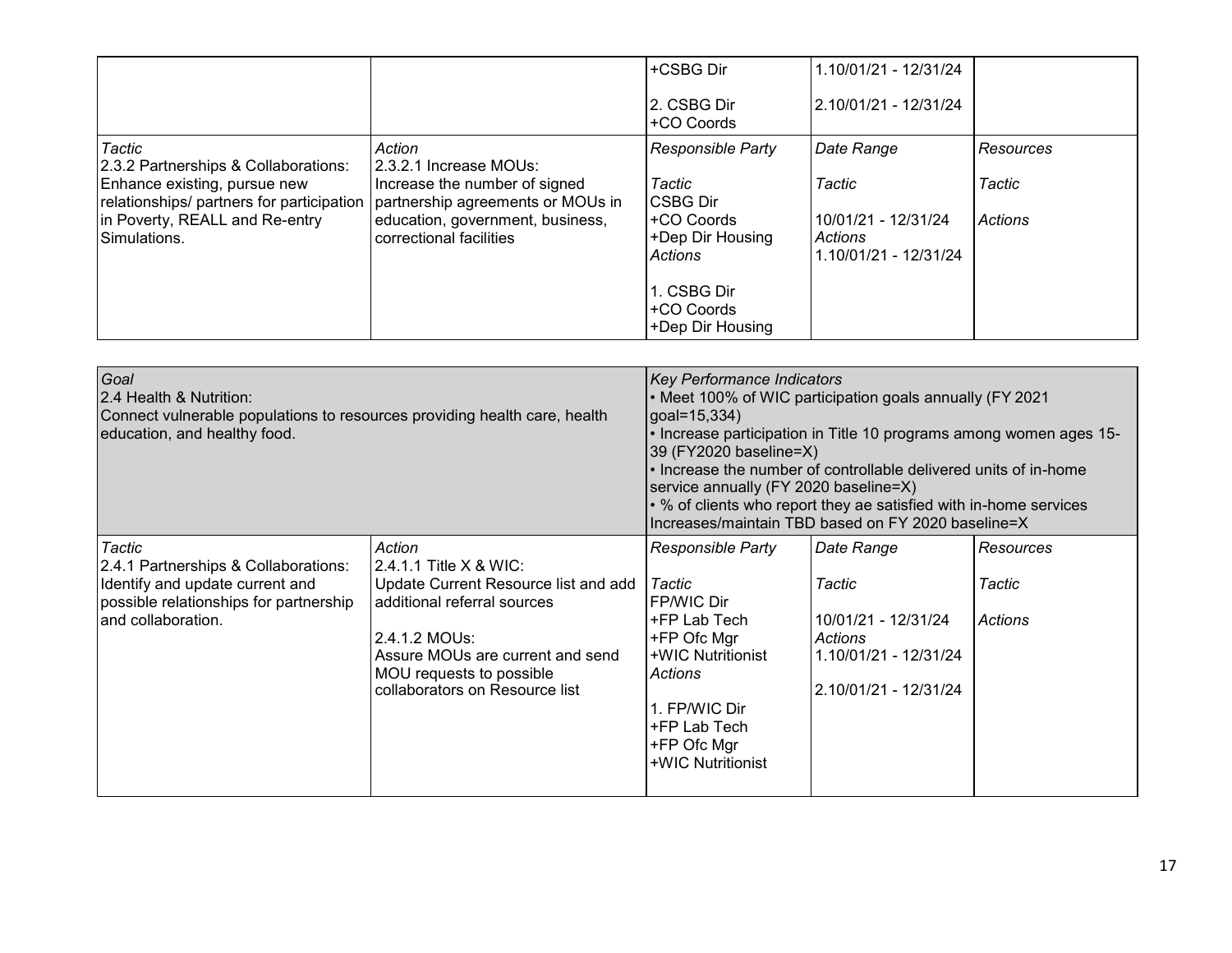| Tactic<br>2.4.2 WIC Outreach Clinic: Increase<br>delivery of WIC services through<br>conveniently located WIC clinic at a<br>Head Start center.                                  | Action<br>2.4.2.1 Develop Head Start<br>Partnership:<br>Partner with local Head Start in<br>Warrenton (or O'Fallon if not feasible)<br>to provide NECAC offsite services.<br>2.4.2.2 Implementation Plan &<br>Calendar:<br>Establish clinic implementation plan<br>and calendar for the WIC clinic in the<br>Head Start center.                                                                                                                                   | <b>Responsible Party</b><br><b>Tactic</b><br><b>WIC Nutritionist</b><br>+WIC Certifiers<br>Actions<br>1. WIC Nutritionist<br>2. WIC Nutritionist                                                                                                                                                                          | Date Range<br>Tactic<br>10/01/21 - 9/30/22<br><b>Actions</b><br>1.10/01/21 - 9/30/22<br>2.10/01/21 - 12/31/24        | <b>Resources</b><br>Tactic<br><b>Actions</b> |
|----------------------------------------------------------------------------------------------------------------------------------------------------------------------------------|-------------------------------------------------------------------------------------------------------------------------------------------------------------------------------------------------------------------------------------------------------------------------------------------------------------------------------------------------------------------------------------------------------------------------------------------------------------------|---------------------------------------------------------------------------------------------------------------------------------------------------------------------------------------------------------------------------------------------------------------------------------------------------------------------------|----------------------------------------------------------------------------------------------------------------------|----------------------------------------------|
| Tactic<br>2.4.3 WIC/Title X Client Experience :<br>Create and utilize a universal<br>satisfaction report that can be used to<br>track service delivery satisfaction<br>annually. | Action<br>2.4.3.1 Assessment Survey: Discuss<br>and develop an client experience<br>assessment form that incorporates the<br>following:<br>$3 - 5$ questions with either<br>Yes/No/N/A or $1 - 5$ scale<br>responses<br>Space for optional comments<br>No Signatures<br>Date Only<br>2.4.3.2 Results Reporting:<br>Create and share summary results of<br>the client survey and use to inform<br>discussion about<br>changes/improvements to program<br>delivery. | <b>Responsible Party</b><br>Tactic<br><b>FP/WIC Dir</b><br>+FP Lab Tech<br>+FP Ofc Mgr<br>+WIC Certifiers<br>+WIC Nutritionist<br>Actions<br>1. FP/WIC Dir<br>+FP Lab Tech<br>+FP Ofc Mgr<br>+WIC Certifiers<br>+WIC Nutritionist<br>2. FP/WIC Dir<br>+FP Lab Tech<br>+FP Ofc Mgr<br>+WIC Certifiers<br>+WIC Nutritionist | Date Range<br>Tactic<br>10/01/21 - 12/31/24<br>Actions<br>1.10/01/21 - 12/31/24<br>-Ongoing<br>2.10/01/21 - 12/31/24 | Resources<br>Tactic<br><b>Actions</b>        |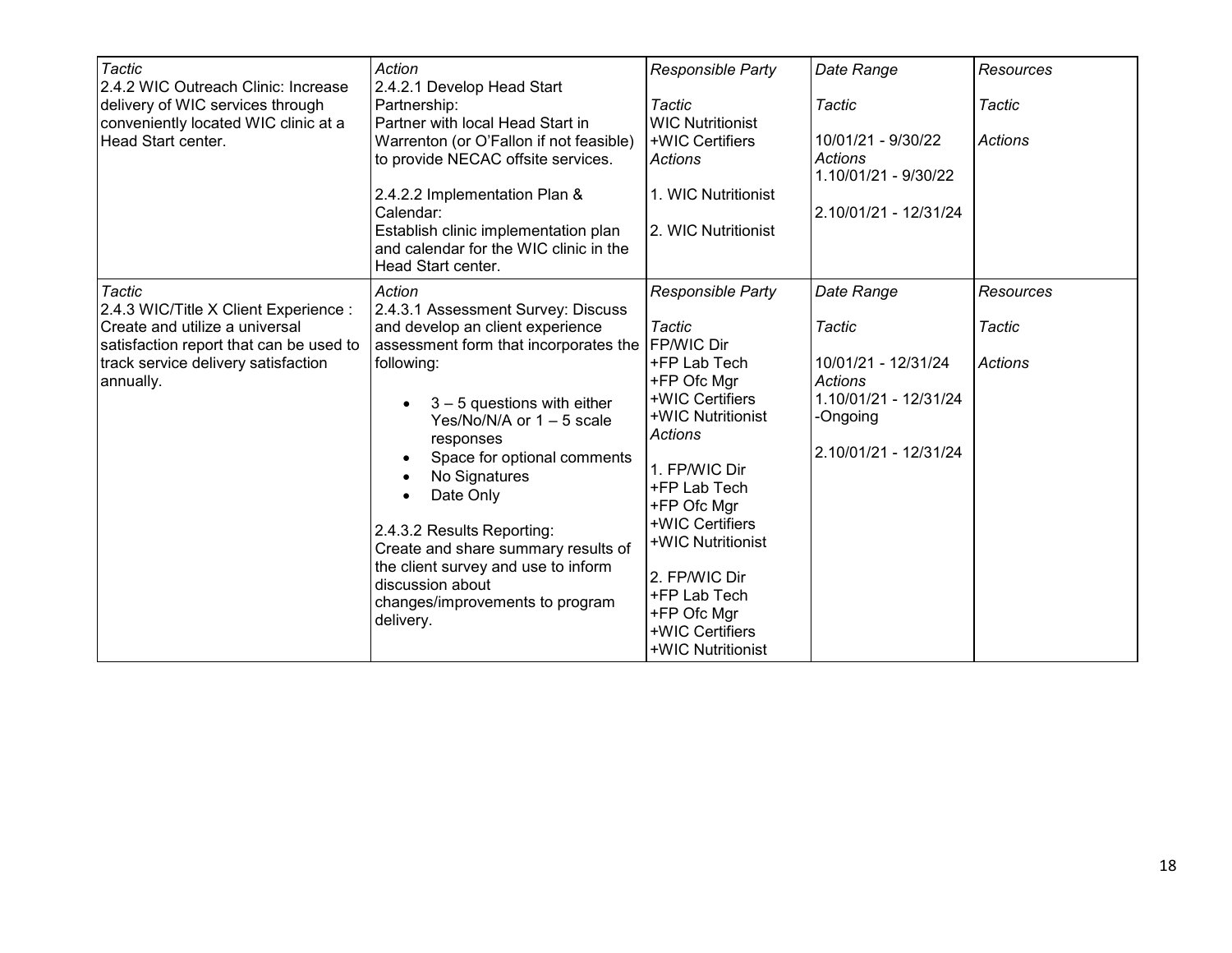3 Financial Sustainability: Maintain long-term financial sustainability by continuing to build a viable, diversified financial position to support and expand program impact.

| Goal<br>3.1 Social Enterprise:<br>Expand our social enterprise efforts to increase unrestricted/earned income.                                                       |                                                                                                                                                                                                                                                                                                                                                                                                                                                                                                                                                                                                                                                                                              | Key Performance Indicators<br>• Unrestricted/earned income averages \$100,000 annually<br>• One new home development project added annually<br>Build 10 homes annually through the Aspire program<br>• Reality After Release generates \$5,000 annually                                                                                    |                                                                                                                                                                  |                                              |
|----------------------------------------------------------------------------------------------------------------------------------------------------------------------|----------------------------------------------------------------------------------------------------------------------------------------------------------------------------------------------------------------------------------------------------------------------------------------------------------------------------------------------------------------------------------------------------------------------------------------------------------------------------------------------------------------------------------------------------------------------------------------------------------------------------------------------------------------------------------------------|--------------------------------------------------------------------------------------------------------------------------------------------------------------------------------------------------------------------------------------------------------------------------------------------------------------------------------------------|------------------------------------------------------------------------------------------------------------------------------------------------------------------|----------------------------------------------|
| Tactic<br>3.1.1 Housing Development: Receive<br>secure funding to support either a<br>HOME or tax credit project annually.                                           | Action<br>3.1.1.1 Project Evaluation Criteria:<br>Formalize project evaluation criteria.<br>3.1.1.2 Project Exit Strategy:<br>Establish an exit strategy for every<br>project.<br>3.1.1.3 Property Profitability<br>Evaluation:<br>Evaluate portfolio profitability annually<br>and use to inform decisions regarding<br>implementation of exit strategy and/or<br>changes to management<br>processes. Report evaluation results<br>and recommendations to board.<br>3.1.1.4 Occupancy/Profitability<br>Reports:<br>Review occupancy and profitability<br>reports (snapshot and trends) for all<br>properties with the Housing<br>Development Committee and provide<br>reports to the board. | Responsible Party<br>Tactic<br>Dep Dir Housing<br>+Chief Dep Dir<br>+Finance Dir<br><b>Actions</b><br>1. Dep Dir Housing<br>+Chief Dep Dir<br>+Finance Dir<br>+X-Housing Dev Com<br>2. Dep Dir Housing<br>+Chief Dep Dir<br>+Finance Dir<br>+X-Housing Dev Com<br>3. Dep Dir Housing<br>+Finance Dir<br>4. Dep Dir Housing<br>+Finance Dir | Date Range<br>Tactic<br>10/01/21 - 2/28/22<br><b>Actions</b><br>1.10/01/21 - 12/31/24<br>2.10/01/21 - 12/31/24<br>3.10/01/21 - 12/31/24<br>4.10/01/21 - 12/31/24 | Resources<br>Tactic<br><b>Actions</b>        |
| <b>Tactic</b><br>3.1.2 Aspire: Partner with Moberly<br>Correctional Facility (MCF) to build<br>small homes to order through<br>contracts with individuals or cities. | Action<br>3.1.2.1 Financial Model:<br>Develop a financial model to plan for<br>scope of project/ROI and share with<br>the Housing Development Committee,<br>Finance Committee and full board of<br>directors.                                                                                                                                                                                                                                                                                                                                                                                                                                                                                | Responsible Party<br><b>Tactic</b><br>Dep Dir Housing<br>+HO Programs Dir<br>+X-Housing Dev Com<br><b>Actions</b><br>1. Dep Dir Housing                                                                                                                                                                                                    | Date Range<br>Tactic<br>10/01/22 - 12/31/24<br>Actions<br>1.10/01/22 - 12/31/24<br>2.10/01/21 - 12/31/22                                                         | <b>Resources</b><br>Tactic<br><b>Actions</b> |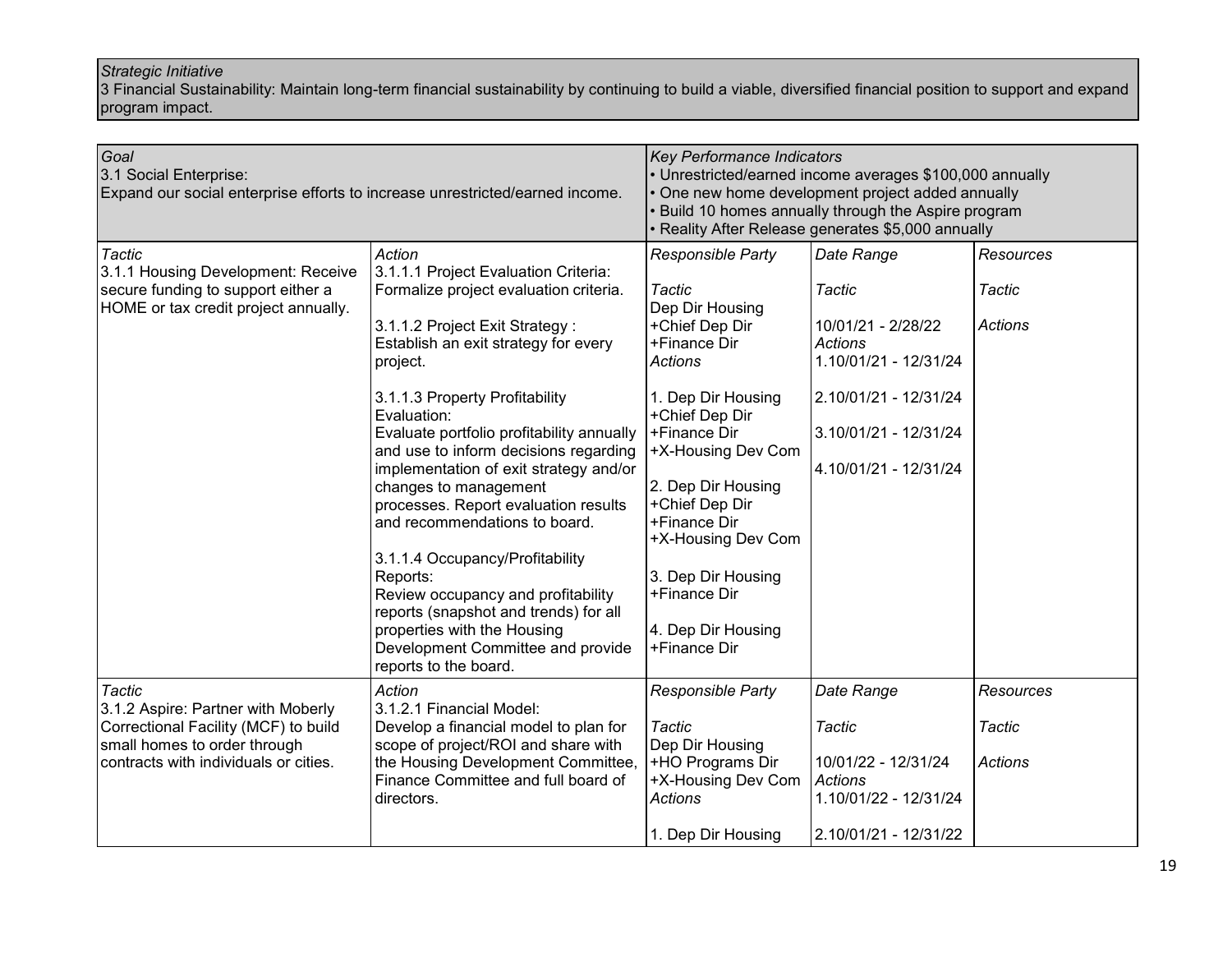|                                                                              | 3.1.2.2 Funding for Sally Port:<br>Work with MCF to secure funding<br>commitment to widen sally port at<br>MCF.<br>3.1.2.3 Community Task Force:<br>Establish a community task force<br>engaging NECAC board, staff and<br>interested members of the community<br>in advocating for and promoting this<br>program. (Note: Include this<br>opportunity in Tactic 2.1.1 Community<br>Convening) | +HO Programs Dir<br>+X-Housing Dev Com<br>2. Dep Dir Housing<br>+HO Programs Dir<br>3. Dep Dir Housing<br>+HO Programs Dir<br>+X-Housing Dev Com<br>4. Dep Dir Housing<br>+HO Programs Dir<br>+PM Dirs<br>+X-Housing Dev Com | 3.10/01/22 - 12/31/24<br>4.1/01/23 - 12/31/24<br>5.1/01/23 - 12/31/24 |           |
|------------------------------------------------------------------------------|-----------------------------------------------------------------------------------------------------------------------------------------------------------------------------------------------------------------------------------------------------------------------------------------------------------------------------------------------------------------------------------------------|------------------------------------------------------------------------------------------------------------------------------------------------------------------------------------------------------------------------------|-----------------------------------------------------------------------|-----------|
|                                                                              | 3.1.2.4 Promotion Plan:<br>Once gate construction timeline is<br>established develop plan for<br>promotion/sale of homes.<br>3.1.2.5 Secure Loan Funders:<br>Secure agreements with<br>banks/funders to support loans to<br>clients for small homes.                                                                                                                                          | 5. Dep Dir Housing<br>+HO Programs Dir<br>+X-Housing Dev Com                                                                                                                                                                 |                                                                       |           |
| <b>Tactic</b><br>3.1.3 Referral Agent Leads: Increase                        | Action<br>3.1.3.1 Identify/Outreach to                                                                                                                                                                                                                                                                                                                                                        | Responsible Party                                                                                                                                                                                                            | Date Range                                                            | Resources |
| the number of agencies/housing<br>developers with whom NECAC has             | Developers:<br>Identify affordable housing developers                                                                                                                                                                                                                                                                                                                                         | Tactic<br>Dep Dir Com Srvcs                                                                                                                                                                                                  | Tactic                                                                | Tactic    |
| referral contract relationships.                                             | with new projects and initiate outreach<br>to promote referral contracts.                                                                                                                                                                                                                                                                                                                     | +CO Coords<br><b>Actions</b>                                                                                                                                                                                                 | 10/01/21 - 12/31/24<br>Actions<br>1.10/01/21 - 12/31/24               | Actions   |
|                                                                              | 3.1.3.2 Define/Promote Benefits:<br>Define benefits of a contract<br>relationship with NECAC and promote<br>to potential partners.                                                                                                                                                                                                                                                            | 1. Dep Dir Com Srvcs<br>+CO Coords<br>+Dep Dir Housing<br>+PM Dirs                                                                                                                                                           | 2.10/01/21 - 12/31/24                                                 |           |
|                                                                              |                                                                                                                                                                                                                                                                                                                                                                                               | 2. Dep Dir Com Srvcs<br>+CO Coords                                                                                                                                                                                           |                                                                       |           |
| Tactic<br>3.1.4 Reality After Release: Increase                              | Action<br>3.1.4.1 Financial Model:                                                                                                                                                                                                                                                                                                                                                            | <b>Responsible Party</b>                                                                                                                                                                                                     | Date Range                                                            | Resources |
| the number of kits and/or simulations<br>purchased by interested entities to | Develop a financial model to plan for<br>scope of project/ROI and share with                                                                                                                                                                                                                                                                                                                  | Tactic<br><b>CSBG Dir</b>                                                                                                                                                                                                    | Tactic                                                                | Tactic    |
|                                                                              |                                                                                                                                                                                                                                                                                                                                                                                               | +CSBG Asst                                                                                                                                                                                                                   | 10/01/21 - 12/31/24                                                   | Actions   |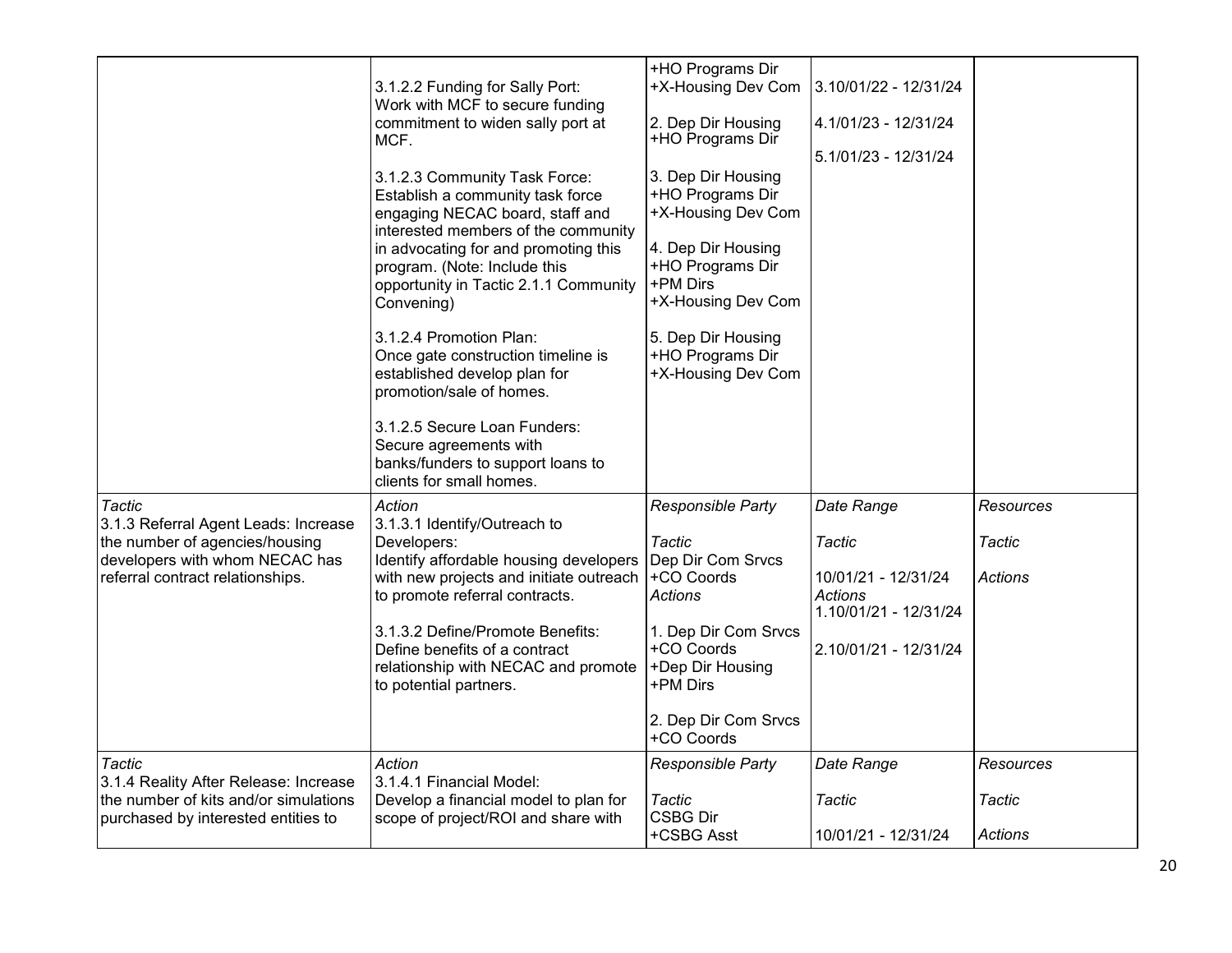| support the work they do successfully<br>transitioning people back into society. | the Finance Committee and full board<br>of directors. | Actions                  | Actions<br>1.10/01/21 - 3/31/22 | 4.0.50 FTE     |
|----------------------------------------------------------------------------------|-------------------------------------------------------|--------------------------|---------------------------------|----------------|
|                                                                                  |                                                       | 1. CSBG Dir              |                                 | \$35,000       |
|                                                                                  | 3.1.4.2 Example Simulation Exercise:                  | +CSBG Asst               | 2.10/01/21 - 9/30/22            |                |
|                                                                                  | Host an example simulation exercise                   | +Finance Dir             |                                 |                |
|                                                                                  | for policy makers, legislators, law                   | +PR Ofcr                 | 3.10/01/21 - 9/30/22            |                |
|                                                                                  | enforcement, correctional leaders to                  | +X-Finance Com           |                                 |                |
|                                                                                  | create interest in the program.                       |                          | 4.10/01/22 - 12/31/24           |                |
|                                                                                  | (Develop contact list for simulation)                 | 2. CSBG Dir              |                                 |                |
|                                                                                  |                                                       | +CSBG Asst               |                                 |                |
|                                                                                  | 3.1.4.3 Marketing Materials:                          | +PM Dirs                 |                                 |                |
|                                                                                  | Develop marketing materials to                        |                          |                                 |                |
|                                                                                  | support the sale of the program.                      | 3. CSBG Dir              |                                 |                |
|                                                                                  |                                                       | +CSBG Asst               |                                 |                |
|                                                                                  | 3.1.4.4 Hire Training Coordinator:                    |                          |                                 |                |
|                                                                                  | Hire training coordinator to support                  | 4. CSBG Dir              |                                 |                |
|                                                                                  | delivery of the program                               | +Chief Dep Dir           |                                 |                |
|                                                                                  |                                                       | +Finance Dir             |                                 |                |
| Tactic                                                                           | Action                                                | <b>Responsible Party</b> | Date Range                      | Resources      |
| 3.1.5 Revenue Development Plan:                                                  |                                                       |                          |                                 |                |
| Work with Resource Development                                                   |                                                       | Tactic                   | Tactic                          | Tactic         |
| consultant to create a plan to expand                                            |                                                       | Dep Dir Housing          |                                 |                |
| NECAC's capacity to generate                                                     |                                                       | +Exec Team               | 3/31/22 - 2/28/23               | <b>Actions</b> |
| revenue through social enterprise.                                               |                                                       | Actions                  | -Ongoing                        |                |
|                                                                                  |                                                       |                          | <b>Actions</b>                  |                |

| Goal<br>3.2 Philanthropy:<br>Continue to raise and diversify sources of funds/donations/in-kind goods and<br>services to support fulfillment of NECAC's mission and goals. |                                                                               | <b>Key Performance Indicators</b><br>• Dollars raised through corporate gifts/grants increase (2021 baseline<br>$\ket{=X}$<br>$\cdot$ Dollars raised through foundation grants increase (2021 baseline=X)<br>• Dollars raised through individual donations increases (2021<br>(baseline=X)<br>$\cdot$ In-kind donations/services increase (2021 baseline=X) |                                                           |           |
|----------------------------------------------------------------------------------------------------------------------------------------------------------------------------|-------------------------------------------------------------------------------|-------------------------------------------------------------------------------------------------------------------------------------------------------------------------------------------------------------------------------------------------------------------------------------------------------------------------------------------------------------|-----------------------------------------------------------|-----------|
| Tactic<br>3.2.1 Corporate Support:                                                                                                                                         | Action<br>3.2.1.1 Cultivate Relationships:                                    | <b>Responsible Party</b>                                                                                                                                                                                                                                                                                                                                    | Date Range                                                | Resources |
| Increase corporate donations and<br>sponsorships.                                                                                                                          | Cultivate stronger relationships with<br>current corporate supporters through | Tactic<br>Chief Dep Dir                                                                                                                                                                                                                                                                                                                                     | Tactic                                                    | Tactic    |
|                                                                                                                                                                            | ongoing communication.                                                        | l+Exec Team<br>Actions                                                                                                                                                                                                                                                                                                                                      | 10/01/21 - 12/31/24<br>Actions<br>l 1.10/01/21 - 12/31/24 | Actions   |
|                                                                                                                                                                            |                                                                               | 1. Chief Dep Dir<br>+Exec Team                                                                                                                                                                                                                                                                                                                              | 2.10/01/21 - 12/31/24                                     |           |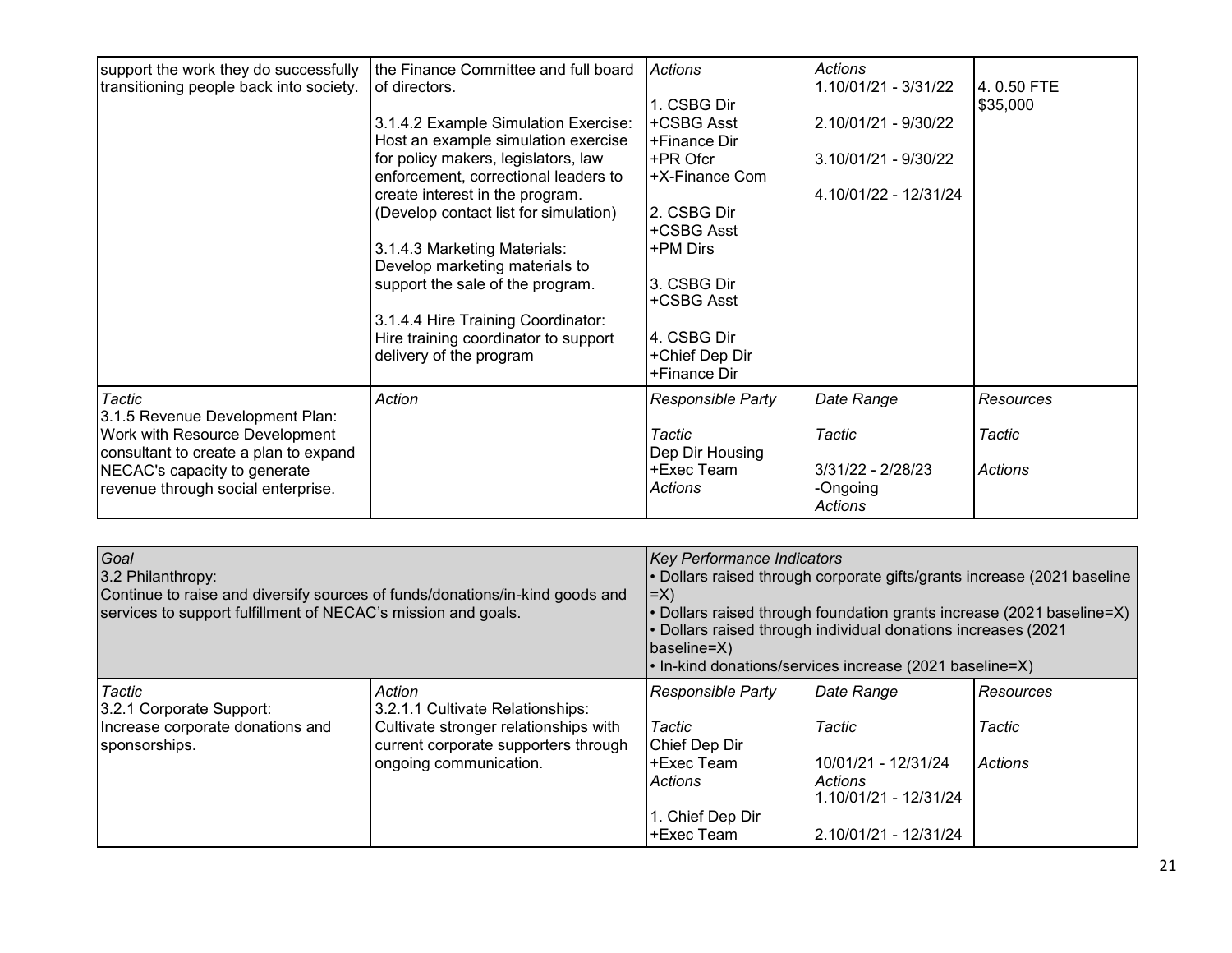|                                                                                                                                                                        | 3.2.1.2 Identify Key Supporters &<br>Assign Outreach:<br>Identify key corporate supporters and<br>assign NECAC leaders to them to be a 3. Chief Dep Dir<br>point of contact and nurture the<br>relationship.<br>3.2.1.3 Partner List:<br>Develop a list of current corporate<br>partners and potential partners.<br>3.2.1.4 Program Support<br>Opportunities:<br>Develop a package of program support<br>opportunities and use to support<br>conversations with current and<br>potential partners.<br>3.2.1.5 Engage Board Support:<br>Engage board members in identifying<br>corporate partners to promote the<br>NECAC mission. | 2. Chief Dep Dir<br>+Exec Team<br>+Exec Team<br>4. Chief Dep Dir<br>+Exec Team<br>5. Chief Dep Dir<br>+Exec Team                                                                                                  | 3.10/01/21 - 12/31/24<br>4.10/01/21 - 12/31/24<br>5.10/01/21 - 12/31/24                                         |                                              |
|------------------------------------------------------------------------------------------------------------------------------------------------------------------------|-----------------------------------------------------------------------------------------------------------------------------------------------------------------------------------------------------------------------------------------------------------------------------------------------------------------------------------------------------------------------------------------------------------------------------------------------------------------------------------------------------------------------------------------------------------------------------------------------------------------------------------|-------------------------------------------------------------------------------------------------------------------------------------------------------------------------------------------------------------------|-----------------------------------------------------------------------------------------------------------------|----------------------------------------------|
| <b>Tactic</b><br>3.2.2 Partner Support:<br>Increase the number and involvement<br>of partners who support us, e.g.<br>Holiday gifts baskets, school<br>donations, etc. | Action<br>3.2.2.1 Campaign to Promote<br>Donations:<br>Conduct outreach campaign to large<br>businesses to promote donations to<br>holiday meal and back to school and<br>other NECAC projects<br>3.2.2.2 Campaign to Promote<br><b>Volunteer Opportunities:</b><br>Conduct Outreach campaign to<br>promote volunteer opportunities to<br>support NECAC special projects (food<br>basket distribution, school backpack<br>distribution, supplying the basics).                                                                                                                                                                    | Responsible Party<br><b>Tactic</b><br><b>CSBG Dir</b><br>+CO Coords<br>+CSBG Asst<br><b>Actions</b><br>1. CSBG Dir<br>+CO Coords<br>+CSBG Asst<br>+PR Ofcr<br>2. CSBG Dir<br>+CO Coords<br>+CSBG Asst<br>+PR Ofcr | Date Range<br>Tactic<br>10/01/21 - 12/31/24<br><b>Actions</b><br>1.10/01/21 - 12/31/24<br>2.10/01/21 - 12/31/24 | Resources<br><b>Tactic</b><br><b>Actions</b> |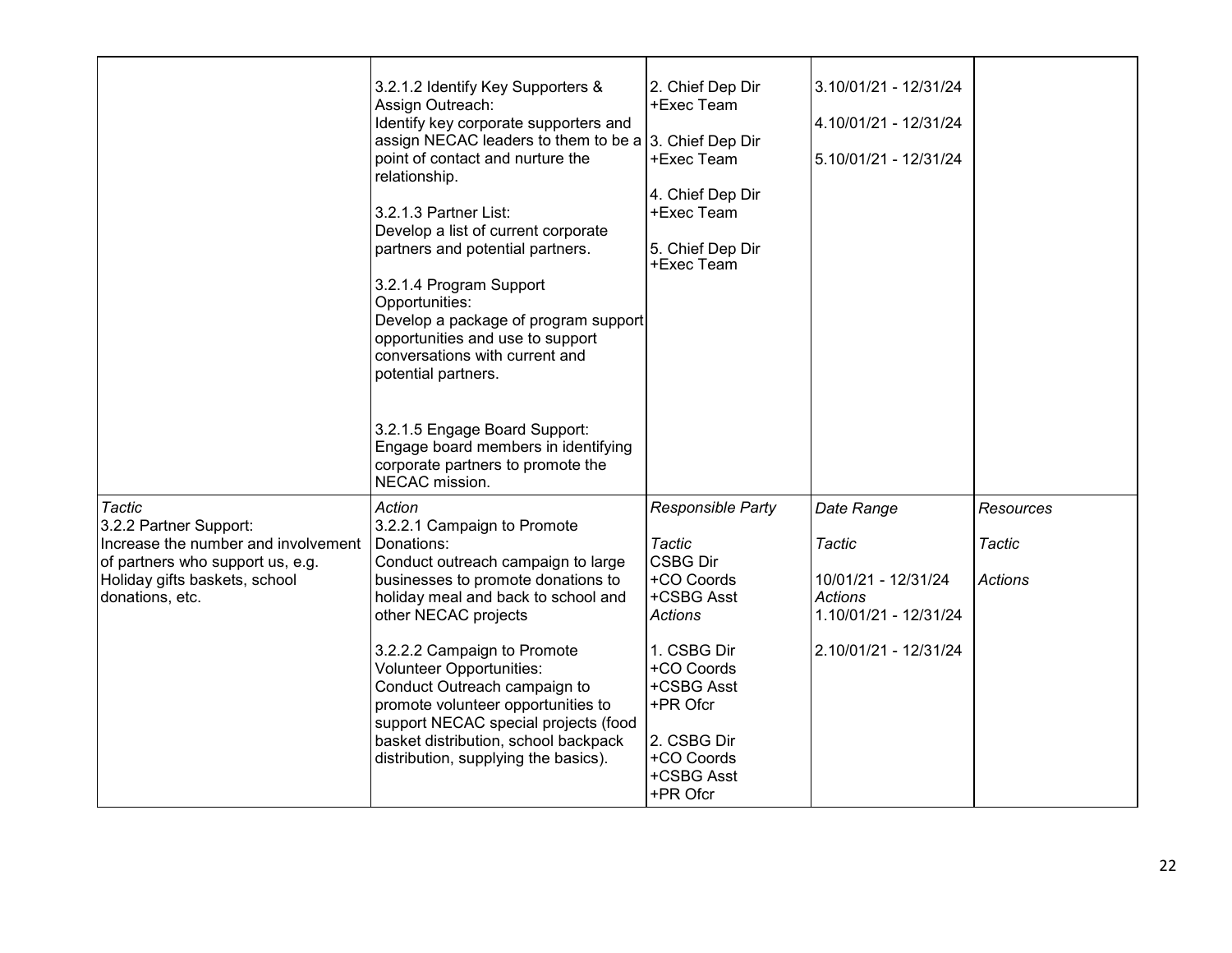| Goal<br>3.3 Fiscal/Fiduciary Responsibility:<br>As good stewards of the funds entrusted to us, continue to assess our<br>resources, ensuring we meet our mission most effectively, while continuing to<br>use prudent financial practices and controls. |                                                                                                            | <b>Key Performance Indicators</b><br>• Maintain a minimum of 30 days of cash on hand for lines of business<br>in the NECAC audit<br>• Achieve "Outstanding" rating with NWA<br>Current ratio exceeds 1 for lines of business in the NECAC audit<br>Revenues exceed expenses annually |                                                                |                  |
|---------------------------------------------------------------------------------------------------------------------------------------------------------------------------------------------------------------------------------------------------------|------------------------------------------------------------------------------------------------------------|--------------------------------------------------------------------------------------------------------------------------------------------------------------------------------------------------------------------------------------------------------------------------------------|----------------------------------------------------------------|------------------|
| Tactic<br>3.3.1 Financial Assessment:                                                                                                                                                                                                                   | Action                                                                                                     | Responsible Party                                                                                                                                                                                                                                                                    | Date Range                                                     | <b>Resources</b> |
| Conduct a financial assessment to                                                                                                                                                                                                                       |                                                                                                            | <b>Tactic</b>                                                                                                                                                                                                                                                                        | Tactic                                                         | Tactic           |
| understand the progress being<br>achieved in current programs and to<br>identify the future focus for resource<br>development                                                                                                                           |                                                                                                            | Chief Dep Dir<br>+Finance Dir<br>+Program Dirs<br><b>Actions</b>                                                                                                                                                                                                                     | 10/01/21 - 12/31/24<br><b>Actions</b>                          | <b>Actions</b>   |
| <b>Tactic</b>                                                                                                                                                                                                                                           | Action                                                                                                     | Responsible Party                                                                                                                                                                                                                                                                    | Date Range                                                     | <b>Resources</b> |
| 3.3.2 Board Fiscal Oversight:<br>Strengthen the board's knowledge<br>about NECAC's financial position and                                                                                                                                               | 3.3.2.1 Financial Reporting:<br>Provide cash flow projections and<br>goals to the board reflecting HUD and | <b>Tactic</b>                                                                                                                                                                                                                                                                        | Tactic                                                         | Tactic           |
| enhance its capacity for fiscal<br>oversight.                                                                                                                                                                                                           | non-HUD programs.                                                                                          | <b>Actions</b>                                                                                                                                                                                                                                                                       | 10/01/21 - 12/31/24<br><b>Actions</b>                          | <b>Actions</b>   |
|                                                                                                                                                                                                                                                         | 3.3.2.2 Consolidated Revenue Report:   1. Finance Dir                                                      |                                                                                                                                                                                                                                                                                      | 1.10/01/21 - 12/31/24                                          |                  |
|                                                                                                                                                                                                                                                         | Develop and provide an annual<br>consolidated report of revenue sources 2. Finance Dir                     |                                                                                                                                                                                                                                                                                      | 2.10/01/22 - 12/31/24                                          |                  |
|                                                                                                                                                                                                                                                         | across the agency.                                                                                         | +X Fin Com Chair<br>+X-Finance Com                                                                                                                                                                                                                                                   | 3.10/01/21 - 12/31/24                                          |                  |
|                                                                                                                                                                                                                                                         | 3.3.2.3 Board Education:<br>Create and present ongoing education 3. X Fin Com Chair                        |                                                                                                                                                                                                                                                                                      |                                                                |                  |
|                                                                                                                                                                                                                                                         | on fiscal oversight and NECAC<br>financial practices.                                                      | +Finance Dir<br>+X-Finance Com                                                                                                                                                                                                                                                       |                                                                |                  |
| Tactic<br>3.3.3 Operating Reserve: Establish                                                                                                                                                                                                            | Action<br>3.3.3.1 Goals & Policies:                                                                        | Responsible Party                                                                                                                                                                                                                                                                    | Date Range                                                     | <b>Resources</b> |
| and maintain an operating reserve.                                                                                                                                                                                                                      | Establish reserve fund goals and<br>policies.                                                              | <b>Tactic</b><br>Chief Dep Dir                                                                                                                                                                                                                                                       | <b>Tactic</b>                                                  | Tactic           |
|                                                                                                                                                                                                                                                         |                                                                                                            | +Finance Dir<br>+X-Finance Com<br><b>Actions</b>                                                                                                                                                                                                                                     | 10/01/23 - 12/31/24<br><b>Actions</b><br>1.10/01/23 - 12/31/24 | Actions          |
|                                                                                                                                                                                                                                                         |                                                                                                            | 1. Chief Dep Dir<br>+Finance Dir<br>+X-Finance Com                                                                                                                                                                                                                                   |                                                                |                  |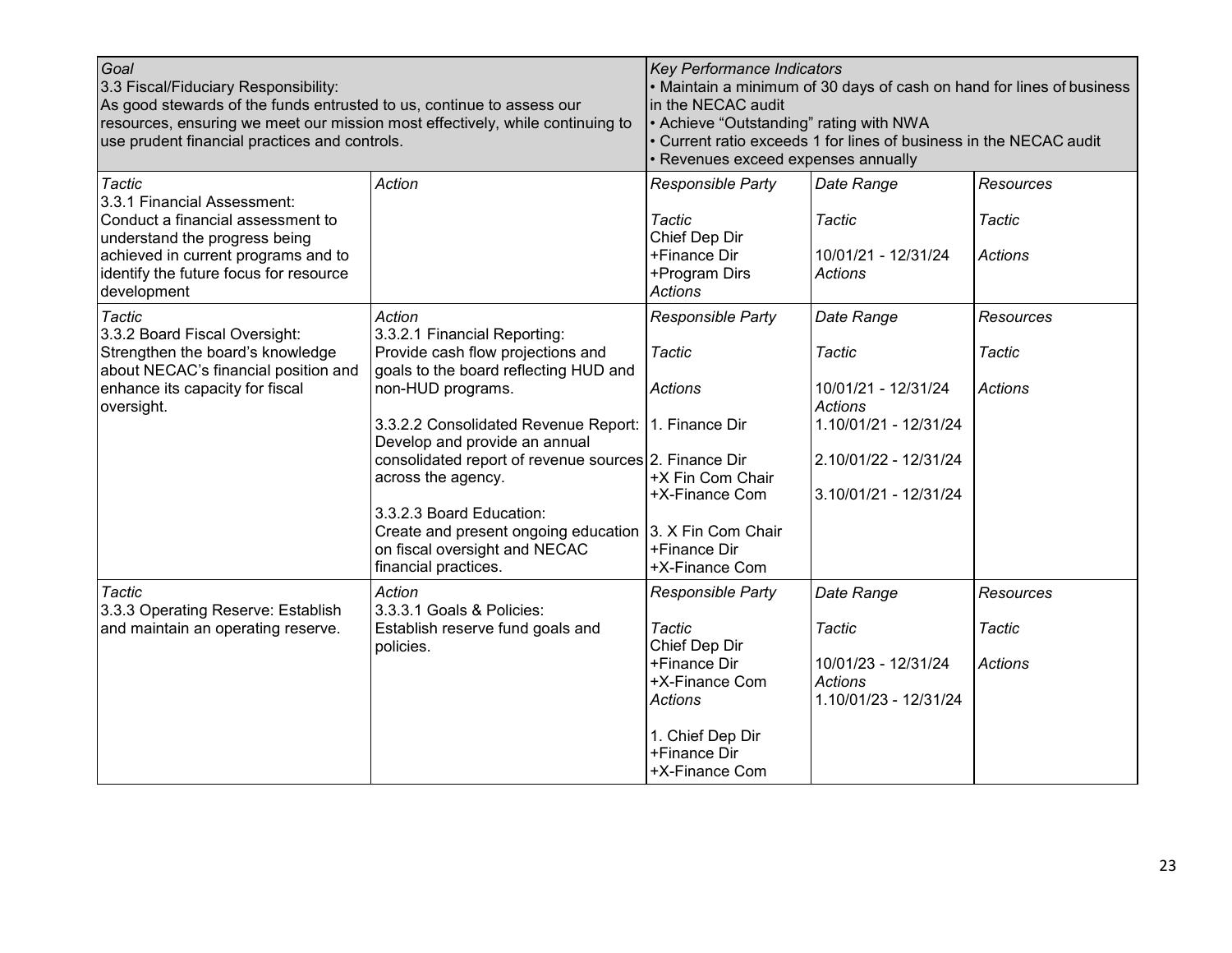4 Visibility & Community Outreach: Elevate awareness and appreciation of NECAC as the go-to resource for providing locally focused solutions to meet community needs.

| Goal<br>4.1 Marketing/Branding: Demonstrate the dignity, diversity, and value of<br>NECAC programs to clients and the community by establishing a clear voice,<br>message strategy, and visual brand for NECAC.      |                                                                                                                                                                                                                                                                                                                                                                                                                                                                                                                                                                                                                                                                                                                                                               | <b>Key Performance Indicators</b><br>• Clients report increased comfort with seeking services (relative to<br>stigma/destigmatizing)<br>• Engagement in stories posted to Facebook increases (FY2020<br>baseline=X)<br>• Website visits increase<br>• Website page views increase<br>• Net promoter score (would you recommend NECAC to your friends)<br>Baseline in FY2022 |                                                                                                                                                                                     |                                                   |
|----------------------------------------------------------------------------------------------------------------------------------------------------------------------------------------------------------------------|---------------------------------------------------------------------------------------------------------------------------------------------------------------------------------------------------------------------------------------------------------------------------------------------------------------------------------------------------------------------------------------------------------------------------------------------------------------------------------------------------------------------------------------------------------------------------------------------------------------------------------------------------------------------------------------------------------------------------------------------------------------|-----------------------------------------------------------------------------------------------------------------------------------------------------------------------------------------------------------------------------------------------------------------------------------------------------------------------------------------------------------------------------|-------------------------------------------------------------------------------------------------------------------------------------------------------------------------------------|---------------------------------------------------|
| Tactic<br>4.1.1 NECAC Brand:<br>Use all communications channels to<br>build and reinforce awareness of<br>NECAC's brand as the go-to resource<br>for providing locally focused solutions<br>to meet community needs. | Action<br>4.1.1.1 Marketing Campaign:<br>Develop and implement an ongoing<br>marketing campaign dedicated to<br>destigmatizing perceptions about<br>receiving NECAC services and<br>promoting the value of NECAC as a<br>community asset providing<br>measurable benefits to communities<br>4.1.1.2 Reporting Impact through<br>Outcomes:<br>Use client and community outcome<br>data to demonstrate impact/value of<br>NECAC to individuals and<br>communities.<br>4.1.1.3 NECAC-Produced Video:<br>Expand use of NECAC-produced<br>video to tell the story.<br>4.1.1.4 Data Gathering:<br>Add question to client intake process<br>to identify how clients find NECAC.<br>Use to guide to decisions about<br>investment of marketing/outreach<br>resources. | Responsible Party<br>Tactic<br>PR Ofcr<br><b>Actions</b><br>1. PR Ofcr<br>2. PR Ofcr<br>3. PR Ofcr<br>4. PR Ofcr<br>5. PR Ofcr<br>+Exec Team                                                                                                                                                                                                                                | Date Range<br>Tactic<br>10/01/21 - 12/31/24<br>Actions<br>1.10/01/21 - 12/31/24<br>2.10/01/21 - 12/31/24<br>3.10/01/21 - 12/31/24<br>4.10/01/21 - 12/31/24<br>5.10/01/23 - 12/31/24 | <b>Resources</b><br>Tactic<br>Actions<br>$1.$ \$0 |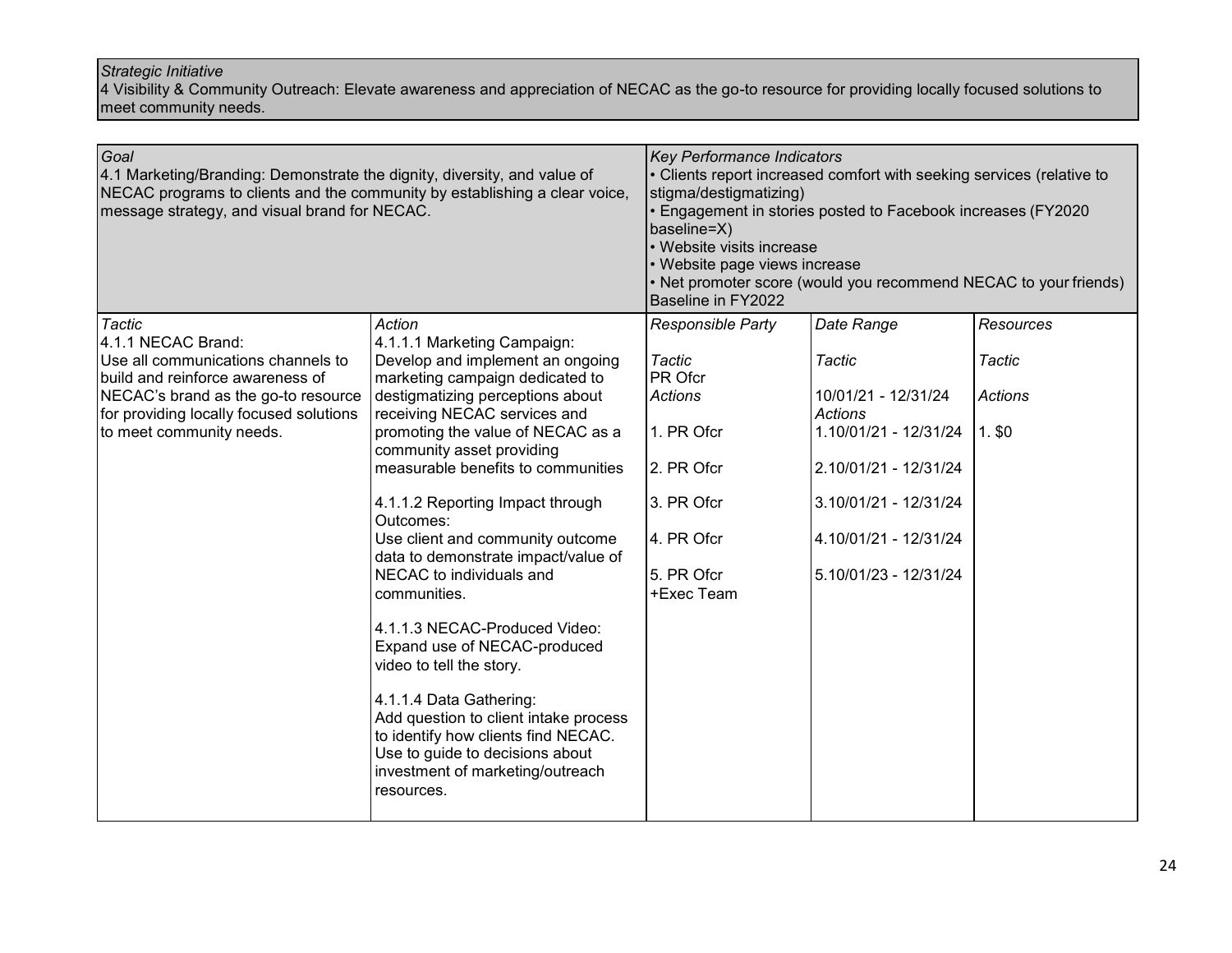| Tactic<br>4.1.2 Promote Philanthropy:                                                    | 4.1.1.5 Visual Rebrand:<br>Engage the board and organization<br>leadership in a discussion about<br>changing the organization's visual<br>brand to NECAC.<br>Action | Responsible Party                         | Date Range                                                     | <b>Resources</b>  |
|------------------------------------------------------------------------------------------|---------------------------------------------------------------------------------------------------------------------------------------------------------------------|-------------------------------------------|----------------------------------------------------------------|-------------------|
| Use the NECAC story to make the<br>case for philanthropic support from the<br>community. |                                                                                                                                                                     | Tactic<br><b>Actions</b>                  | Tactic<br>10/01/21 - 12/31/24<br><b>Actions</b>                | Tactic<br>Actions |
|                                                                                          |                                                                                                                                                                     |                                           |                                                                |                   |
| <b>Tactic</b><br>4.1.3 Social Media:                                                     | Action<br>4.1.3.1 Shared Drive Folders:                                                                                                                             | Responsible Party                         | Date Range                                                     | <b>Resources</b>  |
| Increase NECAC's social media<br>presence/messages.                                      | Create a PR "folder" on the public and<br>shared drives for staff to report                                                                                         | Tactic<br>PR Ofcr                         | <b>Tactic</b>                                                  | Tactic            |
|                                                                                          | events/activities/news/client stories for<br>social media posts.                                                                                                    | +CO Coords<br>+Program Mgrs<br>Actions    | 10/01/21 - 12/31/24<br><b>Actions</b><br>1.10/01/21 - 12/31/24 | <b>Actions</b>    |
|                                                                                          | 4.1.3.2 Posting Policy:<br>Update social media posting policy for<br>county offices.                                                                                | 1. PR Ofcr<br>+CO Coords<br>+Program Mgrs | 2.10/01/21 - 12/31/24<br>3.10/01/21 - 12/31/24                 |                   |
|                                                                                          | 4.1.3.3 Reminders to Post:                                                                                                                                          |                                           |                                                                |                   |
|                                                                                          | Send regular reminders regarding<br>posting information to the PR folder                                                                                            | 2. PR Ofcr                                | 4.10/01/21 - 12/31/24                                          |                   |
|                                                                                          |                                                                                                                                                                     | 3. PR Ofcr                                | 5.10/01/21 - 12/31/24                                          |                   |
|                                                                                          | 4.1.3.4 Social Media Training:<br>Develop and conduct training on<br>PR/social media opportunities for                                                              | 4. PR Ofcr                                | 6.10/01/21 - 12/31/24                                          |                   |
|                                                                                          | County Coordinators, Program<br>Managers/Coordinators.                                                                                                              | 5. PR Ofcr                                |                                                                |                   |
|                                                                                          |                                                                                                                                                                     | 6. PR Ofcr                                |                                                                |                   |
|                                                                                          | 4.1.3.5 Twitter: Add a NECAC Twitter<br>presence. Determine whether/how to<br>establish Twitter presence by county.                                                 |                                           |                                                                |                   |
|                                                                                          | 4.1.3.6 Instagram:<br>Explore the possibility of adding an<br>Instragram presence.                                                                                  |                                           |                                                                |                   |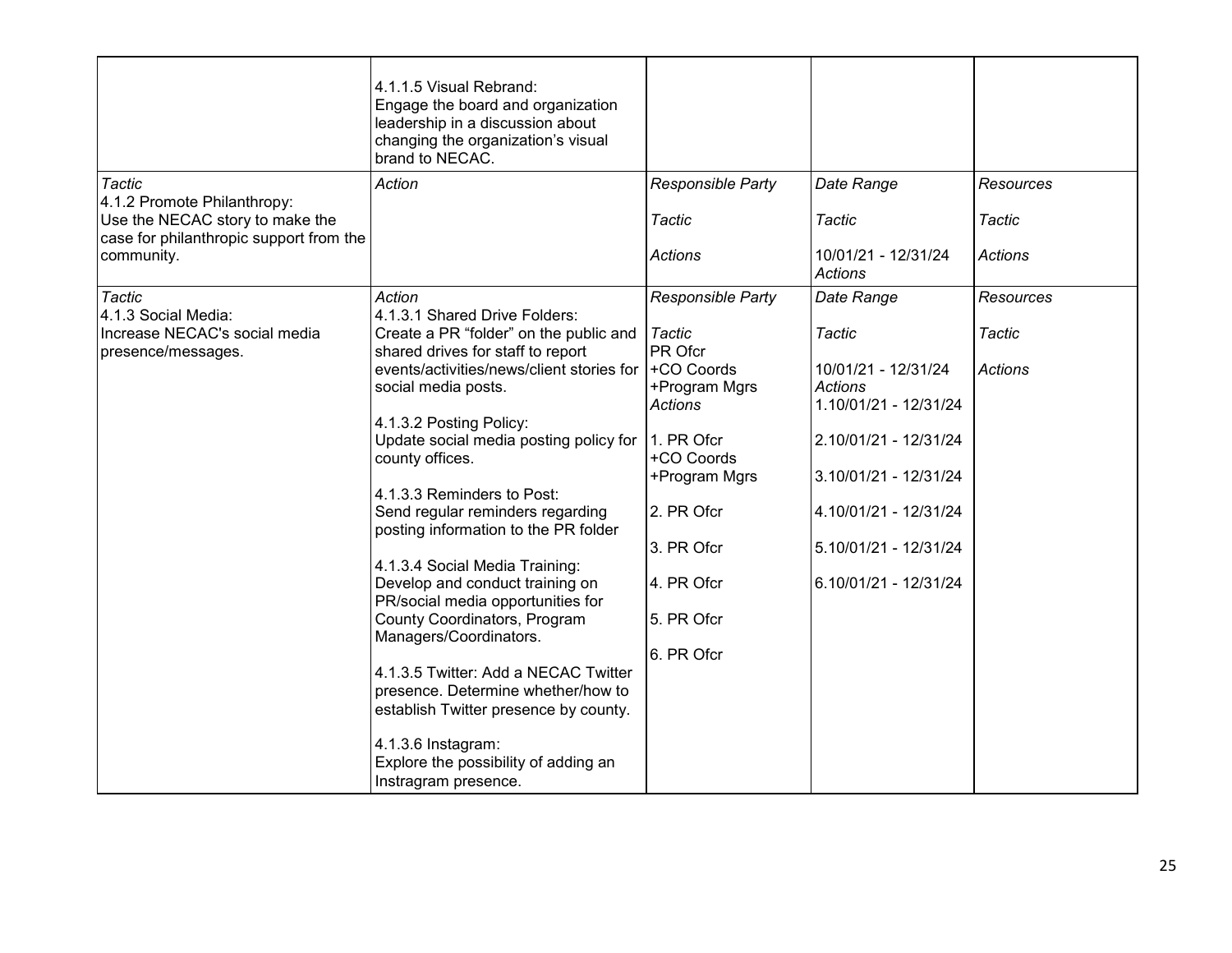| Goal<br>4.2 Community Presence/Outreach:<br>Conduct education and outreach to expand engagement in NECAC<br>programs/services and to increase understanding and support of our mission. |                                                                                                                                                                                                                                                                                                                                                                                   | Key Performance Indicators<br>• At least 40 presentations are made to community/business groups<br>annually.<br>• At least 3 new business or program partnerships/grants, or<br>significant philanthropic donations/grants results from community<br>outreach efforts annually |                                                                                                                                          |                                                     |
|-----------------------------------------------------------------------------------------------------------------------------------------------------------------------------------------|-----------------------------------------------------------------------------------------------------------------------------------------------------------------------------------------------------------------------------------------------------------------------------------------------------------------------------------------------------------------------------------|--------------------------------------------------------------------------------------------------------------------------------------------------------------------------------------------------------------------------------------------------------------------------------|------------------------------------------------------------------------------------------------------------------------------------------|-----------------------------------------------------|
| Tactic<br>4.2.1 Outreach Plan:<br>Develop a plan that defines an explicit<br>outreach effort.                                                                                           | Action<br>4.2.1.1 Outreach List:<br>Identify list of org's to reach out to<br>4.2.1.2 Actions:<br>Develop specific actions for carrying<br>out this effort (Include specific "ask"<br>content for presentations)<br>4.2.1.3 Tracking/Reporting System:<br>Develop a tracking/reporting<br>system/process (includes grants, other +CO Coords<br>revenues, in-kind donations, etc.) | Responsible Party<br>Tactic<br><b>CSBG Dir</b><br><b>Actions</b><br>1. CSBG Dir<br>+CO Coords<br>+Exec Team<br>2. CSBG Dir<br>+Exec Team<br>3. CSBG Dir<br>+CO Coords<br>+Exec Team                                                                                            | Date Range<br>Tactic<br>7/01/22 - 7/31/22<br><b>Actions</b><br>1.7/01/22 - 7/31/22<br>2.7/01/22 - 7/31/22<br>3.7/01/22 - 7/31/22         | <b>Resources</b><br><b>Tactic</b><br><b>Actions</b> |
| Tactic<br>4.2.2 Execute Plan:<br>Execute as planned.                                                                                                                                    | Action<br>4.2.2.1 Presentations:<br>Conduct scheduled presentations -<br>including deliberate "ask" is made with<br>each presentation<br>4.2.2.2 Track Efforts:<br>Develop and implement a system to<br>track efforts<br>4.2.2.3 Report Progress:<br>Report Progress on efforts.                                                                                                  | Responsible Party<br><b>Tactic</b><br>CEO<br>+CSBG Dir<br><b>Actions</b><br>1. CEO<br>+CO Coords<br>+CSBG Dir<br>+Exec Team<br>$+X-BOD$<br>2. CSBG Dir<br>+CO Coords<br>+Exec Team<br>3. CSBG Dir<br>+CO Coords<br>+Exec Team                                                  | Date Range<br>Tactic<br>10/01/21 - 12/31/24<br><b>Actions</b><br>1.10/01/21 - 12/31/24<br>2.10/01/21 - 12/31/24<br>3.10/01/21 - 12/31/24 | Resources<br>Tactic<br>Actions                      |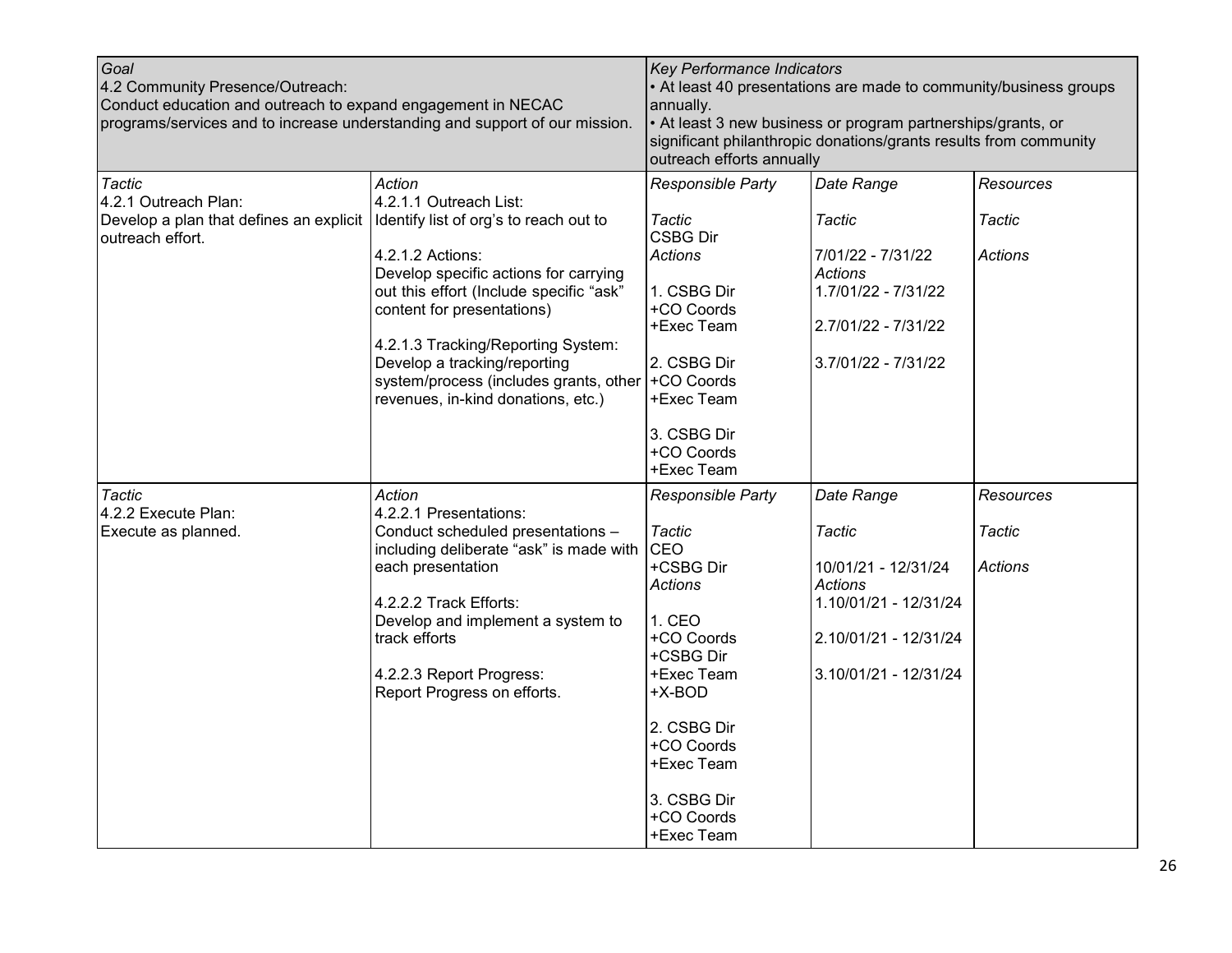| Goal<br>4.3 Advocacy:<br>Advocate for issues impacting the people and communities we serve through<br>direct action and in collaboration with local, regional, and national partners who<br>share our views and values. |                                                                                           | <b>Key Performance Indicators</b><br>• Participate in Missouri Community Action Network Legislative Day<br>• X local officials (mayor, commissioners, etc.) attend a NECAC<br>Community Action Day annually/before the end of the plan<br>• X state legislators or staff visit a NECAC office annually/before the<br>end of the plan<br>• X federal legislators or staff visit a NECAC office/property before the<br>end of the plan |                                       |                  |
|-------------------------------------------------------------------------------------------------------------------------------------------------------------------------------------------------------------------------|-------------------------------------------------------------------------------------------|--------------------------------------------------------------------------------------------------------------------------------------------------------------------------------------------------------------------------------------------------------------------------------------------------------------------------------------------------------------------------------------------------------------------------------------|---------------------------------------|------------------|
| <b>Tactic</b>                                                                                                                                                                                                           | Action                                                                                    | Responsible Party                                                                                                                                                                                                                                                                                                                                                                                                                    | Date Range                            | <b>Resources</b> |
| 4.3.1 Post Community Convening<br>Outreach:<br>Schedule and conduct meetings with                                                                                                                                       |                                                                                           | <b>Tactic</b>                                                                                                                                                                                                                                                                                                                                                                                                                        | <b>Tactic</b>                         | <b>Tactic</b>    |
| each Senator and House member to<br>talk about the need for affordable<br>housing and gain their investment in                                                                                                          |                                                                                           | <b>Actions</b>                                                                                                                                                                                                                                                                                                                                                                                                                       | 10/01/21 - 12/31/24<br><b>Actions</b> | <b>Actions</b>   |
| the work of committees/efforts initiated<br>through the Community Convening,                                                                                                                                            |                                                                                           |                                                                                                                                                                                                                                                                                                                                                                                                                                      |                                       |                  |
| including support for future legislation<br>and/or program development.                                                                                                                                                 |                                                                                           |                                                                                                                                                                                                                                                                                                                                                                                                                                      |                                       |                  |
| Tactic                                                                                                                                                                                                                  | Action                                                                                    | Responsible Party                                                                                                                                                                                                                                                                                                                                                                                                                    | Date Range                            | Resources        |
| 4.3.2 Demonstrate NECAC Impact:<br>Provide information about key                                                                                                                                                        | 4.3.2.1 Summary Report:<br>Develop summary report based on                                | Tactic                                                                                                                                                                                                                                                                                                                                                                                                                               | Tactic                                | Tactic           |
| successes (the so what) for all NECAC individual program reports.<br>programs as well as opportunities for                                                                                                              |                                                                                           | Dep Dir Housing<br>+Chief Dep Dir                                                                                                                                                                                                                                                                                                                                                                                                    | 10/01/21 - 12/31/24                   | Actions          |
| making these programs more                                                                                                                                                                                              | 4.3.2.2 Community Advocacy:                                                               | +CSBG Dir                                                                                                                                                                                                                                                                                                                                                                                                                            | Actions                               |                  |
| successful as part of every legislator<br>visit to offices, properties, or events.                                                                                                                                      | Use summary report to support<br>advocacy with business and                               | +Dep Dir Com Srvcs<br>+Dep Dir Health                                                                                                                                                                                                                                                                                                                                                                                                | 1.10/01/21 - 12/31/24                 |                  |
|                                                                                                                                                                                                                         | community groups. Target content to<br>audience interests.                                | +FP/WIC Dir<br>+PR Ofcr                                                                                                                                                                                                                                                                                                                                                                                                              | 2.10/01/21 - 12/31/24                 |                  |
|                                                                                                                                                                                                                         |                                                                                           | <b>Actions</b>                                                                                                                                                                                                                                                                                                                                                                                                                       | 3.10/01/21 - 12/31/24                 |                  |
|                                                                                                                                                                                                                         | 4.3.2.3 Infographics:<br>Develop infographics to support visual<br>communication of NECAC | $ 1.$ PR Ofcr                                                                                                                                                                                                                                                                                                                                                                                                                        |                                       |                  |
|                                                                                                                                                                                                                         | outcomes/impact                                                                           | 2. Dep Dir Housing<br>+Chief Dep Dir                                                                                                                                                                                                                                                                                                                                                                                                 |                                       |                  |
|                                                                                                                                                                                                                         |                                                                                           | +CSBG Dir                                                                                                                                                                                                                                                                                                                                                                                                                            |                                       |                  |
|                                                                                                                                                                                                                         |                                                                                           | +Dep Dir Com Srvcs<br>+Dep Dir Health                                                                                                                                                                                                                                                                                                                                                                                                |                                       |                  |
|                                                                                                                                                                                                                         |                                                                                           | +FP/WIC Dir                                                                                                                                                                                                                                                                                                                                                                                                                          |                                       |                  |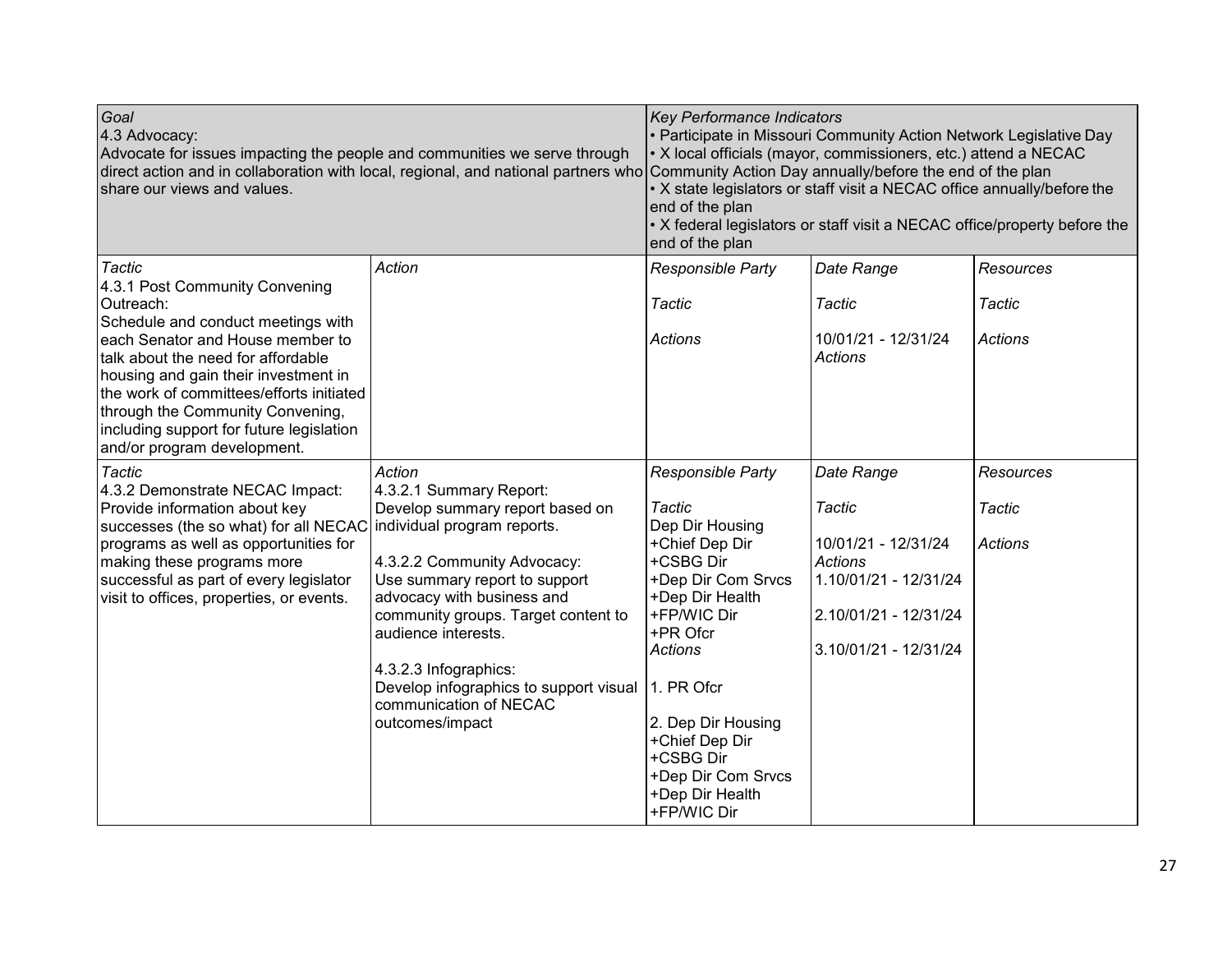|                                                                                                                                              | 3. PR Ofcr                                           |                                                        |                                       |
|----------------------------------------------------------------------------------------------------------------------------------------------|------------------------------------------------------|--------------------------------------------------------|---------------------------------------|
| Tactic<br>Action<br>4.3.3 Editorial Board Briefings:<br>Explore potential for conducting<br>editorial briefings with local media<br>outlets. | <b>Responsible Party</b><br>Tactic<br><b>Actions</b> | Date Range<br>Tactic<br>10/01/21 - 12/31/24<br>Actions | Resources<br>Tactic<br><i>Actions</i> |

5 Organizational Development: Create and maintain a culture of excellence by supporting and inspiring highly qualified and diverse staff and board and ensure quality systems to support their success.

| Goal<br>5.1 Staff:<br>Recruit, develop and retain diverse, skilled staff who are committed to<br>NECAC's mission.                                                                                    |                                                                                                                                                                                   | <b>Key Performance Indicators</b><br>• # of employees who fulfill annual work goals (Baseline in 2023 then<br>set measure)<br>• Improve employee turnover rate to 22% by the end of 2022<br>(Baseline FYI21=26%)<br>. At least 75% of weatherization apprentices achieve and maintain full<br>employment annually<br>• Time to hire remains at 4 weeks or less (FY2021 Baseline=4weeks)<br>• NECAC Salary/comp/benefits meet Compensation Study<br>benchmarks<br>• High-level of employee satisfaction ratings reflected in annual/bi-<br>annual survey (specific metrics tbd when instrument selected) |                                                                                 |                                       |
|------------------------------------------------------------------------------------------------------------------------------------------------------------------------------------------------------|-----------------------------------------------------------------------------------------------------------------------------------------------------------------------------------|---------------------------------------------------------------------------------------------------------------------------------------------------------------------------------------------------------------------------------------------------------------------------------------------------------------------------------------------------------------------------------------------------------------------------------------------------------------------------------------------------------------------------------------------------------------------------------------------------------|---------------------------------------------------------------------------------|---------------------------------------|
| <b>Tactic</b><br>5.1.1 Performance Support: Ensure<br>that we maintain a supportive annual<br>employee planning and performance<br>review process that includes specific<br>individual annual goals. | Action<br>5.1.1.1 Annual Work Goals:<br>Establish annual work goals for all<br>employees by the end of 2022 and use<br>these to support the annual<br>performance review process. | Responsible Party<br>Tactic<br>Chief Dep Dir<br>+HR Dept<br>Actions<br>1. Chief Dep Dir<br>+HR Dept                                                                                                                                                                                                                                                                                                                                                                                                                                                                                                     | Date Range<br>Tactic<br>10/01/21 - 12/31/24<br>Actions<br>1.10/01/21 - 12/31/24 | Resources<br>Tactic<br><b>Actions</b> |
| Tactic<br>5.1.2 Leadership Development,<br>Succession & Continuity Planning:<br>Conduct succession and continuity                                                                                    | Action<br>5.1.2.1 Identify Skill Sets:<br>Identify leadership skill sets needed for<br>all senior leadership positions,                                                           | <b>Responsible Party</b><br>Tactic<br>Chief Dep Dir<br>Actions                                                                                                                                                                                                                                                                                                                                                                                                                                                                                                                                          | Date Range<br>Tactic<br>10/01/21 - 12/31/24                                     | Resources<br>Tactic<br><b>Actions</b> |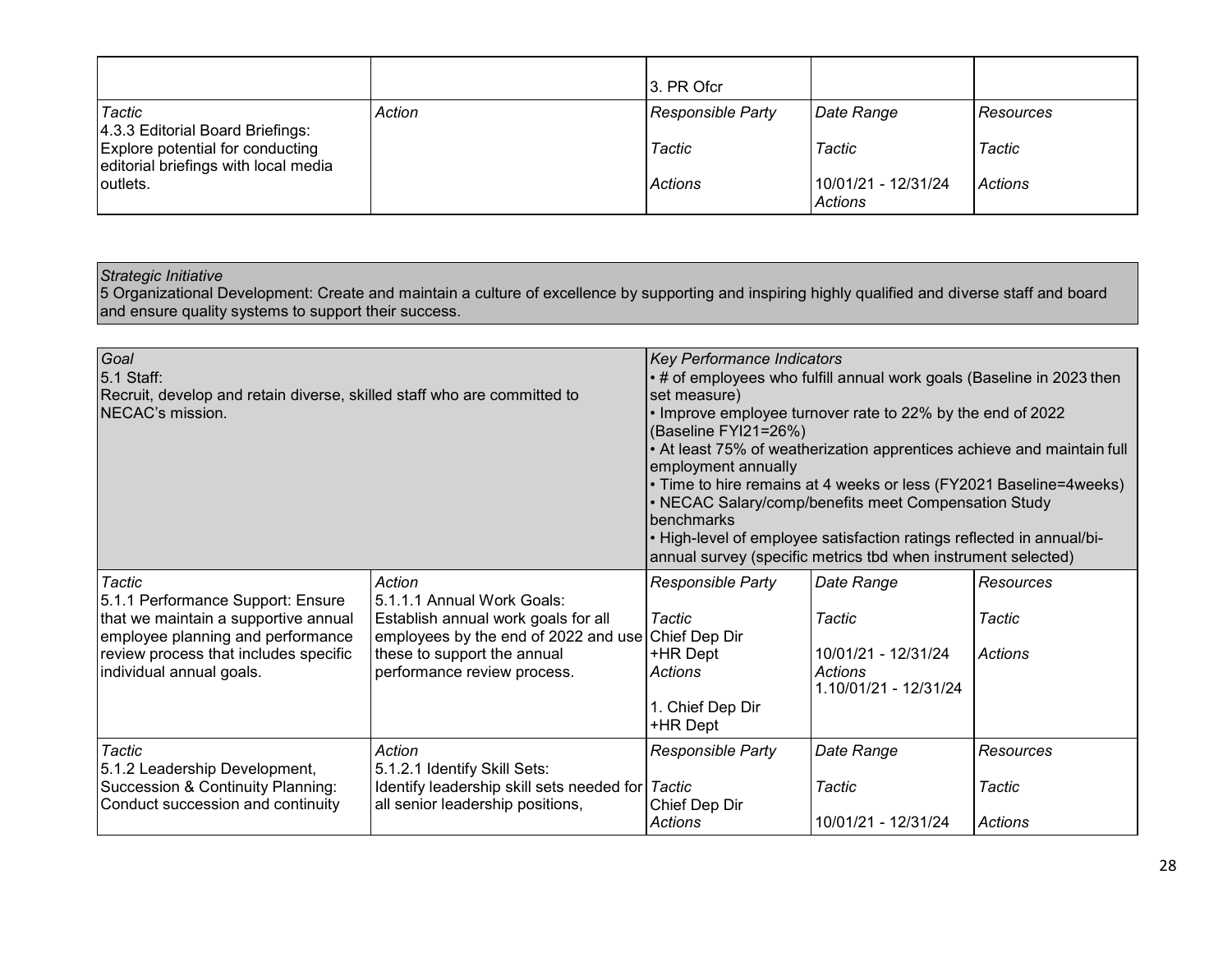|                                    | consider current and future                                                                                                                                                                                                                                                                                                                                                                                                                                                                                                                                                                                                                                                                                                                                                                                                                                                                                                                                                                                                                                                                                                                        |                                                                                                                                            | <b>Actions</b>                                                                                               |
|------------------------------------|----------------------------------------------------------------------------------------------------------------------------------------------------------------------------------------------------------------------------------------------------------------------------------------------------------------------------------------------------------------------------------------------------------------------------------------------------------------------------------------------------------------------------------------------------------------------------------------------------------------------------------------------------------------------------------------------------------------------------------------------------------------------------------------------------------------------------------------------------------------------------------------------------------------------------------------------------------------------------------------------------------------------------------------------------------------------------------------------------------------------------------------------------|--------------------------------------------------------------------------------------------------------------------------------------------|--------------------------------------------------------------------------------------------------------------|
| positions.                         |                                                                                                                                                                                                                                                                                                                                                                                                                                                                                                                                                                                                                                                                                                                                                                                                                                                                                                                                                                                                                                                                                                                                                    |                                                                                                                                            | 1.10/01/21 - 12/31/24                                                                                        |
| planning for all senior leadership | role/responsibilities.<br>5.1.2.2 Continuity Plan:<br>Outline a process for ensuring<br>continuity in all leadership positions,<br>including designation of<br>person/persons to fill each role in the<br>event of an unplanned/prolonged<br>absence. Use information from skill set<br>analysis to support identification of<br>who would step in to fill each<br>leadership position, and as needed, to<br>establish professional development<br>goals to help prepare these individuals<br>to undertake the work the position<br>requires.<br>5.1.2.3 Desk Manual:<br>Create desk manuals for each<br>leadership position with key tasks,<br>operational information defined to<br>support quick uptake of the role in the<br>event of an unanticipated or prolonged<br>absence.<br>5.1.2.4 Succession Plan:<br>Establish a defined process to plan for<br>succession for all senior leadership<br>positions. Use information from skill<br>set analysis to support recruitment for<br>the position, and as needed, to<br>establish professional development<br>goals to help support the individual<br>selected for a position to successfully | 1. Chief Dep Dir<br>2. Chief Dep Dir<br>3. Chief Dep Dir<br>+Exec Team<br>4. Chief Dep Dir<br>+Exec Team<br>5. Chief Dep Dir<br>+Exec Team | 2.10/01/21 - 12/31/24<br>3.10/01/21 - 12/31/24<br>4.10/01/21 - 12/31/24<br>5.10/01/21 - 12/31/24<br>-Ongoing |
|                                    | undertake the role.<br>5.1.2.5 Leadership Development<br>Program: Offer opportunities (online,<br>classes, etc.) for leadership<br>development and allow for employee                                                                                                                                                                                                                                                                                                                                                                                                                                                                                                                                                                                                                                                                                                                                                                                                                                                                                                                                                                              |                                                                                                                                            |                                                                                                              |
|                                    | input as to training needs.                                                                                                                                                                                                                                                                                                                                                                                                                                                                                                                                                                                                                                                                                                                                                                                                                                                                                                                                                                                                                                                                                                                        |                                                                                                                                            |                                                                                                              |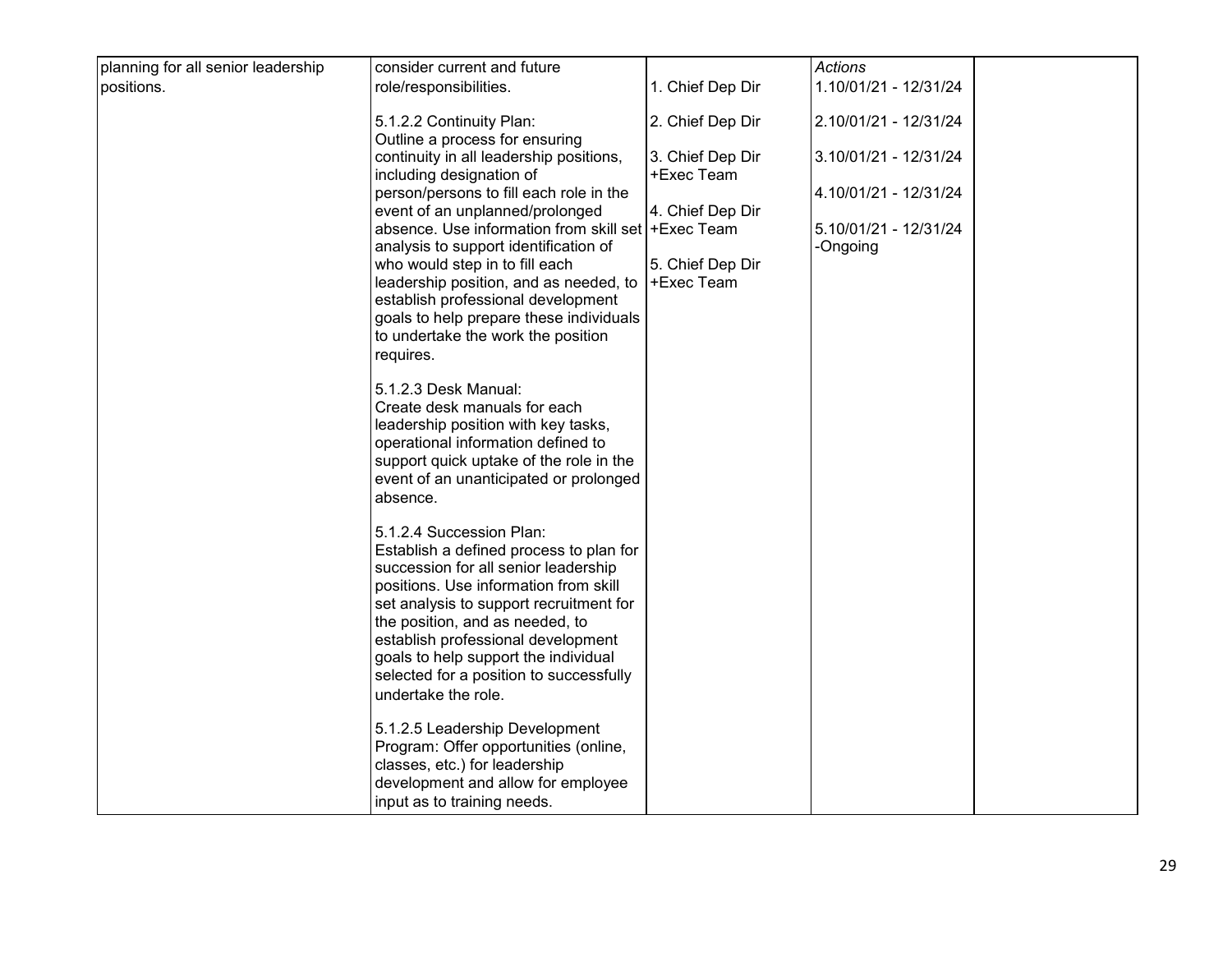| Tactic<br>$ 5.1.3$ Recruitment: Tap the client base $ 5.1.3.1$ Promote Job Openings: | Action                                                                         | <b>Responsible Party</b>                     | Date Range                       | Resources |
|--------------------------------------------------------------------------------------|--------------------------------------------------------------------------------|----------------------------------------------|----------------------------------|-----------|
| as a source for recruitment of new<br>NECAC staff.                                   | Promote job openings to NECAC staff<br>and board to support recruitment.       | Tactic<br><b>HR</b> Dept                     | Tactic                           | Tactic    |
|                                                                                      |                                                                                | Actions                                      | 10/01/21 - 12/31/24<br>-Ongoing  | Actions   |
|                                                                                      |                                                                                | 1. HR Dept                                   | Actions<br>1.10/01/21 - 12/31/24 |           |
| Tactic                                                                               | Action                                                                         | <b>Responsible Party</b>                     | Date Range                       | Resources |
| 5.1.4 Annual Staff Survey: Conduct                                                   | 5.1.4.1 Survey Enhancements:                                                   |                                              |                                  |           |
|                                                                                      | Staff Satisfaction Survey annually, and Identify and incorporate new questions | <b>Tactic</b>                                | Tactic                           | Tactic    |
| use results to inform workforce                                                      | into the staff survey to broaden                                               | Chief Dep Dir                                |                                  |           |
| enhancements. (Use baseline                                                          | understanding of the perceptions and                                           | +HR Dept                                     | 10/01/21 - 12/31/24              | Actions   |
| information to develop enhance staff                                                 | work experience of NECAC                                                       | Actions                                      | -Ongoing                         |           |
| experience/job satisfaction KPIs in                                                  | employees.                                                                     |                                              | Actions                          |           |
| 2022.)                                                                               |                                                                                | 1. Dep Dir Com Srvcs                         | 1.10/01/21 - 12/31/24            |           |
|                                                                                      | 5.1.4.2 Run Survey:                                                            |                                              |                                  |           |
|                                                                                      | Annually conduct staff survey                                                  | 2. Dep Dir Com Srvcs   2.10/01/21 - 12/31/24 |                                  |           |
|                                                                                      | 5.1.4.3 Improvement:<br>Identify specific areas for improvement   +HR Dept     | 3. Chief Dep Dir                             | 3.10/01/21 - 12/31/24            |           |

| Goal<br>5.2 Board:<br>Recruit, develop and retain a high impact board to provide strategic direction,<br>governance and ensure NECAC has the resources needed to support the<br>mission. | <b>Key Performance Indicators</b><br>• 95% member participation in 3 annual Board training activities<br>• 100% of board members make annual pledge of time, talent and<br>treasure that support NECAC                                                                                                                                                                               |                                                                                                                                                                   |                                                                                                                                  |                                       |
|------------------------------------------------------------------------------------------------------------------------------------------------------------------------------------------|--------------------------------------------------------------------------------------------------------------------------------------------------------------------------------------------------------------------------------------------------------------------------------------------------------------------------------------------------------------------------------------|-------------------------------------------------------------------------------------------------------------------------------------------------------------------|----------------------------------------------------------------------------------------------------------------------------------|---------------------------------------|
| Tactic<br>5.2.1 Hiring, Evaluating & Supporting<br>President/CEO                                                                                                                         | Action<br>5.2.1.1 Identify & Hire: Identify & hire<br>the most qualified candidate for<br>CEO/President by implementing an<br>open, comprehensive process<br>Determine desired<br>$\Omega$<br>leadership skill sets & job<br>profile<br>Update job description<br>$\circ$<br>Provide opportunities for<br>$\circ$<br>internal candidate to<br>demonstrate leadership<br>capabilities | <b>Responsible Party</b><br>Tactic<br>X-BOD Chair<br>+X-BOD<br>+X-Exec Com<br>Actions<br>1. X-BOD Chair<br>+X-BOD<br>+X-Exec Com<br>2. X-BOD Chair<br>+Acting CEO | Date Range<br>Tactic<br>10/01/21 - 10/01/22<br>Actions<br>1.10/01/21 - 10/01/22<br>-Ongoing<br>2.10/01/21 - 10/01/23<br>-Ongoing | <b>Resources</b><br>Tactic<br>Actions |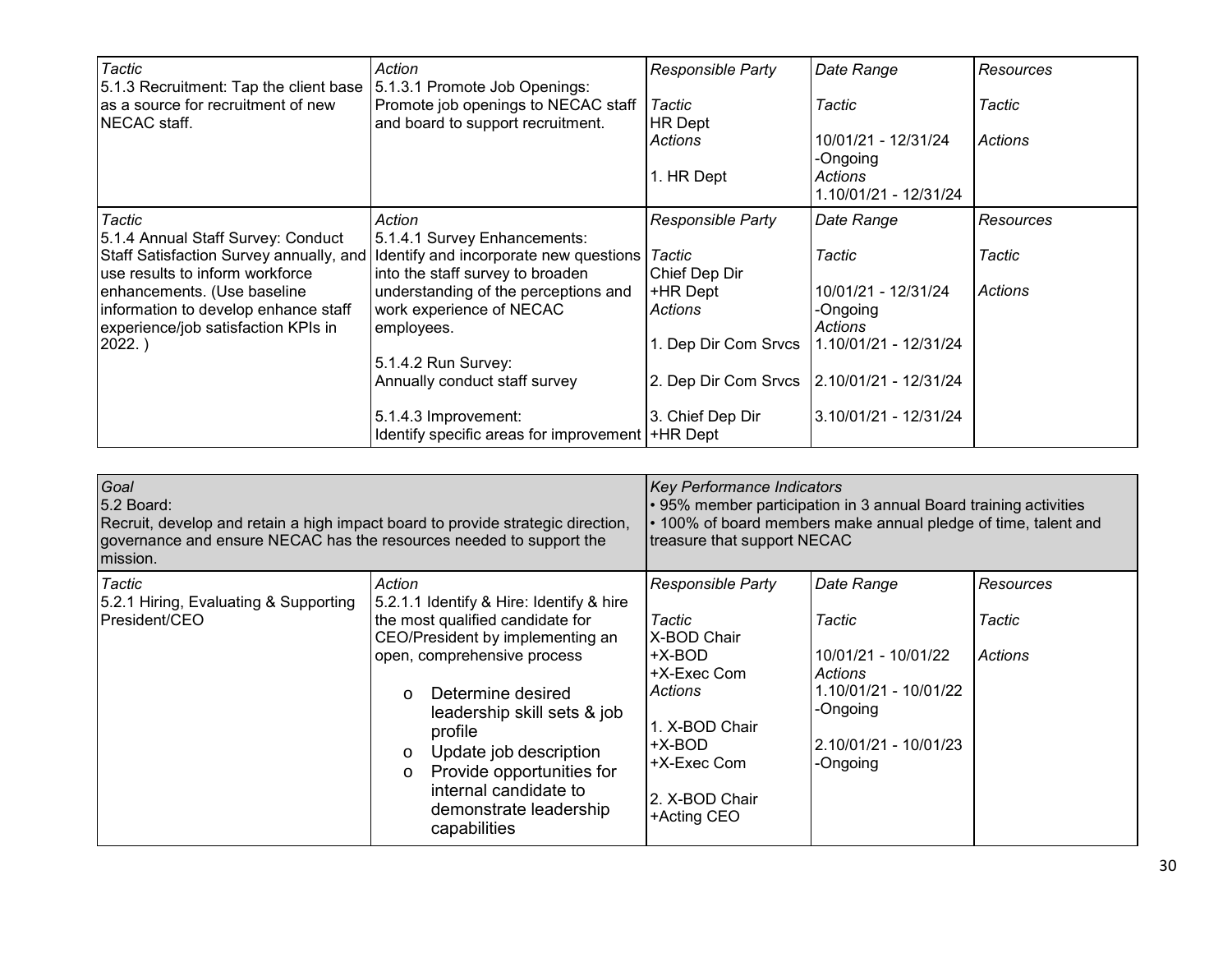|                                                               | Implement policies driving<br>O<br>succession process<br>Issue frequent updates to<br>Board about process<br>5.2.1.2 Evaluating,<br>Guiding,<br>Supporting new CEO/President:<br>o Agree to 90 day and 12<br>mos. organizational and<br>personal goals<br>Conduct performance<br>$\circ$<br>reviews for 90 days and 12<br>mos.                                                                | $+CEO$<br>+X-Exec Com                                                                                                                  |                                                                                                                                     |                                       |
|---------------------------------------------------------------|-----------------------------------------------------------------------------------------------------------------------------------------------------------------------------------------------------------------------------------------------------------------------------------------------------------------------------------------------------------------------------------------------|----------------------------------------------------------------------------------------------------------------------------------------|-------------------------------------------------------------------------------------------------------------------------------------|---------------------------------------|
| Tactic<br>5.2.2 Board Recruitment & Leadership<br>Development | Action<br>5.2.2.1 Job Description: Review and<br>update board member and officer job<br>descriptions. Present to full board for<br>approval. Board members review &<br>sign job description & expectations<br>form annually.<br>5.2.2.2 Terms for Officers: Look at<br>best practices regarding term limits for<br>officers and make recommendation to<br>the Board. Potential bylaws change. | Responsible Party<br>Tactic<br>X-BOD Chair<br>+X-Ad Hoc Working<br>Grp<br><b>Actions</b><br>2. X-BOD Chair<br>+X-Ad Hoc Working<br>Grp | Date Range<br>Tactic<br>10/01/21 - 12/31/24<br><b>Actions</b><br>1.1/01/22 - 2/01/22<br>-Ongoing<br>2.4/01/22 - 5/31/22<br>-Ongoing | Resources<br>Tactic<br><b>Actions</b> |
| Tactic<br>5.2.3 Orientation                                   | Action<br>5.2.3.1 Orientation Manual &<br>Process: Review and update<br>content every 18 months (include<br>Strategic Plan).<br>Provide orientation<br>O<br>materials electronically.<br>Add virtual and/or recorded<br>$\circ$<br>orientation opportunities.<br>100% of new board<br>$\Omega$<br>members participate in an<br>orientation within first six<br>months of service              | Responsible Party<br><b>Tactic</b><br><b>Actions</b><br>1. X-BOD Chair<br>+X-Ad Hoc Working<br>Grp                                     | Date Range<br>Tactic<br>10/01/21 - 12/31/24<br>Actions<br>1.4/01/22 - 10/01/22<br>-Ongoing                                          | Resources<br>Tactic<br>Actions        |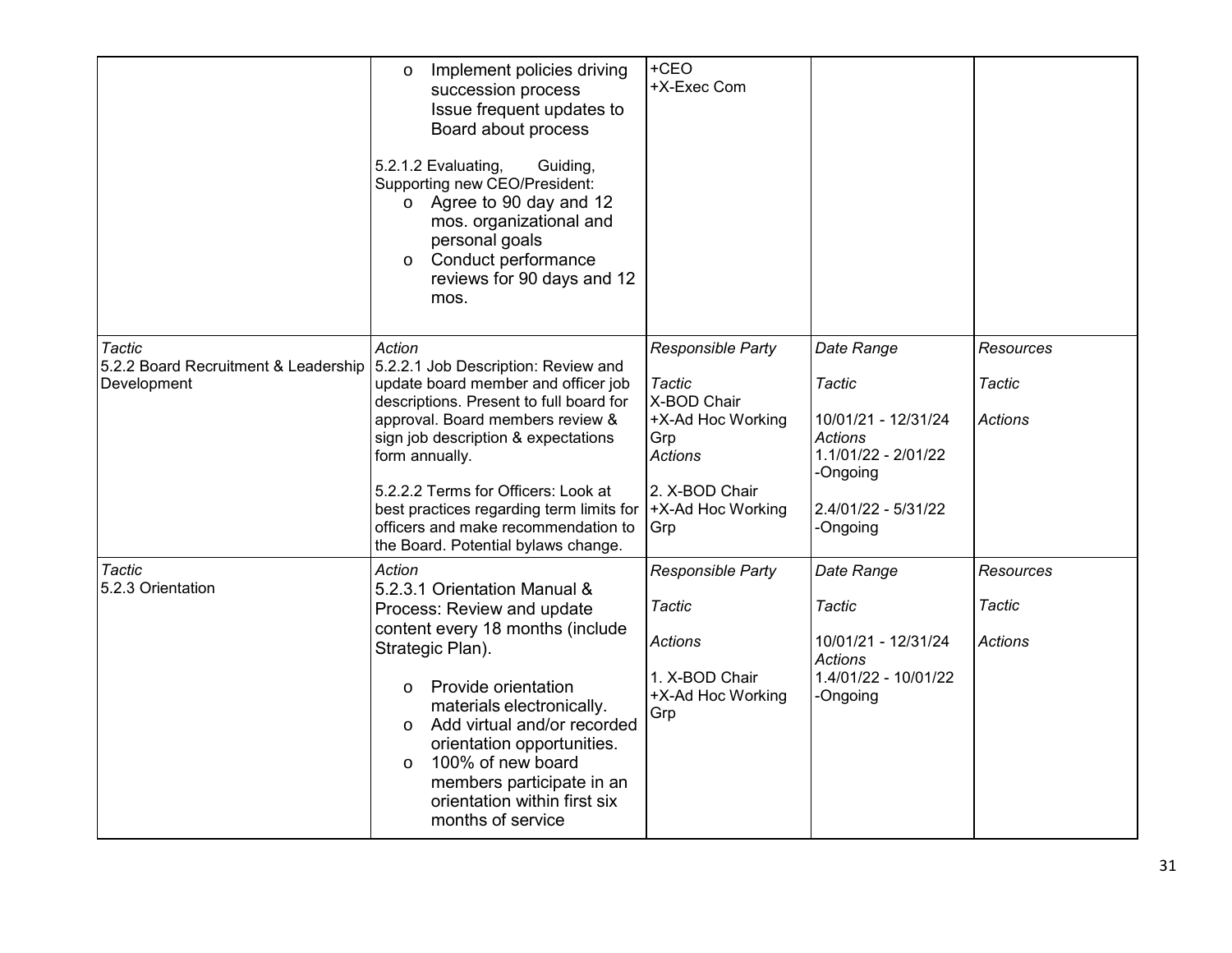|                                                    | Utilize a Board Mentor/<br>$\circ$<br>Buddy system to support<br>new members during first<br>year.     |                                                                           |                                       |                  |
|----------------------------------------------------|--------------------------------------------------------------------------------------------------------|---------------------------------------------------------------------------|---------------------------------------|------------------|
| Tactic<br>5.2.4 On-going Board Training            | Action<br>5.2.4.1 Annual Education Plan: Create                                                        | Responsible Party                                                         | Date Range                            | <b>Resources</b> |
|                                                    | an annual educational plan with<br>timeline and a variety of ways to                                   | <b>Tactic</b>                                                             | Tactic                                | Tactic           |
|                                                    | increase understanding of board roles,<br>responsibilities and ways to strengthen                      | <b>Actions</b>                                                            | 10/01/21 - 12/31/24<br><b>Actions</b> | Actions          |
|                                                    | board effectiveness.                                                                                   | 1. X-BOD Chair<br>+X-Ad Hoc Working                                       | 1.1/01/21 - 3/31/22<br>-Ongoing       |                  |
|                                                    | 5.2.4.2 Training Activities: Conduct 3<br>training activities a year.                                  | Grp                                                                       | 2.10/01/21 - 12/31/22                 |                  |
|                                                    | 5.2.4.3 Board Portal: Explore feasibility                                                              | 2. X-BOD Chair<br>+X-Ad Hoc Working                                       | -Ongoing                              |                  |
|                                                    | and cost of a comprehensive board<br>portal. (Include orientation & training                           | Grp                                                                       | 3.6/01/22 - 9/30/22<br>-Ongoing       |                  |
|                                                    | materials, organizational policies,<br>financial statements, Board meeting<br>packets and minutes etc) | 3. Chief Dep Dir<br>+IT Dir                                               |                                       |                  |
| <b>Tactic</b><br>5.2.5 Increasing Board Engagement | Action<br>5.2.5.1 Ambassadors: Create elevator                                                         | Responsible Party                                                         | Date Range                            | Resources        |
|                                                    | speech and "ways to help" talking<br>points                                                            | Tactic                                                                    | Tactic                                | Tactic           |
|                                                    |                                                                                                        | <b>Actions</b>                                                            | 10/01/21 - 12/31/24<br>Actions        | <b>Actions</b>   |
|                                                    |                                                                                                        | 1. X-BOD Chair<br>+Chief Dep Dir<br>+PR Ofcr<br>$+X-BOD$<br>+X-Com Chairs | 1.10/01/21 - 10/01/22<br>-Ongoing     |                  |
| <b>Tactic</b>                                      | Action<br>5.2.6.1 Hybrid Meetings: Explore                                                             | Responsible Party                                                         | Date Range                            | Resources        |
| 5.2.6 Effective Board Meetings                     | successful practices for<br>planning/conducting hybrid meetings                                        | <b>Tactic</b>                                                             | Tactic                                | Tactic           |
|                                                    | and adopt those that will most<br>effectively support NECAC board and                                  | <b>Actions</b>                                                            | 10/01/21 - 12/31/24<br><b>Actions</b> | <b>Actions</b>   |
|                                                    | committee meetings.                                                                                    | 1. X-BOD Chair<br>+CEO<br>+IT Dir                                         | 1.10/01/21 - 3/01/22<br>-Ongoing      |                  |
|                                                    |                                                                                                        | +X-Ad Hoc Working                                                         | 2.1/01/22 - 5/01/22                   |                  |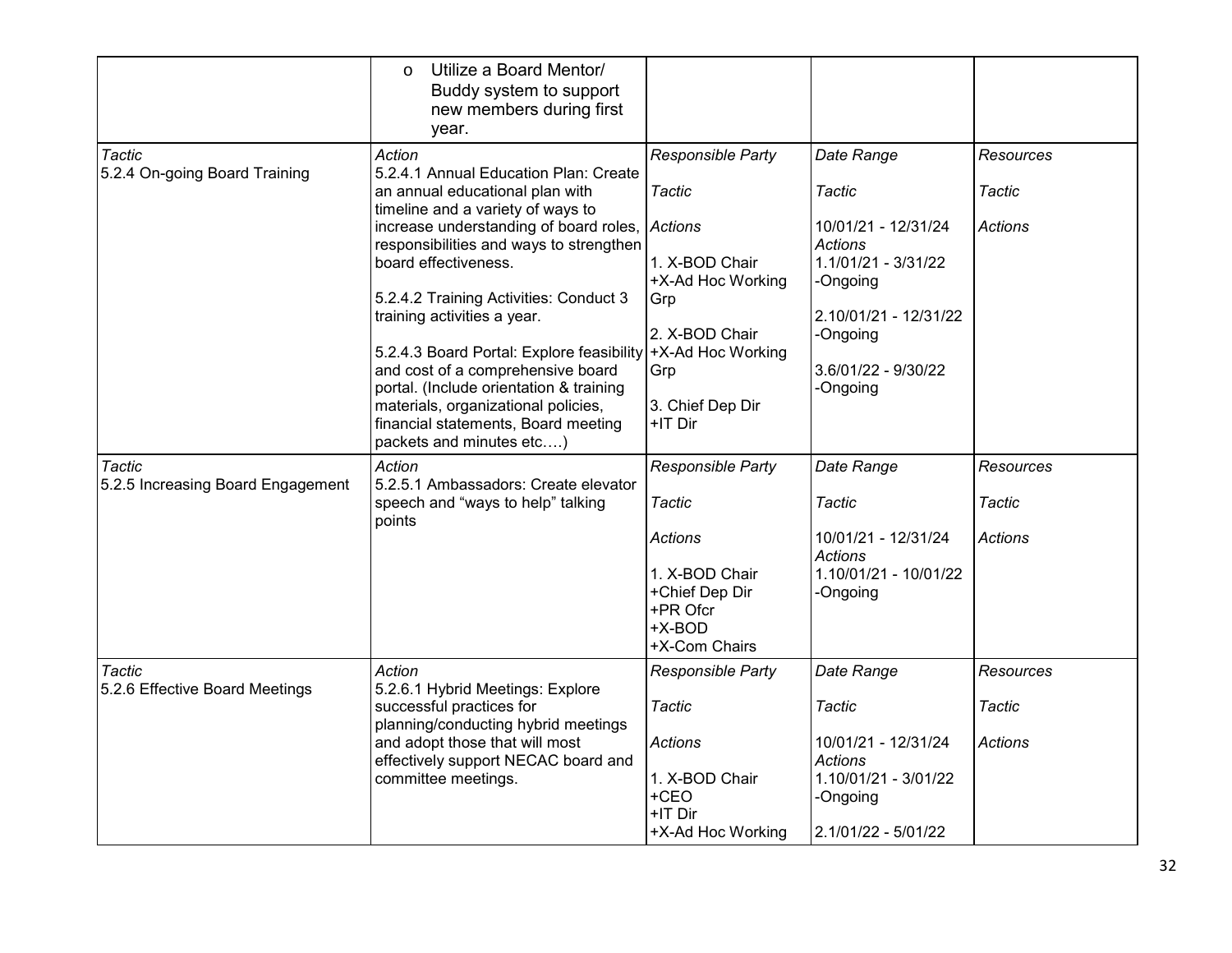|                                                       | Grp               | -Ongoing              |
|-------------------------------------------------------|-------------------|-----------------------|
| 5.2.6.2 Committee & Staff Reports :                   |                   |                       |
| Re-align & standardize committee and   2. X-BOD Chair |                   | 3.10/01/21 - 12/31/24 |
| staff reports to focus on strategic areas + Exec Team |                   | -Ongoing              |
| of importance.                                        | +X-Com Chairs     |                       |
|                                                       |                   | 4.10/01/21 - 12/31/24 |
| 5.2.6.3 Interactive Strategic                         | 3. X-BOD Chair    | -Ongoing              |
|                                                       |                   |                       |
| Discussion: Encourage open and                        | +Exec Team        |                       |
| honest exchanges on critical issues                   | +X-Exec Com       | 5.10/01/21 - 12/31/24 |
| facing the organization by setting aside              |                   | -Ongoing              |
| time for discussions. Identify strategic              | 4. X-BOD Chair    |                       |
| questions to engage board in                          | +CEO              |                       |
| discussions as needed.                                | +Exec Team        |                       |
|                                                       | +PR Ofcr          |                       |
| 5.2.6.4 Mission Moments: Add Mission                  |                   |                       |
| Moments to the board agenda as a                      | 5. X-BOD Chair    |                       |
| shared responsibility of staff and                    | +CEO              |                       |
|                                                       |                   |                       |
| board.                                                | +X-Ad Hoc Working |                       |
|                                                       | Grp               |                       |
| 5.2.6.5 Board Self-Assessment:                        |                   |                       |
| Update board self-assessment tool                     |                   |                       |
| Conduct self-assessment                               |                   |                       |
| biennially                                            |                   |                       |
|                                                       |                   |                       |
| Identify and implement<br>$\circ$                     |                   |                       |
| improvements                                          |                   |                       |

| Goal<br>5.3 Organizational Culture: Identify and implement ongoing actions to engage<br>our staff and all stakeholders in a culture of equity, inclusion and excellence. |                                                                                                                                                             | <b>Key Performance Indicators</b><br>. Establish a staff culture committee in alignment with goals defined by<br><b>Personnel Committee</b> |                                                                                 |                                |  |
|--------------------------------------------------------------------------------------------------------------------------------------------------------------------------|-------------------------------------------------------------------------------------------------------------------------------------------------------------|---------------------------------------------------------------------------------------------------------------------------------------------|---------------------------------------------------------------------------------|--------------------------------|--|
| Tactic<br>15.3.1 Internal Communications                                                                                                                                 | Action<br>5.3.1.1 NECAC Newsletter:<br>Regularly include an Employee<br>Spotlight in the newsletter and share<br>the story via Facebook and local<br>media. | <b>Responsible Party</b><br>Tactic<br><b>PR Ofcr</b><br>  Actions<br>1. PR Ofcr                                                             | Date Range<br>Tactic<br>10/01/21 - 12/31/24<br>Actions<br>1.10/01/21 - 12/31/24 | Resources<br>Tactic<br>Actions |  |
| Tactic<br>15.3.2 Core Values:<br>Identify, embrace and integrate core<br>values into the fabric of everything we<br>do, advancing care, respect, dignity,                | Action<br>5.3.2.1 Commitment to Inclusion &<br>Diversity:                                                                                                   | <b>Responsible Party</b><br>Tactic<br>ICEO<br>+Exec Team                                                                                    | Date Range<br>Tactic<br>10/01/21 - 12/31/24                                     | Resources<br>Tactic<br>Actions |  |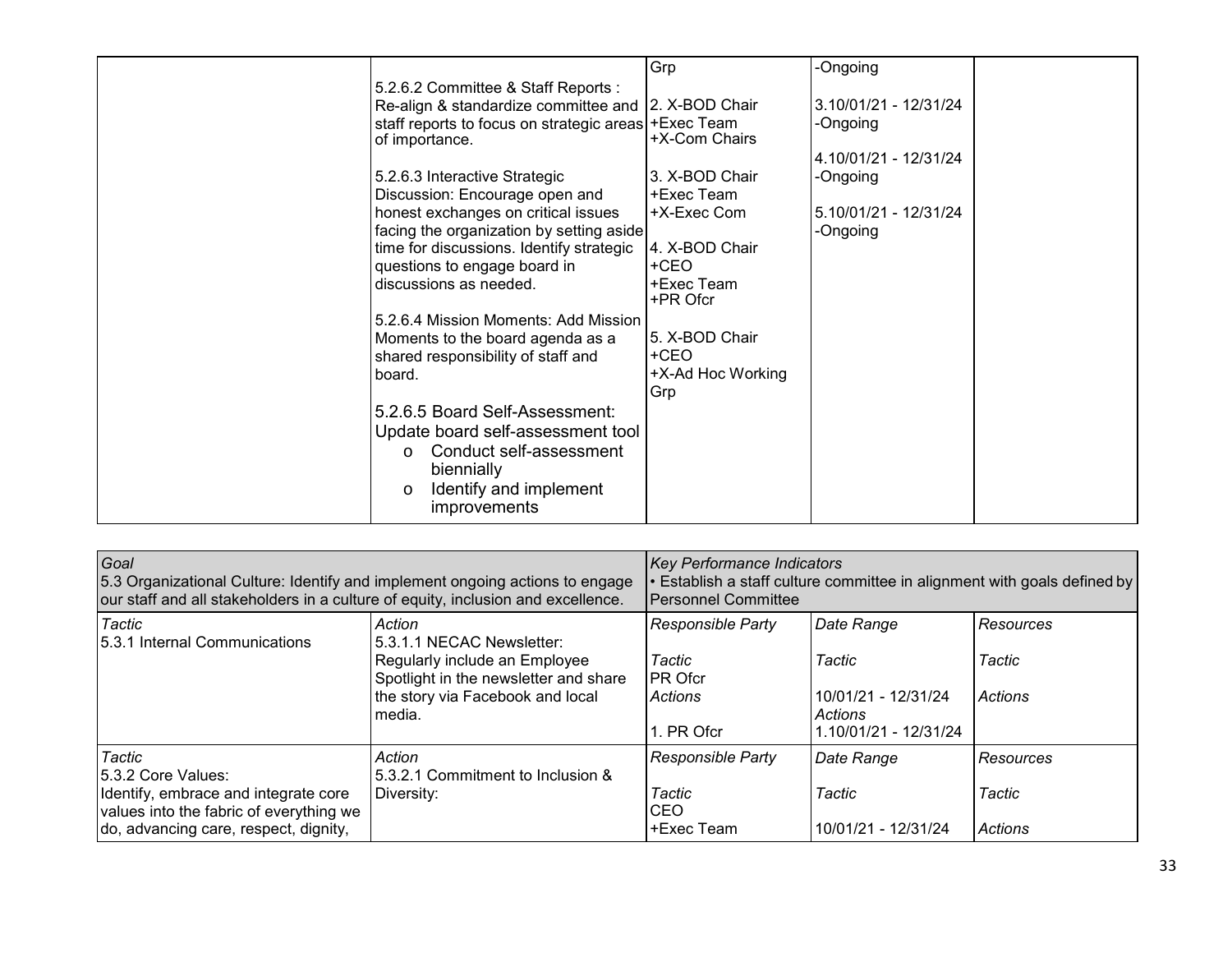| $\alpha$ excellence (etc. – whatever the values $\alpha$ Identify and implement ways NECAC<br> end up being | can support/display its commitment to | Actions     | Actions<br>1.10/01/21 - 12/31/24 |  |
|-------------------------------------------------------------------------------------------------------------|---------------------------------------|-------------|----------------------------------|--|
|                                                                                                             | inclusion and diversity               | . HR Dir    |                                  |  |
|                                                                                                             |                                       | l+Exec Team |                                  |  |
|                                                                                                             |                                       | +HR Dept    |                                  |  |

| Goal<br>5.4 Operations & Infrastructure:<br>Support efficiency and effectiveness through innovative operations and<br>infrastructure. | <b>Key Performance Indicators</b><br>• All software is updated to newest version<br>• Technology Security Manual is updated annually<br>$\cdot$ Employees report moderate or above satisfaction with the<br>technology used to complete their jobs. |                          |                                |                |
|---------------------------------------------------------------------------------------------------------------------------------------|-----------------------------------------------------------------------------------------------------------------------------------------------------------------------------------------------------------------------------------------------------|--------------------------|--------------------------------|----------------|
| <b>Tactic</b><br>5.4.1 Technology: Ensure we continue   5.4.1.1 Planning:                                                             | Action                                                                                                                                                                                                                                              | Responsible Party        | Date Range                     | Resources      |
| to maintain and improve our<br>technology to meet organization-wide                                                                   | Annually assess and identify<br>technology improvements needed<br>5.4.1.2 Security:                                                                                                                                                                 | Tactic<br>IT Dir         | Tactic                         | Tactic         |
| needs.                                                                                                                                |                                                                                                                                                                                                                                                     | Actions                  | 10/01/21 - 12/31/24<br>Actions | <b>Actions</b> |
|                                                                                                                                       | Ensure antivirus and other security<br>protections are up-to-date                                                                                                                                                                                   | 1. IT Dir                | 1.10/01/21 - 12/31/24          |                |
|                                                                                                                                       |                                                                                                                                                                                                                                                     | l2. IT Dir<br>+Dept Dirs | 2.10/01/21 - 12/31/24          |                |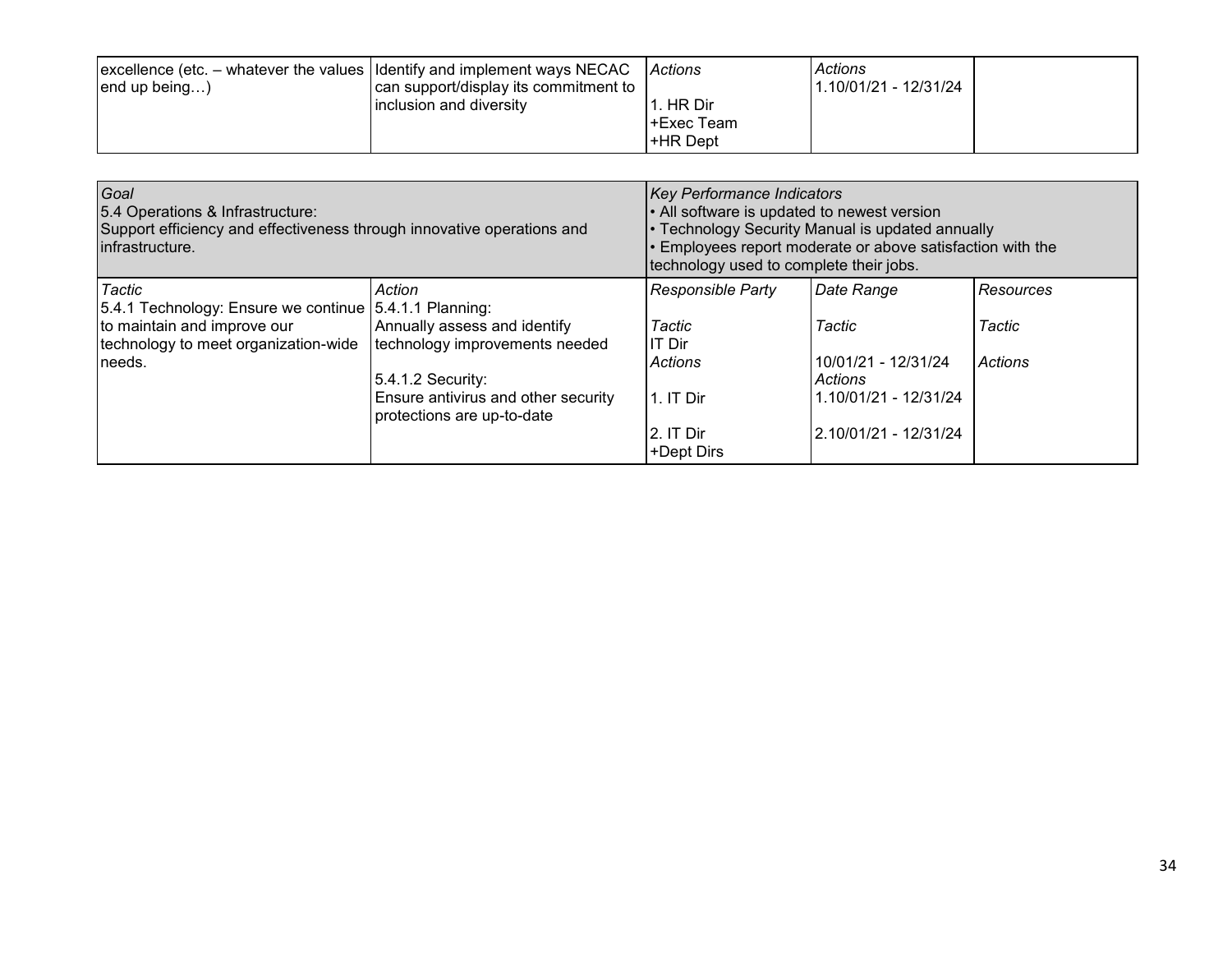# **NECAC Strategic Plan 2021-2024**

# Resource Planning Calendar Summary

*This report reflects elements of the plan that may require additional resources beyond current budget to implement.*

|         | <b>Tactic / Action</b>                     | <b>Responsible Party</b>                                                                                                  | <b>Start</b> | End      | <b>Resource</b><br>Value | <b>Resource</b><br><b>Type</b> | <b>Resource Comments</b>    |
|---------|--------------------------------------------|---------------------------------------------------------------------------------------------------------------------------|--------------|----------|--------------------------|--------------------------------|-----------------------------|
| 1.1.2   | In-Office Technology for<br><b>Clients</b> | CSBG Dir<br>+IT Dir<br>+MIS Admin                                                                                         | 10/01/21     | 12/31/24 | 7,200                    | Dollars                        | Computers for NECAC offices |
| 2.1.1   | Community Convening on<br>Housing          | Dep Dir Housing<br>+HO Programs Dir<br>+PM Dirs<br>+PR Ofcr<br>+Sec 8 Dir                                                 | 10/01/21     | 9/30/22  |                          | <b>Dollars</b>                 |                             |
| 2.1.3.3 | Virtual Curriculum                         | Dep Dir Housing<br>+CO Coords<br>+Dep Dir Com Srvcs<br>+HO Programs Dir<br>+HSG Prog Dir<br>+PR Ofcr<br>+Sec 8 Counselors | 10/01/21     | 12/31/22 |                          | <b>Dollars</b>                 | Digital production costs    |
| 3144    | <b>Hire Training Coordinator</b>           | CSBG Dir<br>+Chief Dep Dir<br>+Finance Dir                                                                                | 10/01/22     | 12/31/24 | 0.50                     | <b>FTE</b>                     |                             |
| 3144    | <b>Hire Training Coordinator</b>           | CSBG Dir<br>+Chief Dep Dir<br>+Finance Dir                                                                                | 10/01/22     | 12/31/24 | 35,000                   | <b>Dollars</b>                 |                             |
| 4.1.1.1 | Marketing Campaign                         | PR Ofcr                                                                                                                   | 10/01/21     | 12/31/24 |                          | <b>Dollars</b>                 |                             |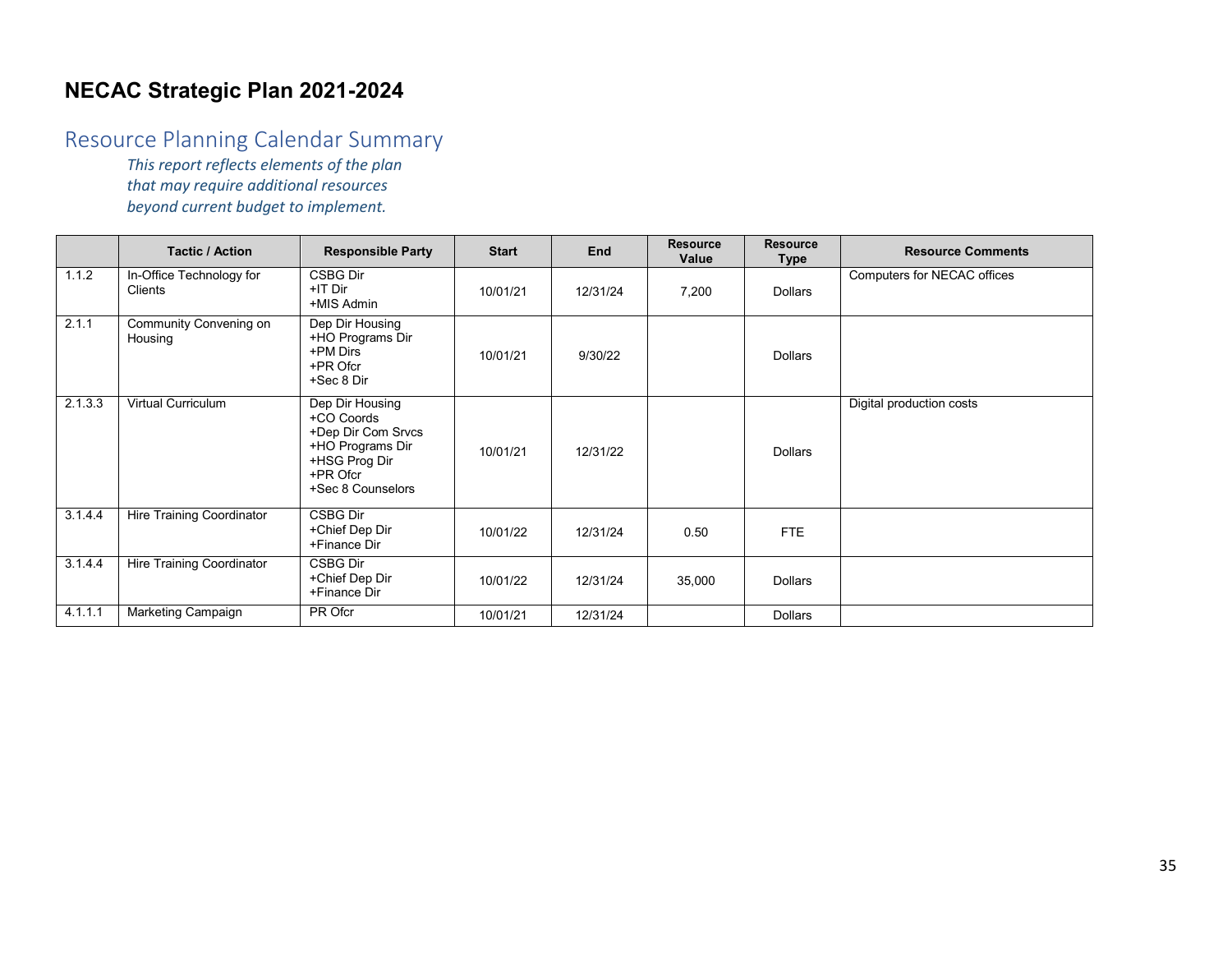# **NECAC**

# Strategic Plan Implementation Progress Assessment, Reporting and Plan Changes Policy and Procedure **October 26, 2021**

### *Policy*

It is the intention of NECAC to maximize the use of the strategic plan as our "road map" by maintaining an ongoing process of plan assessment, reporting, and updating, thus ensuring our focus and efforts are targeted to meeting our mission, relevant needs, and fiduciary responsibilities. Furthermore, the board recognizes it is their responsibility to ensure a strategic plan and a plan management process are in place, and that the board receives high-level reports on progress quarterly, while the staff executes the plan on a day-to-day basis.

### *Procedure*

- 1. Plan Oversight and Assessment of Progress/Achievement:
	- a. Assign each Goal of the Strategic Plan to specific Board Committee and key staff for oversight.<sup>\*1</sup>
	- b. Plan Assessment Calendar:
		- Full plan assessments will be conducted semi-annually as described below. An annual calendar will be developed with specific dates for completion/presentation.
	- c. Plan Assessment Process:
		- NECAC leadership and staff will have initial responsibility for plan assessment and will conduct assessment May and October annually.
		- Staff will share draft assessment scorecards with assigned board committees for review/discussion/affirmation. Changes to assessment ratings/comments can be made per committee feedback.
		- Governance level scorecard reflecting assessment of progress on Goals and Key Performance Indicators will be distributed in the board packet during the month following the end of each quarter.
		- Staff Liaison/Committee Chair will present assessment highlights related to progress for their assigned goals at the board meeting following the twice annual assessment.
- 2. Strategic Plan Changes: During the course of ongoing operations and/or because of insights gained through the assessment process, the need for plan changes may be identified. The following describes the process and authority for making and approving changes to the plan.
	- a. Actions: Staff makes recommendations for changes to the CEO/Chief Deputy Director/Program Directors can approve such changes for staff accountable Actions.
	- b. Tactics: Staff, and where appropriate board committee, make recommendations for changes to plan Tactics. Changes are discussed with/approved by CEO/Chief Deputy Director/Program Director. At CEO/Chief Deputy Director/Program Director/board committee discretion the change may be brought to the full board for review and approval.
	- c. Goals/KPI's Recommendations for changes to Goals/KPI's will be presented to and approved by a vote of the full board.
	- d. Once approved, all changes will be entered into the strategic plan database immediately, so updated version is available to all.

<sup>&</sup>lt;sup>1</sup> See Goal assignments at end of this document